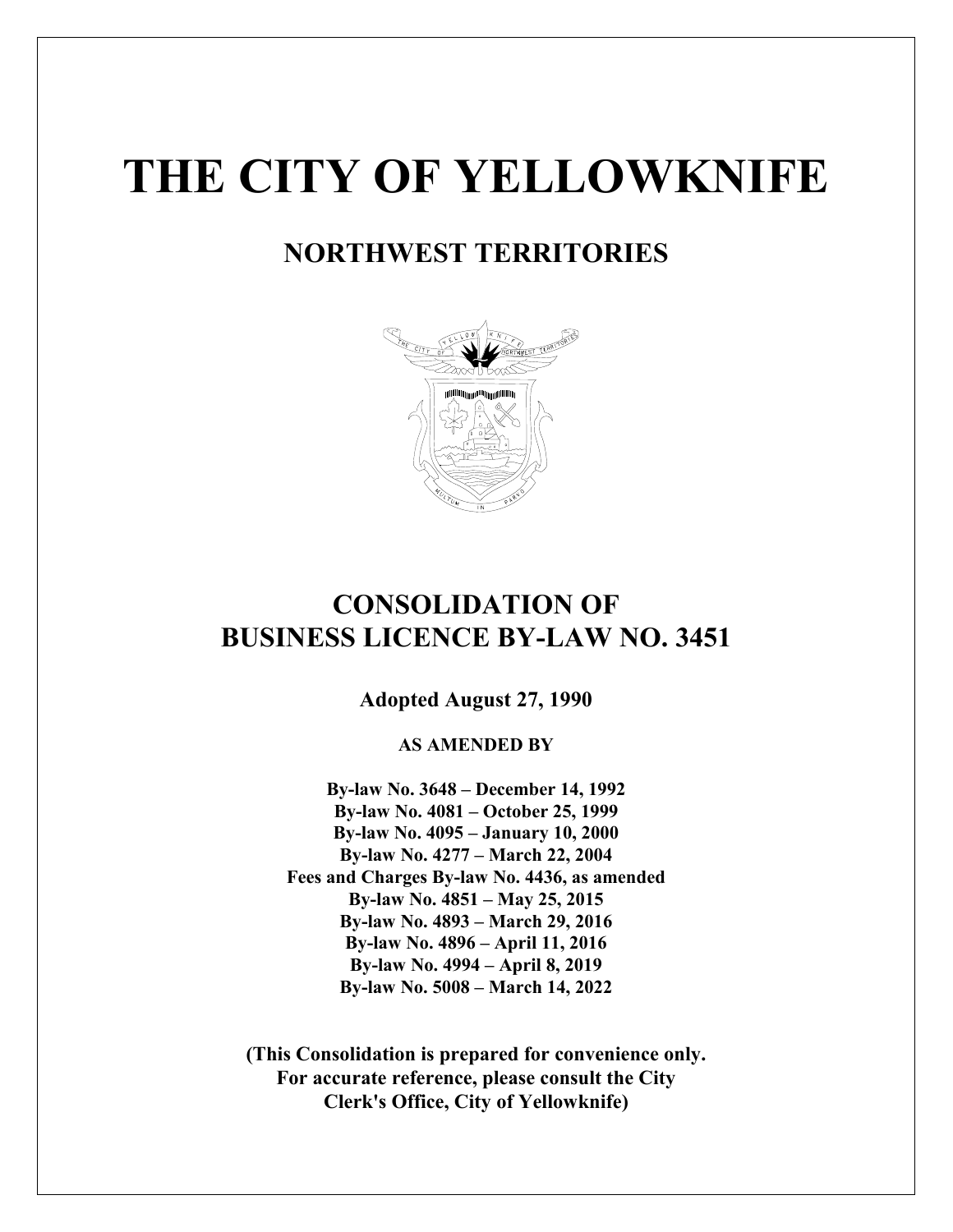#### **CITY OF YELLOWKNIFE BY-LAW NO. 3451**

A BY-LAW of the Municipal Corporation of the City of Yellowknife in the Northwest Territories, to provide for the regulating, controlling and licensing of businesses carried on within the City, but not including a business that is regulated by an Act of Parliament or any other exempt business prescribed by regulation under the *Cities, Towns and Villages Act*.

PURSUANT TO SECTIONS 103, 110, 111, 112, 113, 174, 175, 177, 179, 180, 181, 183 and 188 of the *Cities, Towns and Villages Act*, S.N.W.T. 1987(1), C14, and to the *Business Licence Act*, Chapter B-4 respectively of the Revised Statutes of the Northwest Territories 1974 as amended.

WHEREAS PURSUANT TO SECTION NUMBER 1 OF REGULATION NUMBER 16, of the Revised Regulations of the Northwest Territories 1980, a business that is carried on within any Municipality having By-Laws governing the issuance of Business Licences is exempt from the *Business Licence Act*;

AND WHEREAS the Council of the Municipal Corporation of the City of Yellowknife deems it desirable to licence businesses carried on within the City;

NOW, THEREFORE, THE COUNCIL OF THE MUNICIPAL CORPORATION OF THE CITY OF YELLOWKNIFE, in regular session duly assembled, enacts as follows:

#### **SHORT TITLE**

This By-law may be cited as the "Business Licence By-law".

#### **PART I DEFINITIONS**

**Part I Definitions as amended by By-law No. 4081 Oct 25/99**

**"adult publication"** means any book, magazine, printed matter, audiotape, photograph, film or videotape the principal characteristic of which is the portrayal of a female person's breasts or a person's genitals and that is intended to be erotic, sexually violent or sexually degrading.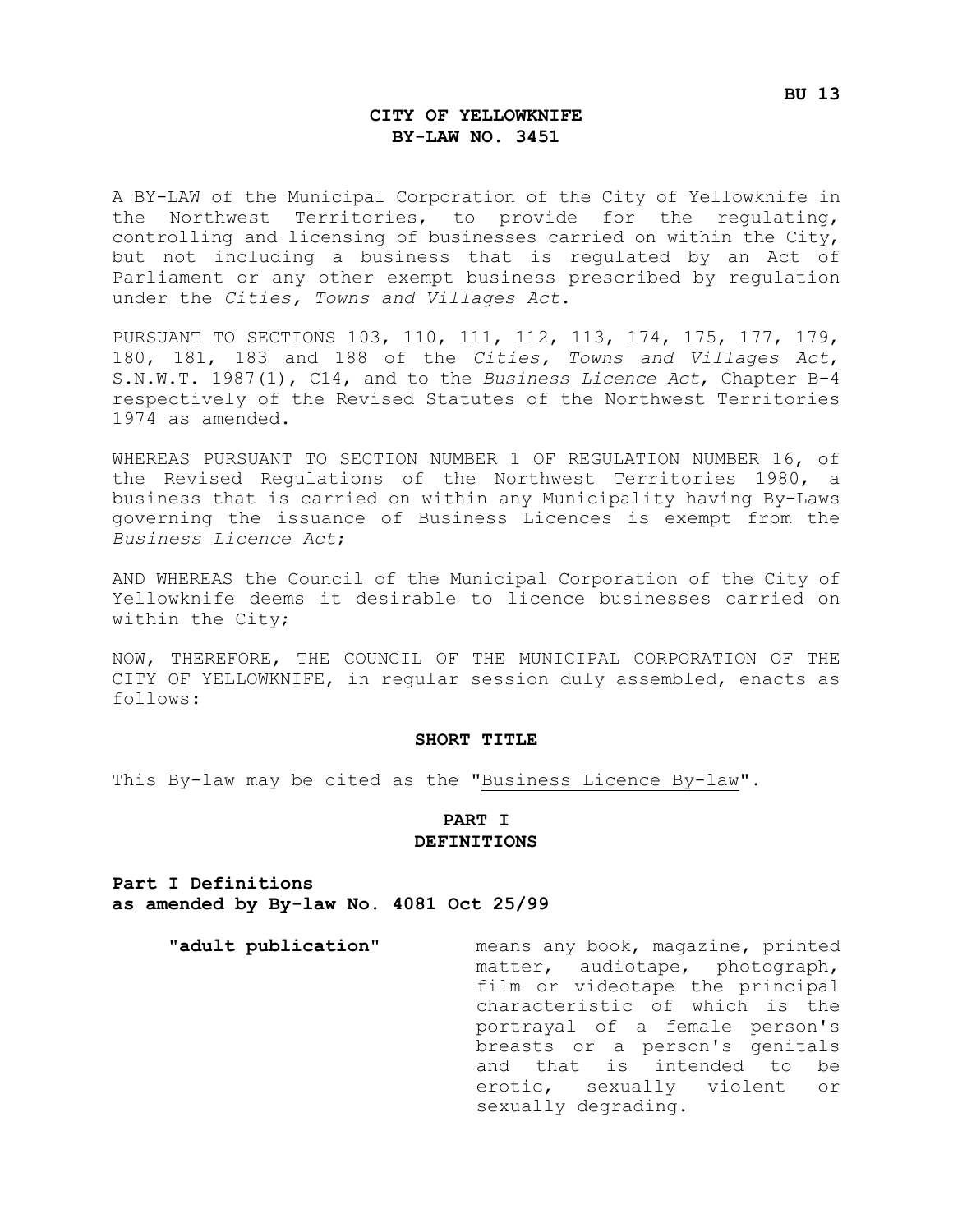| By-law No. 3451<br>Page 2  | BU 13                                                                                                                                                                                                                             |  |
|----------------------------|-----------------------------------------------------------------------------------------------------------------------------------------------------------------------------------------------------------------------------------|--|
| "advertising manufacturer" | includes any person who produces<br>signs, billboards, trinkets or<br>similar products for the purpose<br>of advertising.                                                                                                         |  |
| "advertising vehicle"      | includes:                                                                                                                                                                                                                         |  |
|                            | (a)<br>any vehicle using the<br>highways of the City for<br>visual advertising purposes,<br>but does not include:                                                                                                                 |  |
|                            | (b)<br>a vehicle showing thereon<br>merely the name of the owner<br>of such vehicle, the nature<br>of the business of the owner<br>and displaying thereon<br>advertising material<br>concerning the merchandise<br>of such owner. |  |
| "amusement arcade"         | means a building, room or area<br>having token or coin operated<br>table games, electronic games of<br>skill and/or chance which are<br>provided for the patrons'<br>entertainment.                                               |  |
| "amusement attraction"     | means any person who offers<br>midway rides, attractions and<br>concessions at temporary<br>locations within the City of<br>Yellowknife.                                                                                          |  |
| "applicant"                | any person who makes<br>an<br>application for any licence under<br>the provisions of this By-Law.                                                                                                                                 |  |
| "appliance serviceman"     | means a person who repairs all<br>kinds of household appliances<br>such as irons, toasters, coffee<br>makers, domestic washers, and<br>ranges.                                                                                    |  |
| "auctioneer"               | includes any person selling or<br>offering for sale by public<br>auction any real or personal<br>property.                                                                                                                        |  |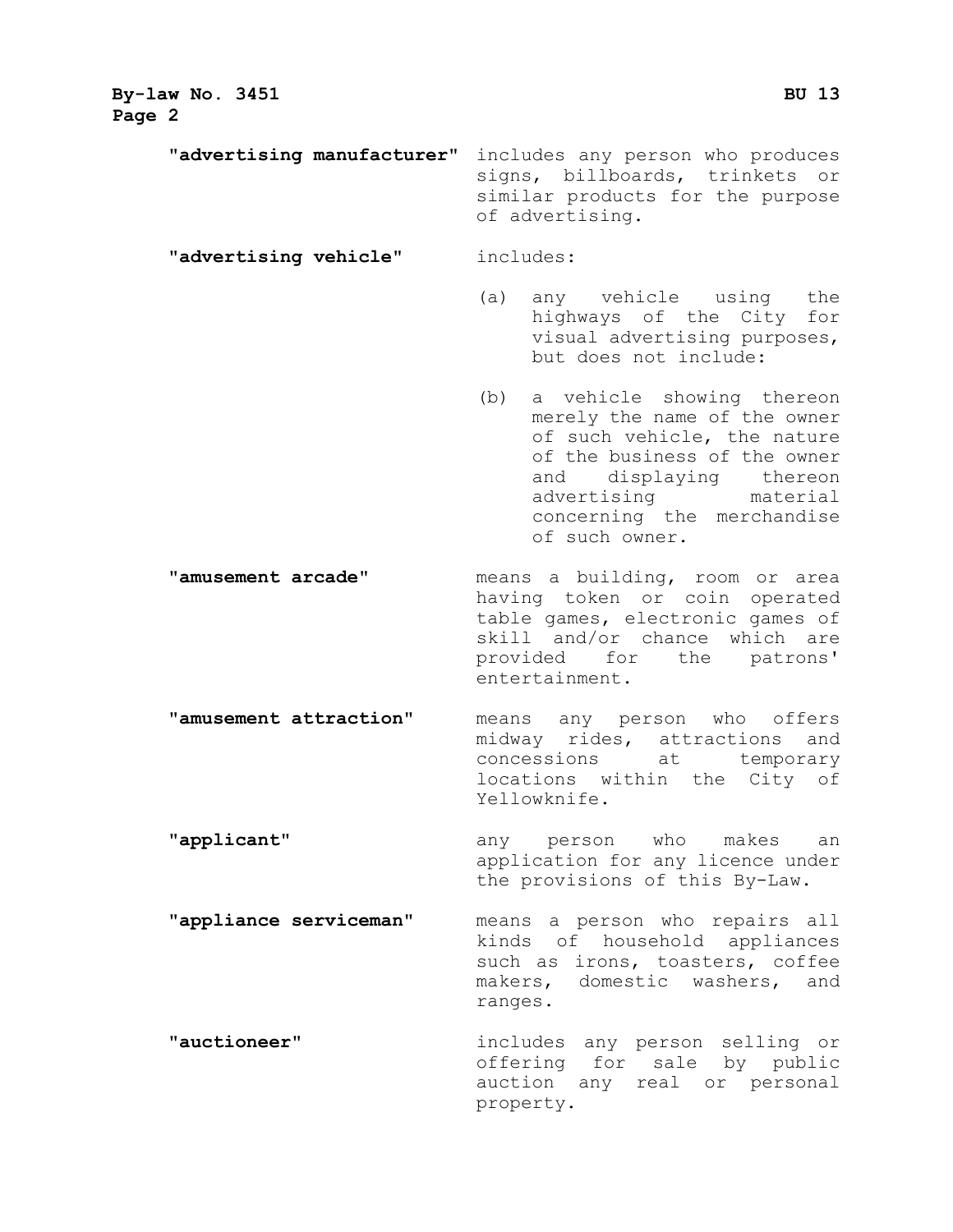**"autobody mechanic"** means a person who repairs damaged motor vehicles by,<br>straightening bent frames, straightening bent frames, hammering out dents in body panels, fenders, skirting, and sheet metal trim, welding torn metal, replacing parts that are beyond repair.

**"automobile dealer"** means a person who offers for sale new and used vehicles of any description.

- **"bakery"** includes any building or part of a building or any premises,<br>workshop, room or place workshop, room or place<br>principally used for the principally preparation, making and baking of bread or any bakery product and offering the said product for wholesale or retail, but does not include the kitchens or bakerooms of hotels or restaurants, in so far as the bread or any bakery product made there is sold only for consumption on the premises.
- **"barber/beauty salon"** premises wherein shaving, hair cutting, hairdressing, shampooing or the sale of hair pieces or similar service or business is carried on.

**Part I Definitions "bed and breakfast" deleted by By-law No. 5008 Mar 14/22**

> **"beverage room or lounge"** means the premises in which the sale of beer, wine and spirits is carried on to be consumed on the premises with or without food service. **"blaster"** means any person who supervises or conducts surface blasting.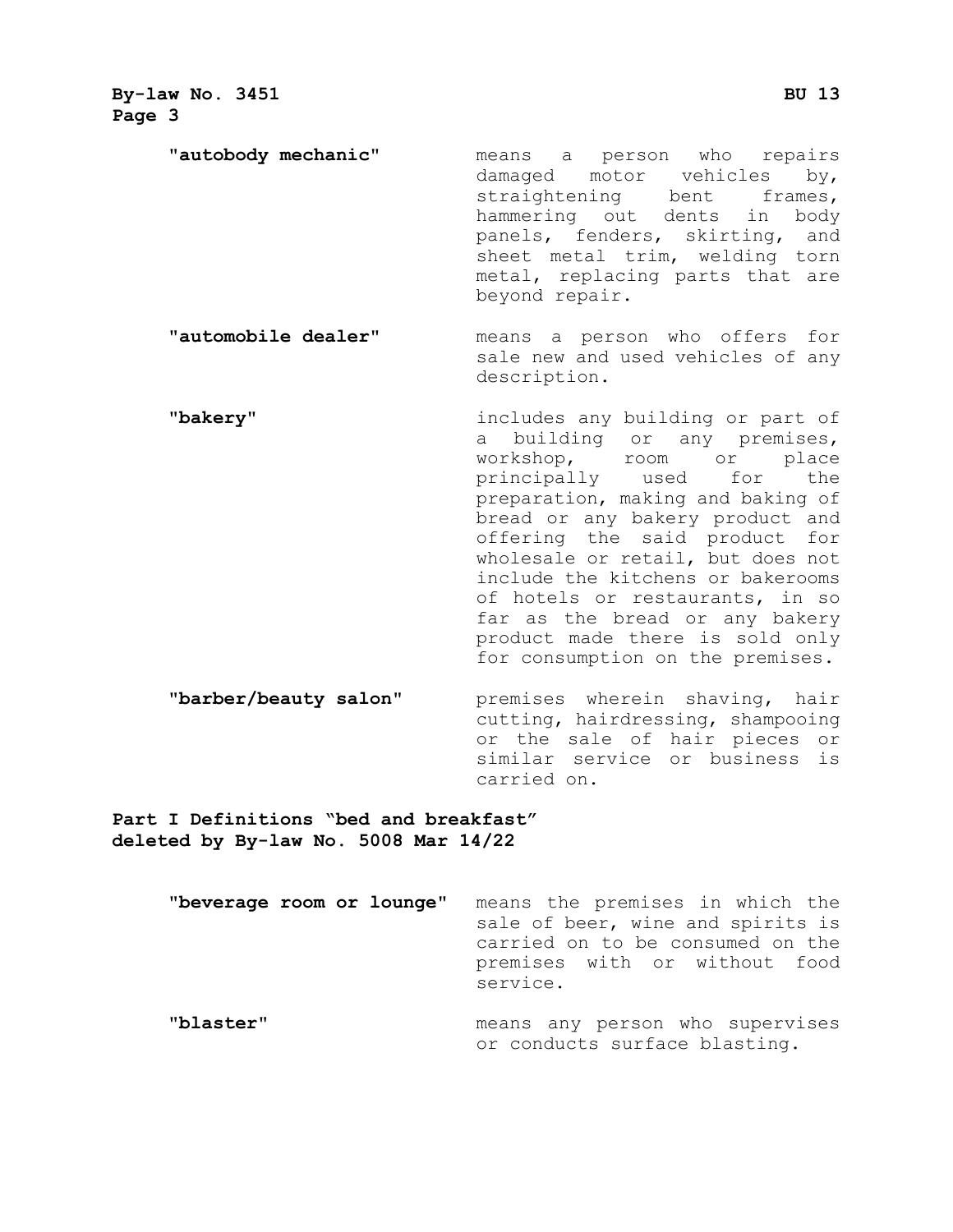| "boarding, lodging or<br>rooming house" | includes any private residence in<br>which more than four (4) persons,<br>other than the immediate family<br>of the owner, tenant or occupant<br>reside and are charged a weekly<br>or monthly rate only. |  |
|-----------------------------------------|-----------------------------------------------------------------------------------------------------------------------------------------------------------------------------------------------------------|--|
| "bowling alley keeper"                  | includes any person who owns,<br>keeps or operates for hire or<br>profit, a bowling alley.                                                                                                                |  |
| "business"                              | means a company, partnership or<br>sole proprietorship which<br>includes:                                                                                                                                 |  |
|                                         | (a) a profession, trade,<br>manufacture or undertaking<br>of any kind;                                                                                                                                    |  |
|                                         | (b) an adventure in the nature<br>of trade; and                                                                                                                                                           |  |
|                                         | the sale or offer for sale<br>(C)<br>of goods or services in any<br>public place;                                                                                                                         |  |
|                                         | but does not include a business<br>that is regulated by an Act of<br>Parliament or any other exempt<br>business prescribed<br>by<br>regulation.                                                           |  |
| "butcher"                               | means any person cutting,<br>processing or packaging meat and<br>exposing, selling or offering the<br>said meat<br>for wholesale<br>or<br>retail.                                                         |  |
| "candy/ice cream dealer"                | includes any person who sells,<br>exposes or offers for sale candy,<br>confectionary, soft drinks or ice<br>cream.                                                                                        |  |
| "carpenter"                             | means a journeyman status person<br>who constructs, erects,<br>and<br>repairs structures and/or<br>any                                                                                                    |  |

fixtures made of wood or wood substitutes in accordance with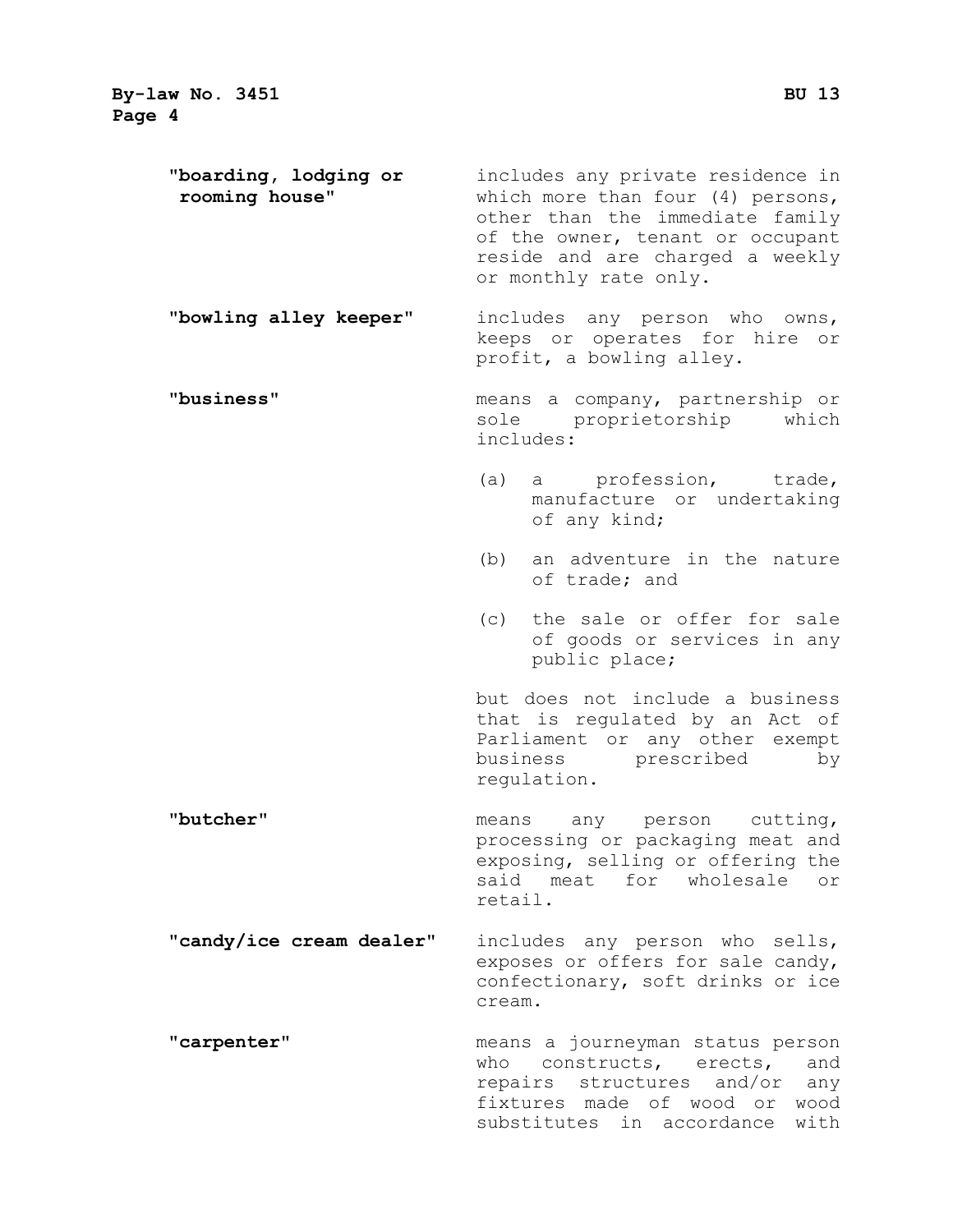the local building codes, using specialized hand or power tools. Carpenters include persons who<br>build, assemble, place and build, assemble, place dismantle concrete and apply exterior and interior finish with wood and wood substitutes.

**"caterer"** means any person who prepares sandwiches, beverages, lunches, meals or sells or offers for sale sandwiches, beverages, lunches or meals to be consumed at premises other than those of the licensee. Persons licensed to operate a restaurant and dining lounge, or restricted dining lounge on the same premises under this By-Law shall not be deemed a caterer.

**"canvasser"** means any person whether a resident of the City or not, who solicits orders by telephone or other means for the sale of merchandise or service.

**"chiropractor"** means a person practising chiropractic therapy and is registered or eligible to be registered in a Province of Canada, or who is registered with<br>the Canadian Chiropractic Canadian Chiropractic Association.

**"circus and other** includes circus riding menagerie, **entertainment"** exhibitions, freak shows, sideshows, midways.

**"City"** means the City of Yellowknife.

**Part I Definitions as amended by By-law No. 4277 Mar 22/04**

**"City property"** means property to which the City has legal title, a leasehold<br>interest or otherwise otherwise administers.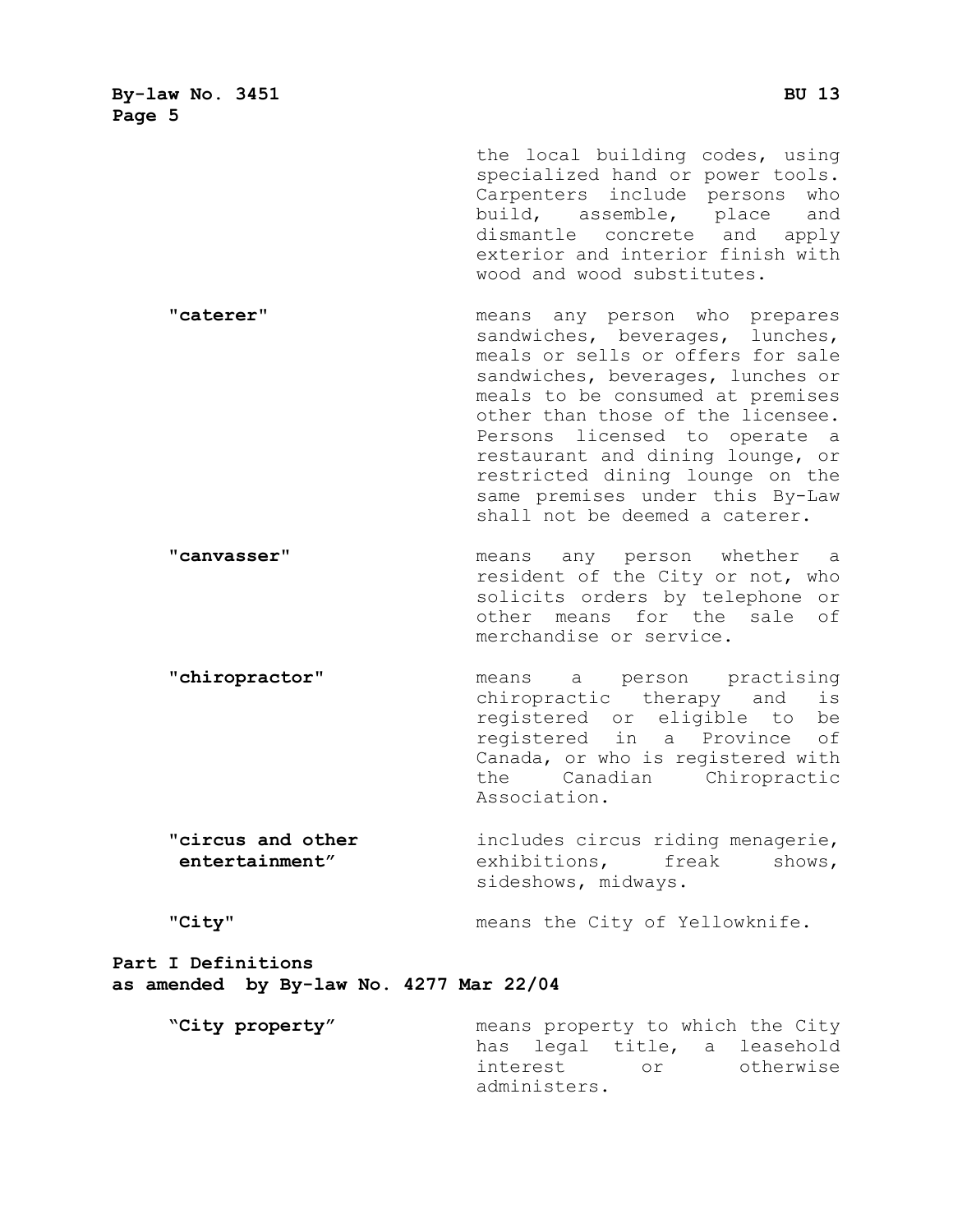| By-law No. 3451<br>Page 6 | <b>BU 13</b>                                                                                                                                                                                                                                                                                                                                                                                             |
|---------------------------|----------------------------------------------------------------------------------------------------------------------------------------------------------------------------------------------------------------------------------------------------------------------------------------------------------------------------------------------------------------------------------------------------------|
| "clinic"                  | means an establishment set up for<br>medical, dental or therapeutic<br>purposes.                                                                                                                                                                                                                                                                                                                         |
| "club lounge"             | means a premise where membership<br>is required and in which beer,<br>wine or liquor is sold in<br>conjunction with food service to<br>club members.                                                                                                                                                                                                                                                     |
| "company"                 | means a company registered or<br>incorporated under the Companies<br>Act.                                                                                                                                                                                                                                                                                                                                |
| "council"                 | means the Municipal Council of<br>the City of Yellowknife.                                                                                                                                                                                                                                                                                                                                               |
| "contractor"              | includes any person who obtains a<br>contract or contracts to provide<br>a service or sell merchandise but<br>does not include a General<br>Contractor.                                                                                                                                                                                                                                                  |
| "day care"                | child day care facility means an<br>establishment<br>where<br>care,<br>instruction or supervision<br>is<br>provided to five or more children<br>in the absence of the parents or<br>guardians of those children by a<br>person who is not a relative of a<br>majority of the children.                                                                                                                   |
|                           | day care facility means a child<br>day care facility other than a<br>family home day care facility.                                                                                                                                                                                                                                                                                                      |
|                           | family home day care means day<br>care provided within the<br>operator's private residence for<br>any child of less than twelve<br>years of age from a minimum of<br>four (40 to a maximum of eight<br>children including<br>(8)<br>the<br>operator's own children, when not<br>more than six (6) children,<br>including the operator's own<br>children, are children five (5)<br>years of age or under. |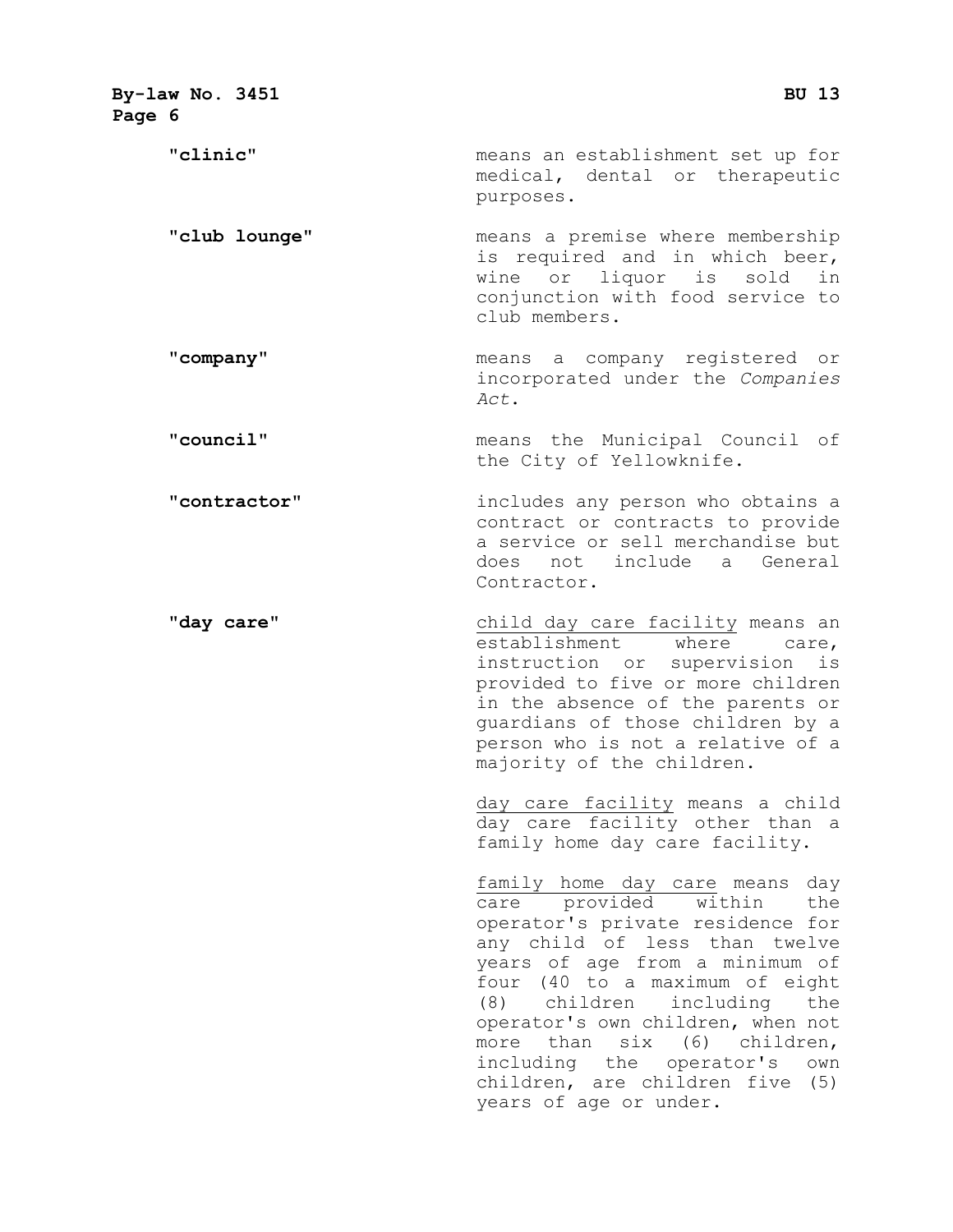**By-law No. 3451 BU 13 Page 7 "delivery/messenger** means the business of operating vehicles for transporting materials for gain either wholly within or partly within the boundaries of the City. **"dining lounge"** means premises in which beer, wine and liquor is served to the public in connection with the serving of regular meals. **"dry cleaning"** includes the business of dyeing or dry cleaning cloth, clothing, garments, feathers, furs or any fabric by immersion or washing by any aqueous solvent. **"electrician"** means a journeyman status person who lays out, assembles, installs, repairs, maintains, connects or tests electrical fixtures, apparatuses, control equipment, and wiring systems of alarm, communication, light, heat or power in building or other structures. **"electronic technician"** means a person who diagnoses and repairs radio and television receiver and other electronic equipment. **"firearm/ammunition** means any person who carries on a **dealers"** business dealing with firearms as defined by the Criminal Code of Canada, or ammunition therefore, and without restriction the generality of the foregoing, includes the business of manufacturing, purchasing, wholesaling, retailing, importing, exporting, repairing, altering or taking in pawn such firearms or ammunition therefore.

**"fish dealer"** means any person cutting, processing or packaging fish and exposing, selling or offering the said fish for sale by retail at a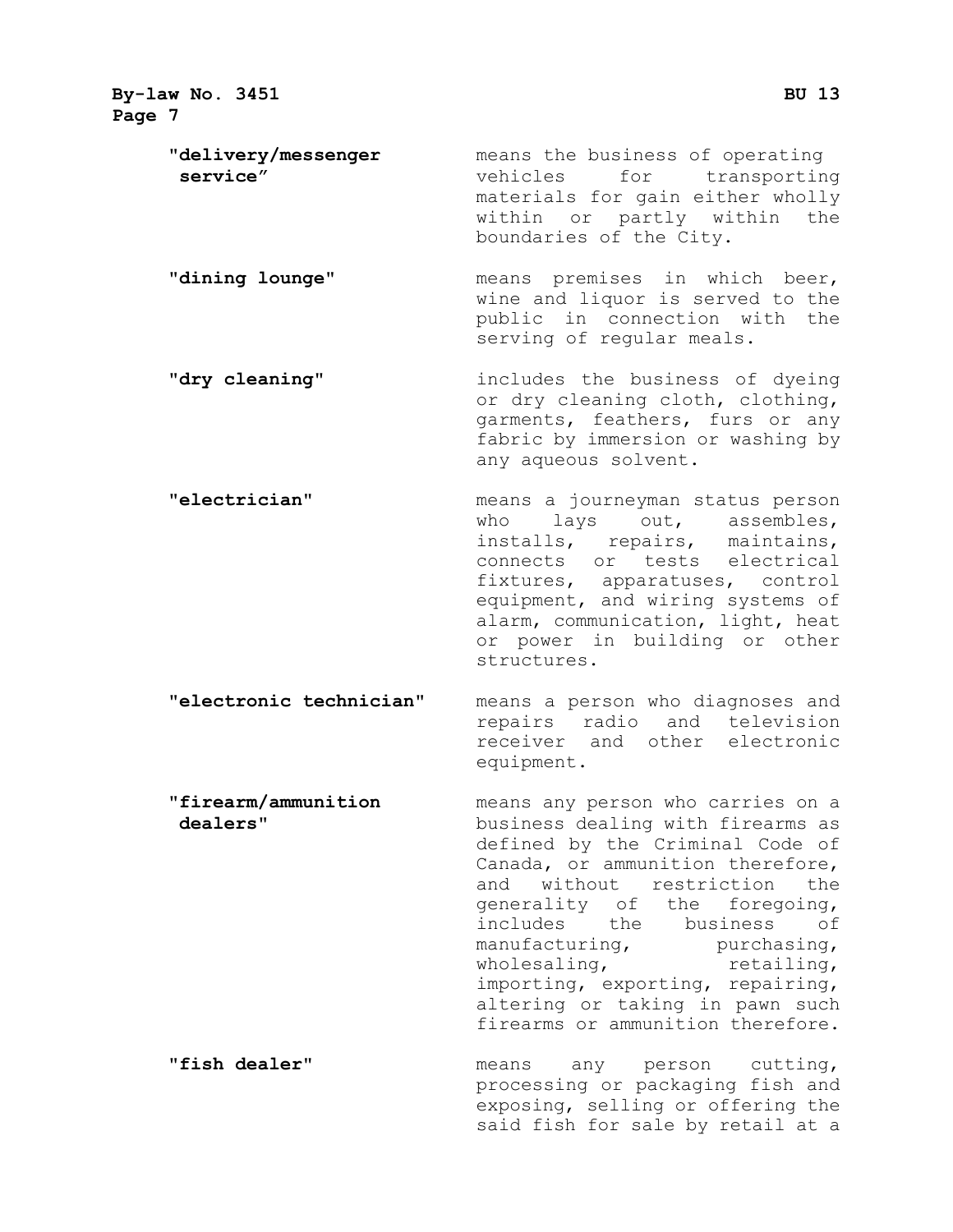> permanent place of business within the City.

**"floor laying mechanic"** means a person who installs linoleum, tile, carpet, quarry tile, ceramic or plastic tiles on building floors and walls.

**Part I Definitions**

**as amended by By-law No. 4277 Mar 22/04**

**"food vendor"** means a vendor that sells food and assorted confectionary items.

- **"gas fitter"** and means a person who installs and "<br>maintains pipe systems and pipe systems equipment which supply natural gas or propane to provide heating and lighting in buildings.
- **"gasoline filling station"** includes garages, warehouses or any premises whose primary purpose is to offer for retail consumption any petroleum product used in vehicles, to the general public.
- **"general contractor** includes any person who enters<br>(**trades)"** into a contract or contracts f into a contract or contracts for the erection or alteration of any building or structure within the City, wherein a trades designation is required as set out in Schedule "D".
- **"grocery store"** means any premises wherein any of the following are exposed, offered for sale or sold by<br>retail: fresh fruits: fresh retail: fresh fruits; vegetables; bakery, meat, poultry or fish products; frozen foods;<br>along with processed and along with processed prepackaged food which has been<br>processed and prepared by processed and prepared by reputable and qualified firms.
- **"hall for entertainment"** includes every hall kept for hire or profit wherein concerts,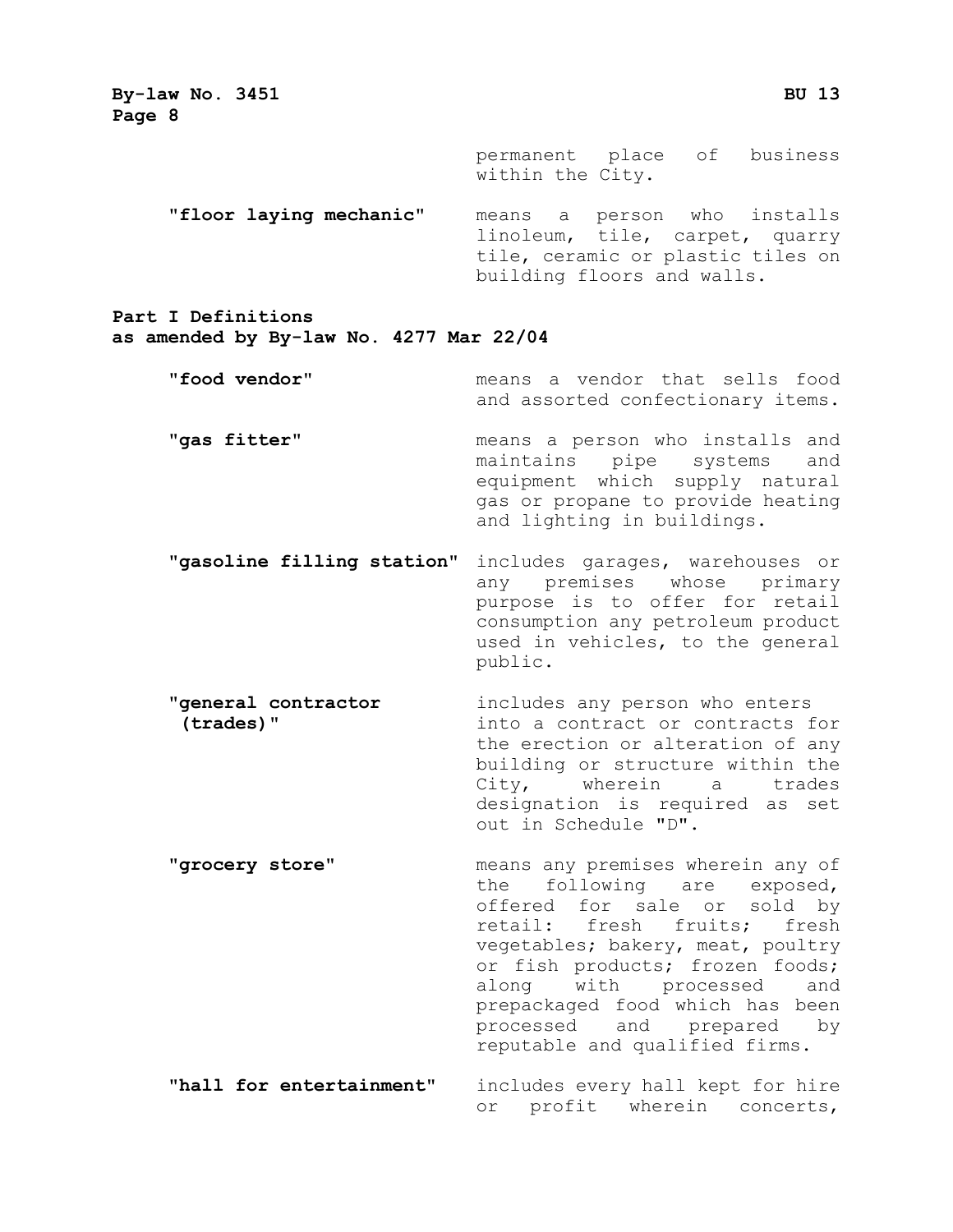> dances, entertainments or amusements are held.

**"handyman"** includes any person who complete minor repairs or renovations to a building. Does not include any<br>structural components of structural components building.

**"hawker or pedlar"** means any person who, whether as principal or agent, goes from house to house or locates on any street or roadway or elsewhere other than a building which is their permanent place of business, and offers for sale any merchandise to any person or offers to expose for sale to any person by means of samples, patterns, cuts, or blueprints, merchandise to be afterward delivered in or shipped to the City; but does not include a principal or agent selling to a wholesale or retail dealer in such merchandise.

#### **"health parlour"** means a business where one or more of the following services or facilities are available to the public for compensation:

- (a) instruction in physical conditioning;
- (b) physical conditioning equipment;
- (c) baths of any description; or
- (d) steam/sauna cabinets or rooms;

but does not include a business where medical or therapeutic treatment is performed or offered by a person or person duly qualified, licensed or registered to do so under the laws of the Northwest Territories.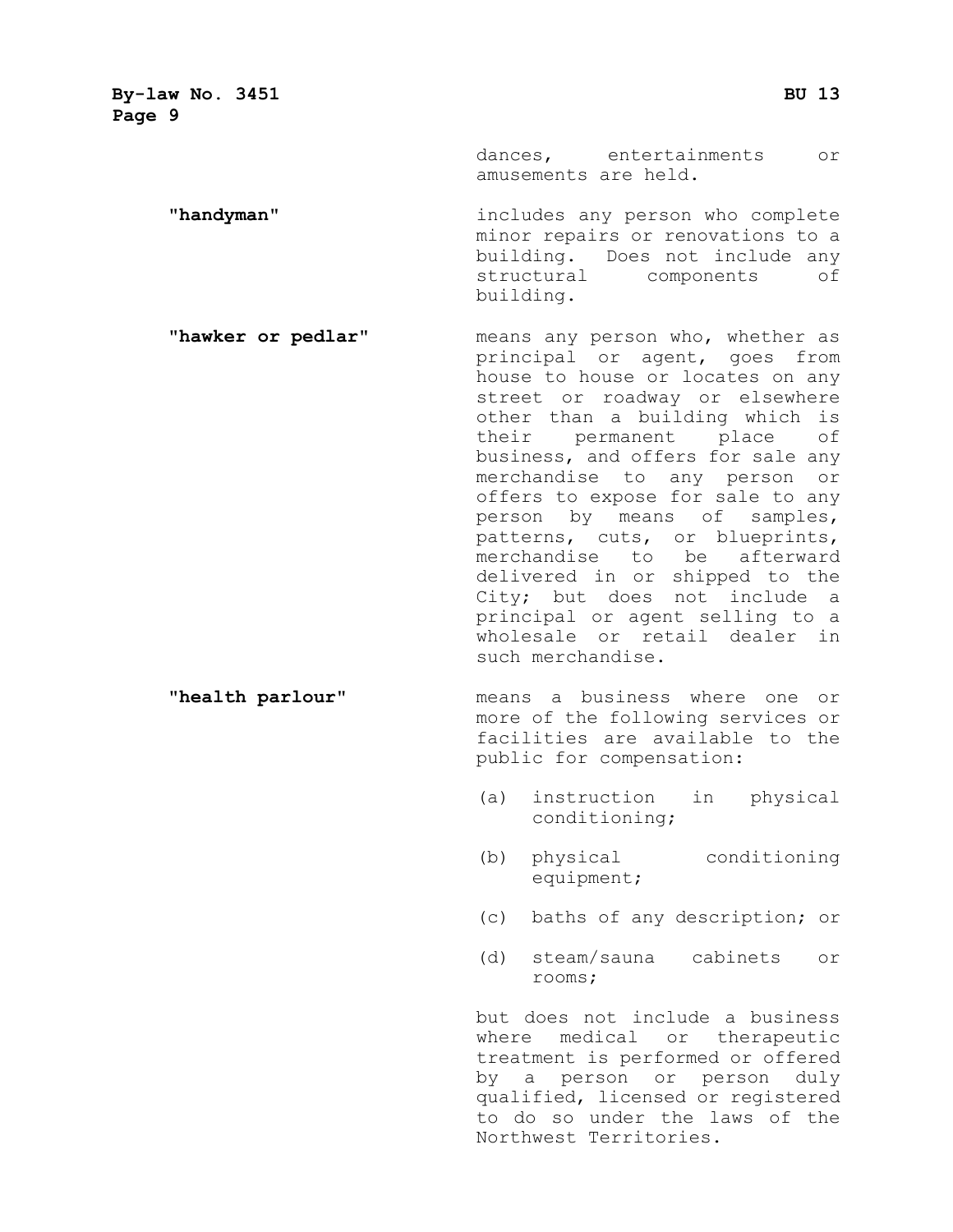- **"heavy duty mechanic"** means a person who examines, tests, and repairs spark ignition or diesel engines that power highway transport vehicles, construction and earth moving equipment, agricultural tractors, and mobile industrial equipment and transit vehicles.
- **"home occupation"** means an occupation, trade profession or craft carried on by a person who is an occupant of a residential building as a use secondary to the residential use of the building.

**Part I Definitions as amended by By-law No. 5008 Mar 14/22**

**"hotel"** means a building containing rooms or suites for temporary sleeping accommodation where the rooms have access from a common interior corridor, and which may also contain meeting rooms, Recreational Facilities, and Food and Beverage Services.

**Part I Definitions as amended by By-law No. 4277 Mar 22/04**

- **"Inspector"** means a person named as such in any by-law of the City of<br>Yellowknife. Reference to Yellowknife. inspector in this by-law shall mean the Senior Administrative Officer or his or her designate. **"insulator"** means any person who applies external insulation to mechanical equipment, piping and ductwork including canvas, sheet metal and
- **"junk dealer"** includes every person who collects rags, bottles, meals discarded or useless objects of any kind which has been discarded

plastic covers.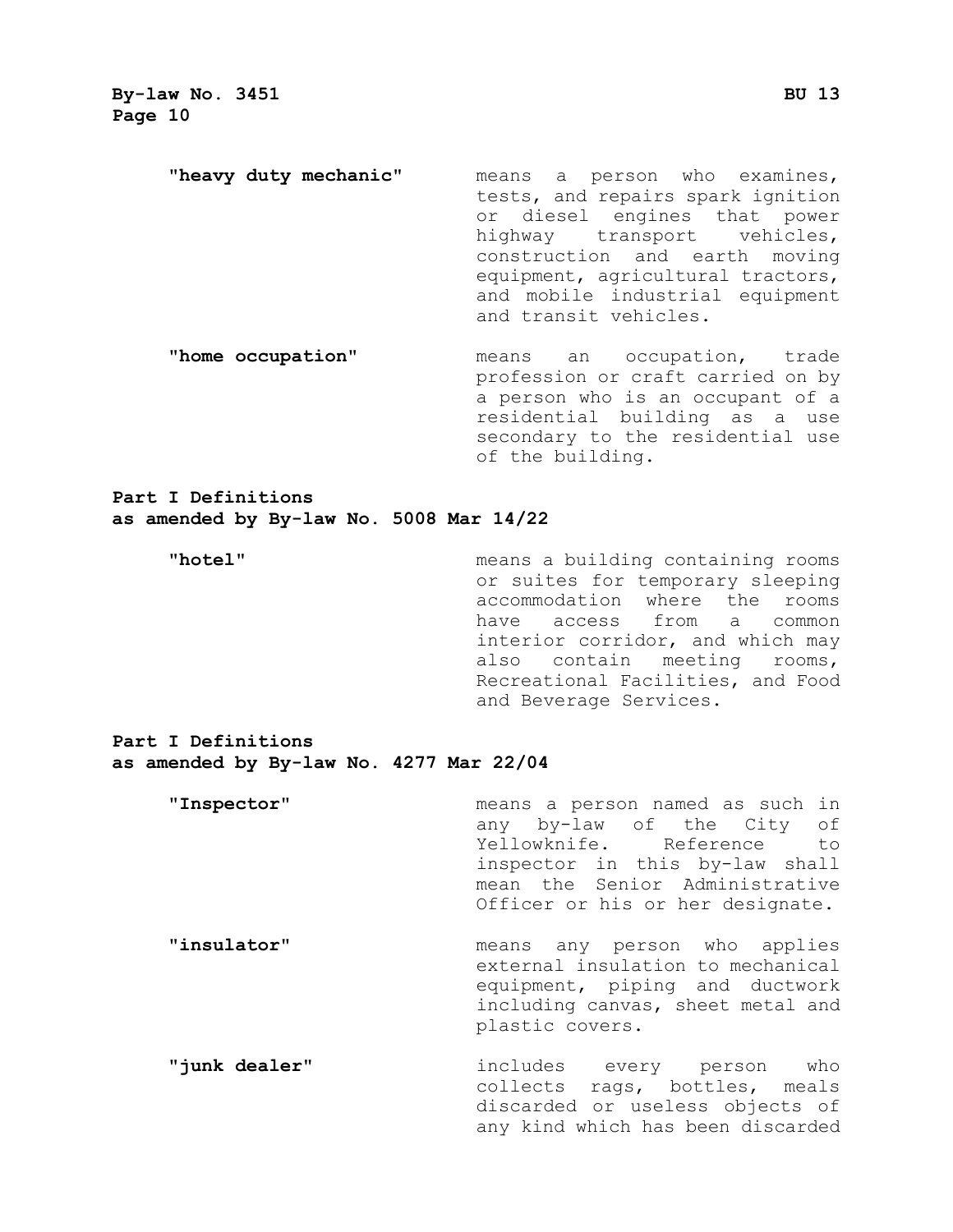**By-law No. 3451 BU 13 Page 11** or sold, with the intent to sell or recycle the junk for a profit. **"kennel"** includes a house, shelter, room or place where more than three (3) dogs over the age of three (3) months, are kept or harboured at one and the same time, but does not include premises used exclusively for the care and treatment of dogs operated by a duly qualified veterinary surgeon, nor premises used for the purpose of a dog show. **"kiosk"** means any stall, table or compartment space in a retail commercial building individually rented for temporary periods. **"laundry"** includes the business of washing, ironing, starching or pressing any washable articles or things. **"licence"** means a licence issued pursuant to this By-law. **"licensee"** means a person holding a valid

licence issued pursuant to this By-law.

**"limousine/bus service"** means the business of offering for gain or profit, the use of non-metered vehicles and drivers.

**"liquor store or outlet"** means a place which sells beer, wine and spirits, not to be consumed in or on the premises.

**"locksmith"** means any person who operates the business of providing locks, keys or safes and service thereto.

**"lodge agents"** includes any lodge that has an office or phone number in Yellowknife for customers to contact the owner, manager or booking agent.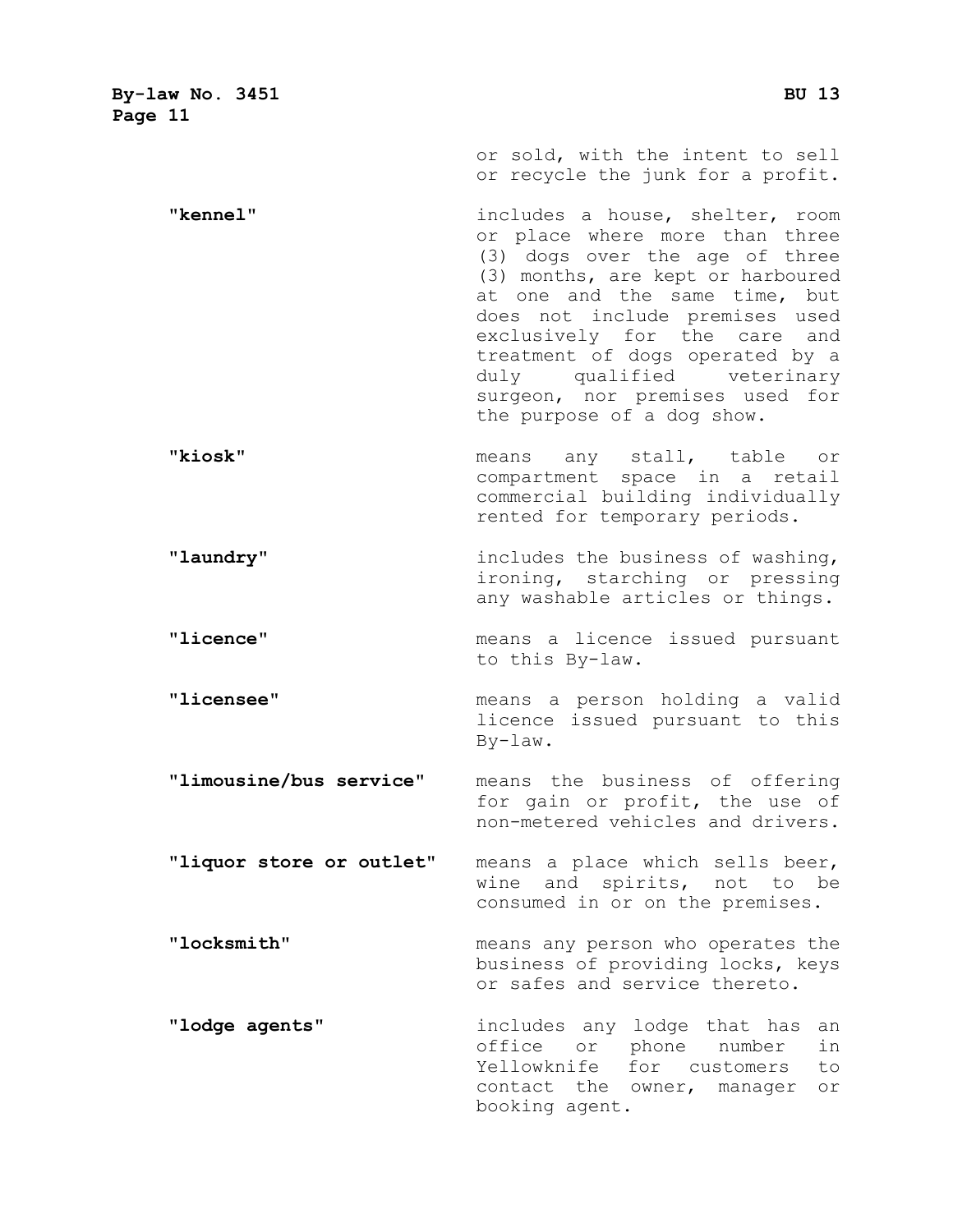**"machinist"** means a person who operates various types of precision metal cutting and grinding machines for the shaping of metal into usable<br>parts according to according to specifications.

- **"manicurist"** means the business of cutting, trimming, cleaning or otherwise affecting the appearance of finger or toe nails.
- **"market" (traders/flea)** means the business of providing to persons, for compensation on a temporary or casual basis, stalls or other restricted areas for the display and sale of goods, wares or merchandise to the public.

#### **Part 1 - Definitions as amended by By-law No. 4095 Jan 10/00**

- **"massage therapist"** means a person who belongs to a provincial or territorial Massage Therapist Association affiliated with the Canadian Massage Therapist Alliance or who is a member of a Provincially or Territorially regulated College of Massage Therapists;
- **"mechanical trade"** means any person who, for compensation, carries on any of the trades with a designated asterisk in the Schedule "D" of this By-law.

#### **Part I Definitions as amended by By-law No. 4277 Mar 22/04**

| "merchandise vendor" | means a vendor that sells<br>merchandise other than food.                                                                                                                |
|----------------------|--------------------------------------------------------------------------------------------------------------------------------------------------------------------------|
| "milk dealer"        | means any person, company, or<br>firm carrying on the business of<br>milk, cream or butter processing<br>and/or distribution plant and<br>offering the said products for |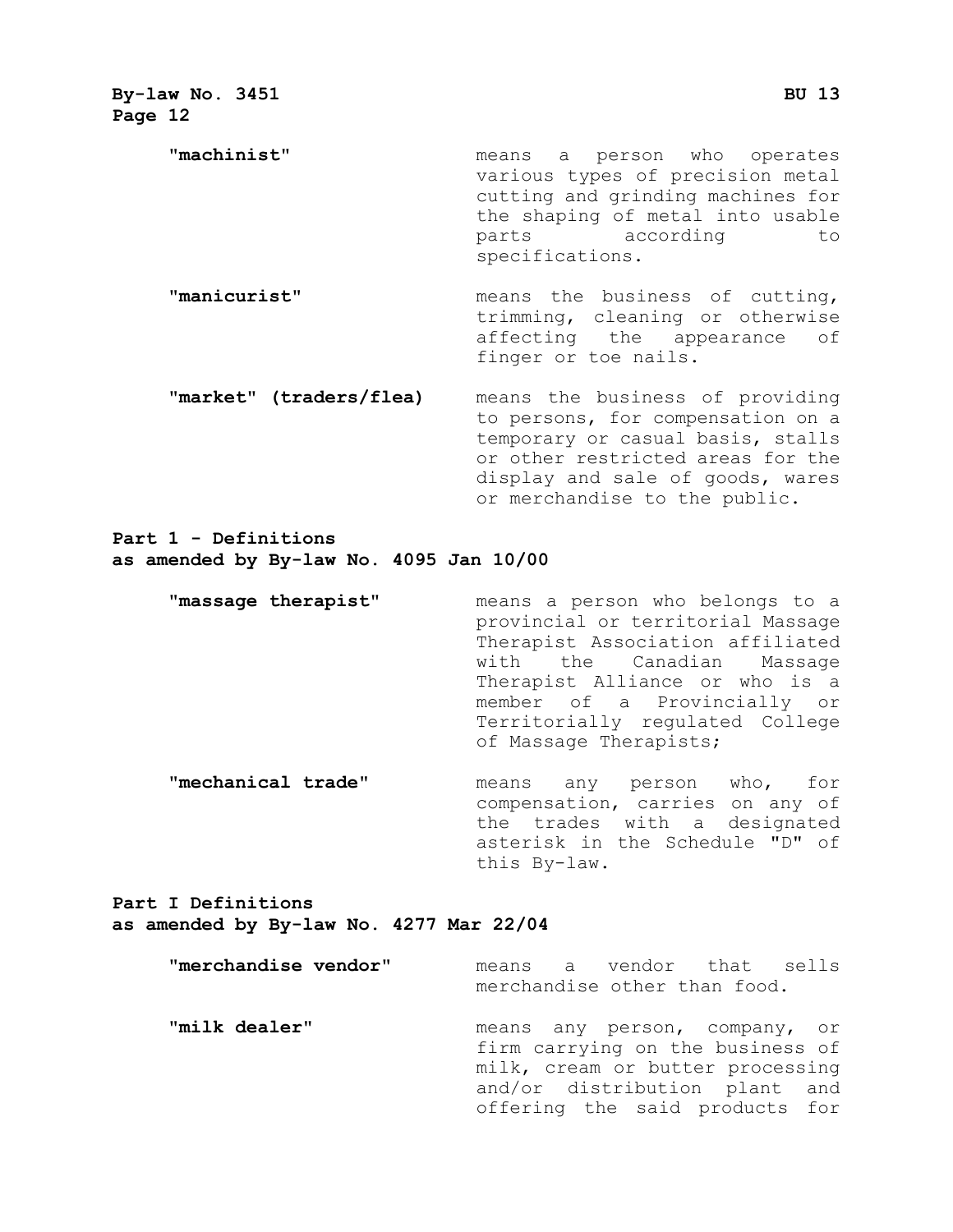> wholesale to stores or retail directly to the consumer thereof.

**Part I Definitions "mobile canteen" deleted by By-law No. 4277 Mar 22/04**

> **"mobile home dealers"** means any person who carries on a business of selling mobile homes. **"mobile home park"** means a parcel of land under one ownership which has been planned, divided into mobile home lots and improved for the placement of mobile homes for permanent residential use.

> **"money lender"** includes any person, firm or corporation engaged in the business of lending money and who takes security for the repayment thereof.

**Part I Definitions** 

- **as amended by By-law No. 5008 Mar 14, 2022**
	- "motel" **motel**" means a building or group of buildings containing rooms or suites designed to provide temporary accommodation, and where each room or suite has its own exterior access which is provided with an adjoining or conveniently located parking stall.
	- **"motor vehicle mechanic"** means a person who performs preventative maintenance, diagnoses breakdowns, and makes repairs on automotive vehicles and light trucks.
	- **"non-resident business"** includes any business, trade, profession, industry, calling or provider of goods or services which is not situated within or does not maintain a place of business within the corporate boundaries of the City of Yellowknife but operates either partly or wholly within the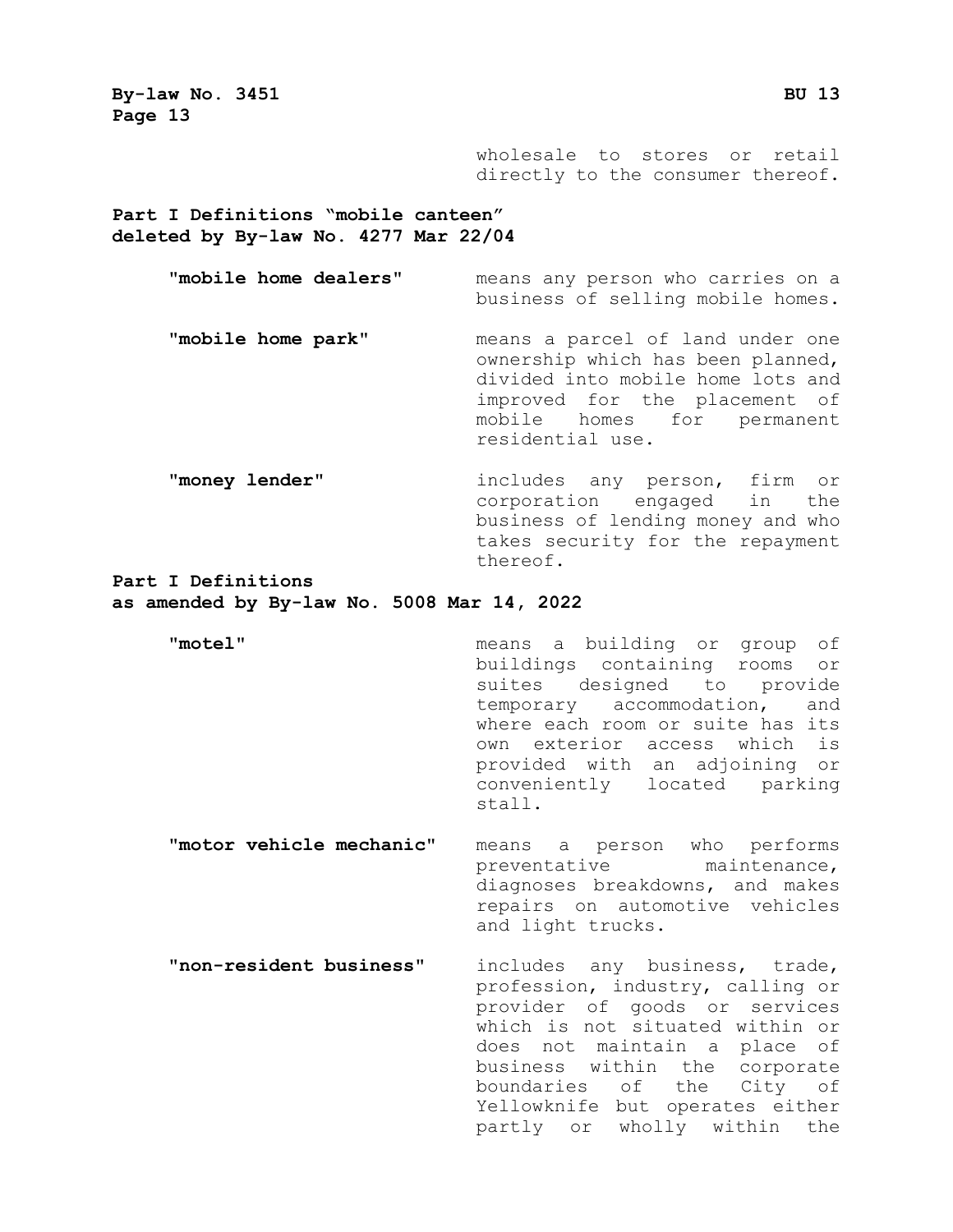> corporate boundaries of the City of Yellowknife.

**"office building operator"** means a person who owns or operates a building or attached set of buildings in which offices are rented out for commercial purposes.

**"officer"** means a By-Law Enforcement Officer of the City of Yellowknife.

- **"oil burner mechanic"** means a person who installs, services, repairs, converts high<br>pressure, low pressure and pressure, low pressure vaporizing oil burners with input rates up to 400,000 BTU/hr; installations complete with necessary piping or combustion malfunctions.
- **"pawnbroker"** includes any person who lawfully exercise the trade of receiving or taking by way of pawn, pledge or exchange any goods for the repayment of money lent thereon.

**"person"** includes an individual, a<br>corporation, partnership, corporation, association, or other similar cooperative organization.

- **"plumber"** means a person who plans, installs, and services the piping systems and fixtures required to supply hot and cold water and to dispose of sanitary and other wastes in residences, schools, and commercial, industrial, public and other buildings or establishments.
- **"premises"** means the store, office, warehouse, factory, building, enclosure, yard or other place occupied or capable of being occupied, by a person for the purpose of any business.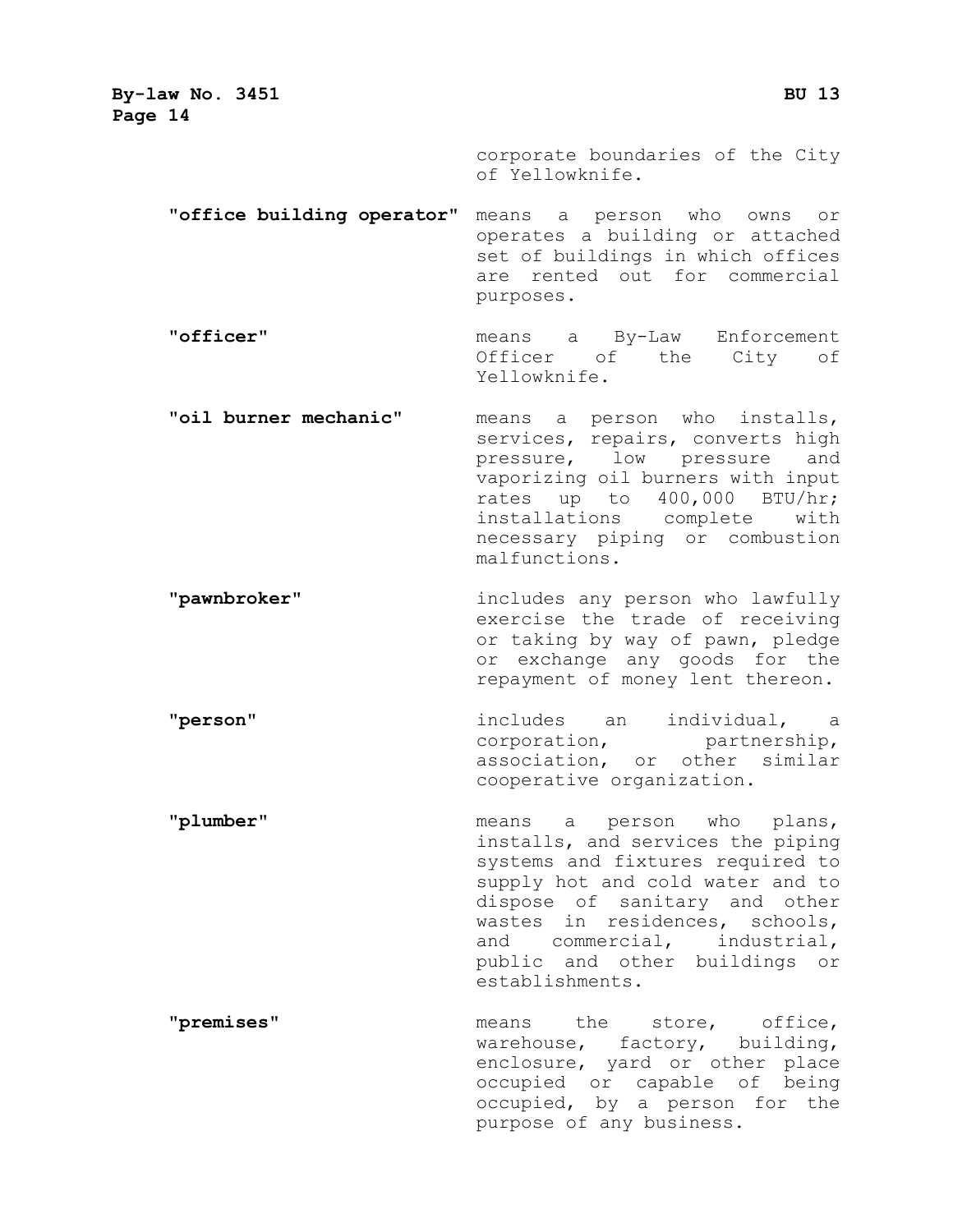| "pressing and repairing" | includes the business of pressing<br>and repairing cloth, clothing or<br>and<br>in<br>garments,<br>connection<br>therewith the<br>elimination<br>or<br>cleaning of stains by what<br>is<br>known in the trade as "spotting".                                                 |  |
|--------------------------|------------------------------------------------------------------------------------------------------------------------------------------------------------------------------------------------------------------------------------------------------------------------------|--|
| "private investigator"   | means an individual who, for hire<br>reward, seeks or obtains<br>or<br>information about<br>any<br>of the<br>following:                                                                                                                                                      |  |
|                          | convictions of criminal or<br>(a)<br>other offenses committed by<br>a person,                                                                                                                                                                                                |  |
|                          | (b)<br>the activities, character or<br>repute of<br>a person<br>or<br>organization,                                                                                                                                                                                          |  |
|                          | the location of a missing<br>(c)<br>person,                                                                                                                                                                                                                                  |  |
|                          | (d)<br>the causes of<br>fires,<br>accidents<br>and<br>other<br>incidents,                                                                                                                                                                                                    |  |
|                          | the location of<br>(e)<br>missing<br>property.                                                                                                                                                                                                                               |  |
| "public auction"         | includes any activity whereby<br>goods are sold to the general<br>public by auction but does not<br>include those sales to which the<br>Seizure Act<br>applies or<br>those<br>sales held pursuant to an order<br>оf<br>court<br>competent<br>$\alpha$<br>of<br>jurisdiction. |  |
| Part I Definitions       |                                                                                                                                                                                                                                                                              |  |

#### **as amended by By-law No. 4277 Mar 22/04**

**"public way"** means a sidewalk, street, highway, square or other open space to which the public has access, as of right or by invitation, expressed or implied.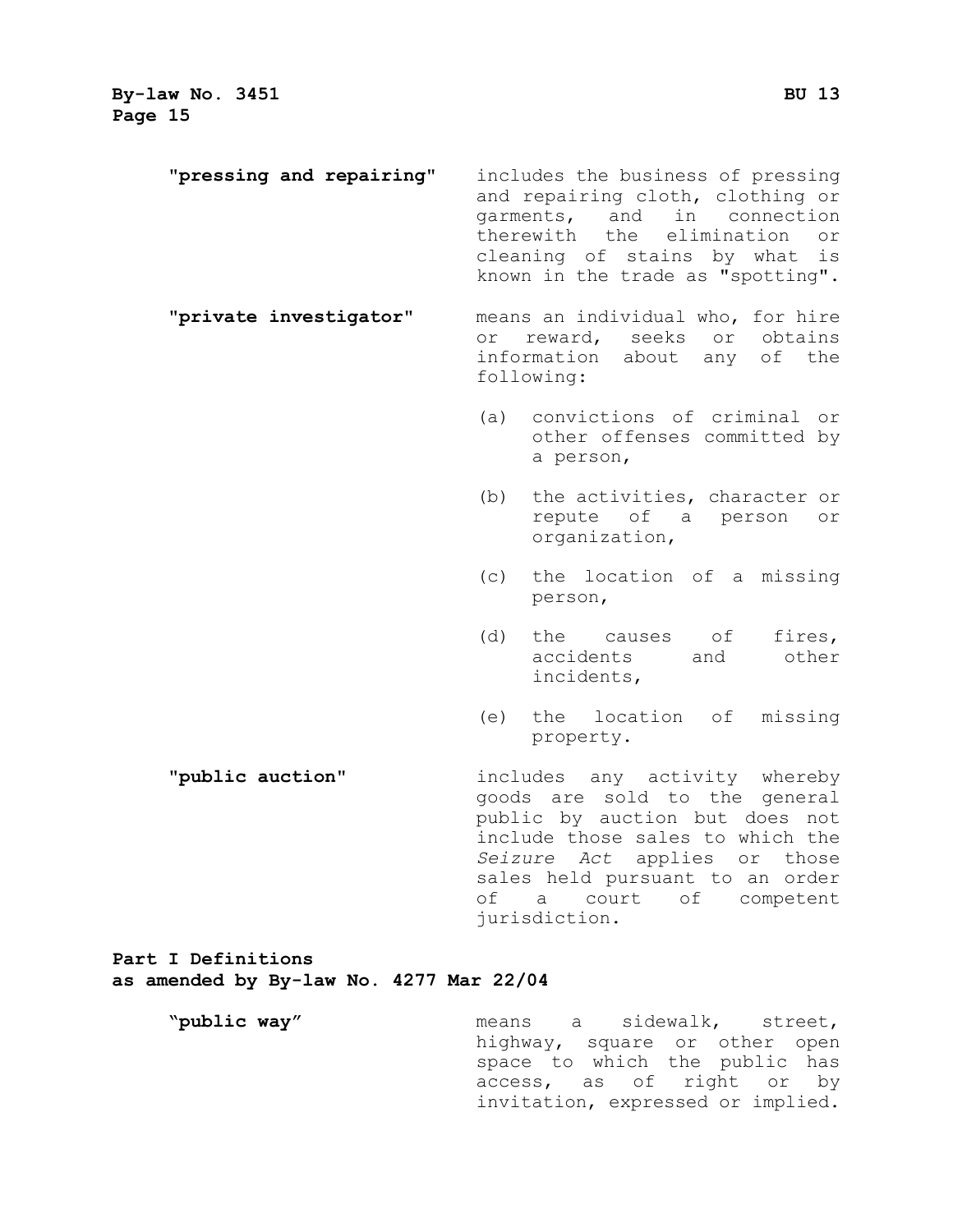**By-law No. 3451 BU 13 Page 16 "radio electronic** includes the carrying on of the **servicing"** business of disconnecting,<br>
repairing, adjusting and repairing, installing radio, television and other electronic equipment,<br>including receiving and receiving and transmitting apparatus. **"refrigeration and air** means a person who assembles,<br> **conditioning mechanic"** installs, testsand overha installs, testsand overhauls these systems and therefore, must exercise good judgement and resourcefulness to locate and diagnose defects (troubleshooting), Public buildings, offices, hospital, homes restaurants, food and beverage retail, or wholesale outlets and food processing plants, are just a few of the places which require installation and servicing of<br>refrigeration and air refrigeration conditioning systems. **"rental accommodation** means any person who offers, **keeper"** rents or leases any building or portion thereof (not being a boarding, lodging or rooming house or a motel/hotel as herein defined) used or occupied as the home or residence of three (3) or<br>more families living families living independently of each other and<br>includes flats, suites and includes flats, suites apartments, row houses or similar groupings of one family dwelling units. **"rental agency"** includes any person who, by contract or agreement, and for a fee payable by the renter or the lessee, provides information<br>respecting commercial and respecting commercial residential accommodation which is available for rent or lease. **"resident"** means a person having a permanent place of business within the City of Yellowknife.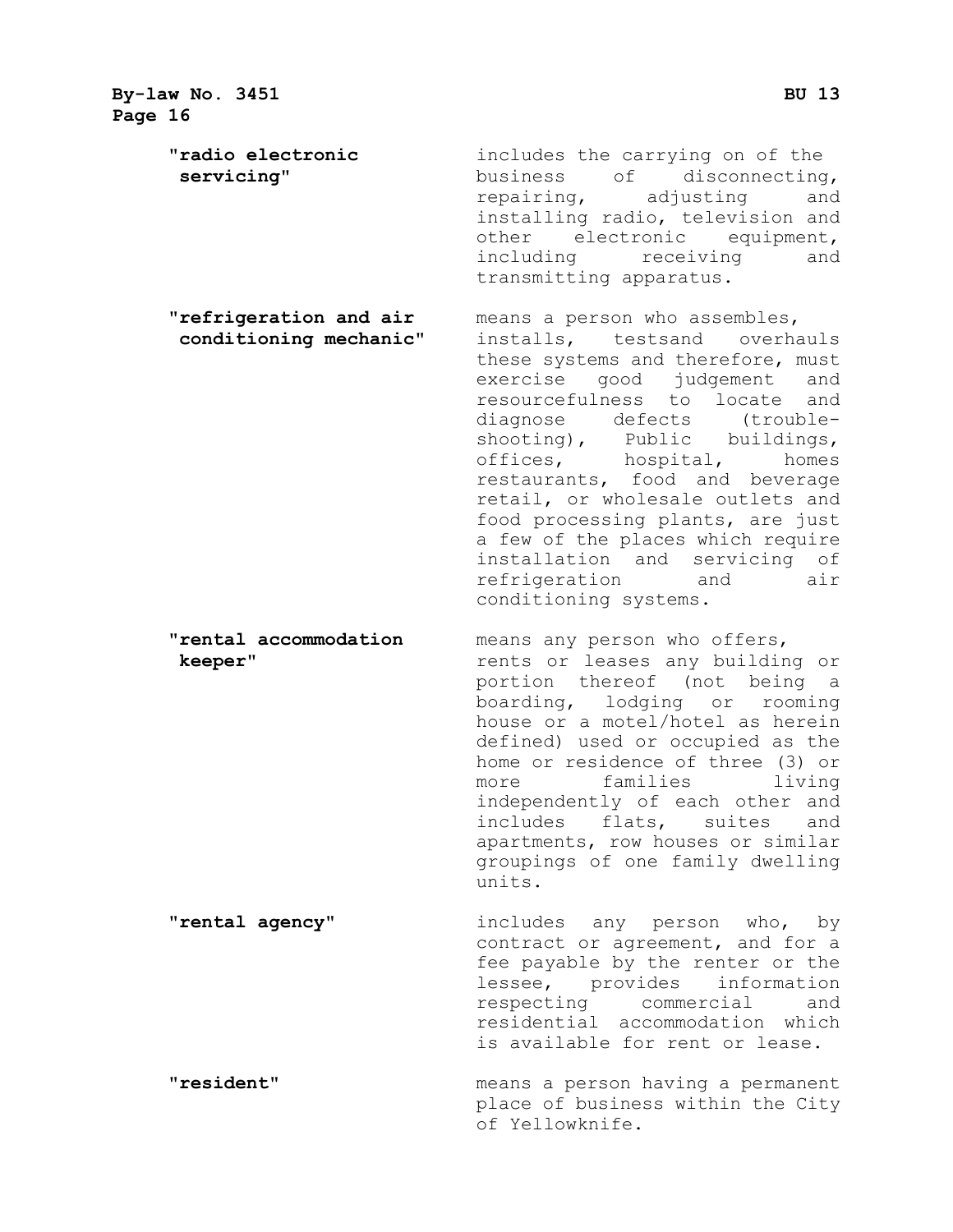**"resident"** means a person who has resided in **(canvasser & hawker/pedlar)** Yellowknife for twelve months prior to applying for a business licence.

**"restaurant"** includes but is not confined to:

- (a) every public place where food and alcoholic and nonalcoholic drink is sold or consumed on or about the premises; and,
- (b) canteens, cafeterias, dining rooms, etc., provided for the public, staff, students, or employees, whether meals are paid for on an individual basis, or are included in a daily, weekly, monthly or similar charge;

but does not include:

- (c) premises wherein only soft drinks or ice cream in its various forms are sold to the public to be consumed on or off the premises;
- (d) premises such as tents or stalls set up temporarily as restaurants to be used for a period not exceeding ten (10) days in connection with fairs, bazaars and the like.
- **"retail business"** means any person who operates a business, calling, trade, profession, industry, occupation, employment or the provisions of goods to the final consumer totally within or partly within the City not otherwise specified herein and not excluded by Territorial Statutes.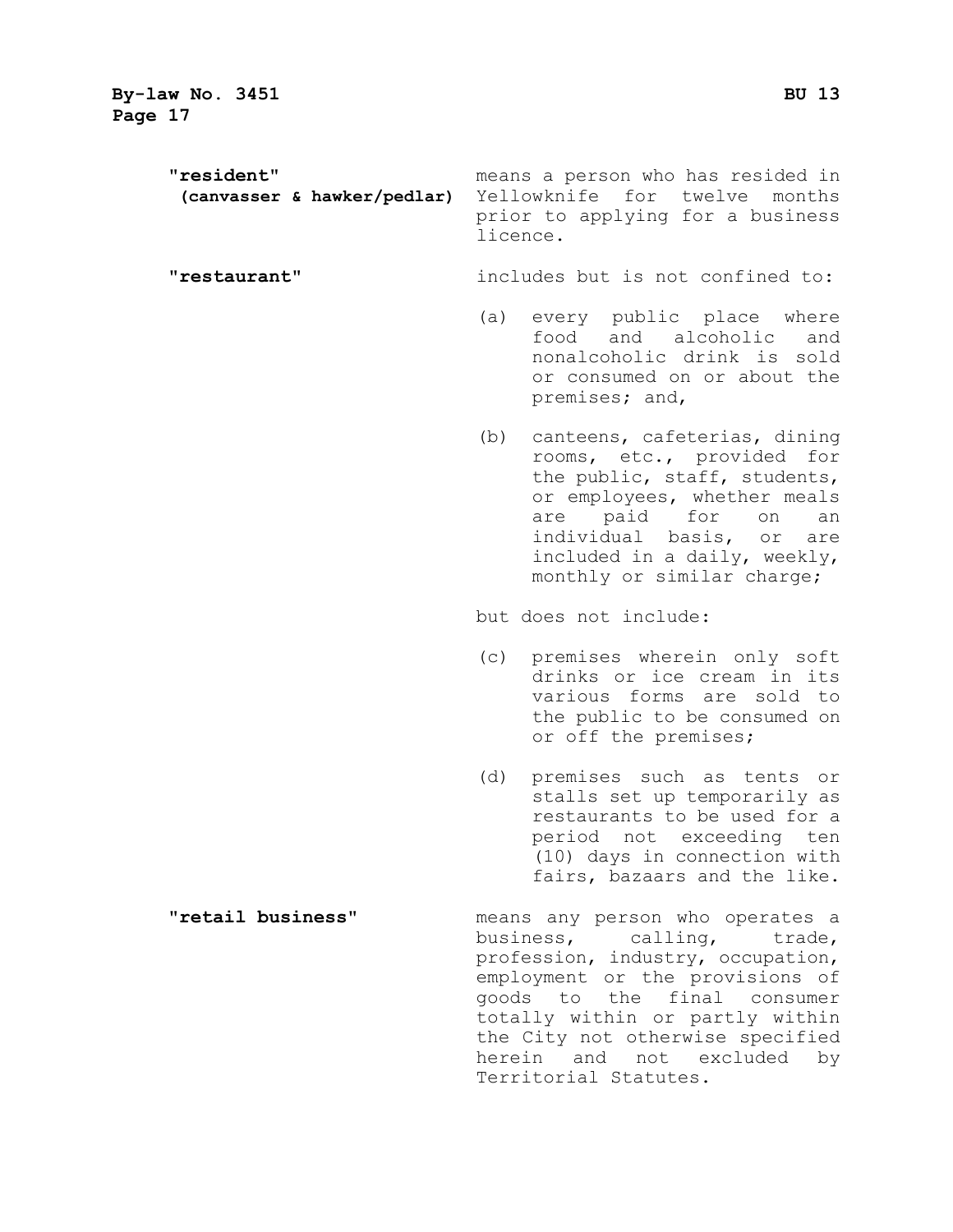**"salvage dealer"** means any person who purchases and sells ferrous or non-ferrous metal or purchases items such as old cars for the purpose of dismantling and selling the used parts or for the purpose of selling items as scrap materials.

- **"second hand dealer"** includes any person who purchases, sells, exchanges or in any way deals in goods, wares, merchandise, effects, articles or things of any kind or nature, which have been worn, used, or purchased by some person to be worn or used, all commonly known as secondhand goods or antiques and hereinafter referred to as secondhand goods, but does not include:
	- (a) any merchant or dealer who takes by way of exchange secondhand goods or junk as a mere incident of his usual business; or,
	- (b) persons who deal in secondhand books; or,
	- (c) auctioneers, when disposing of merchandise by public auction.

**"security alarm agent"** includes any person who:

- (a) sells, supplies, provides, installs or offers to install a security alarm system in conjunction with:
	- i) an inspection of the property where the system is to be used by the security alarm agency that employees the security alarm agent, or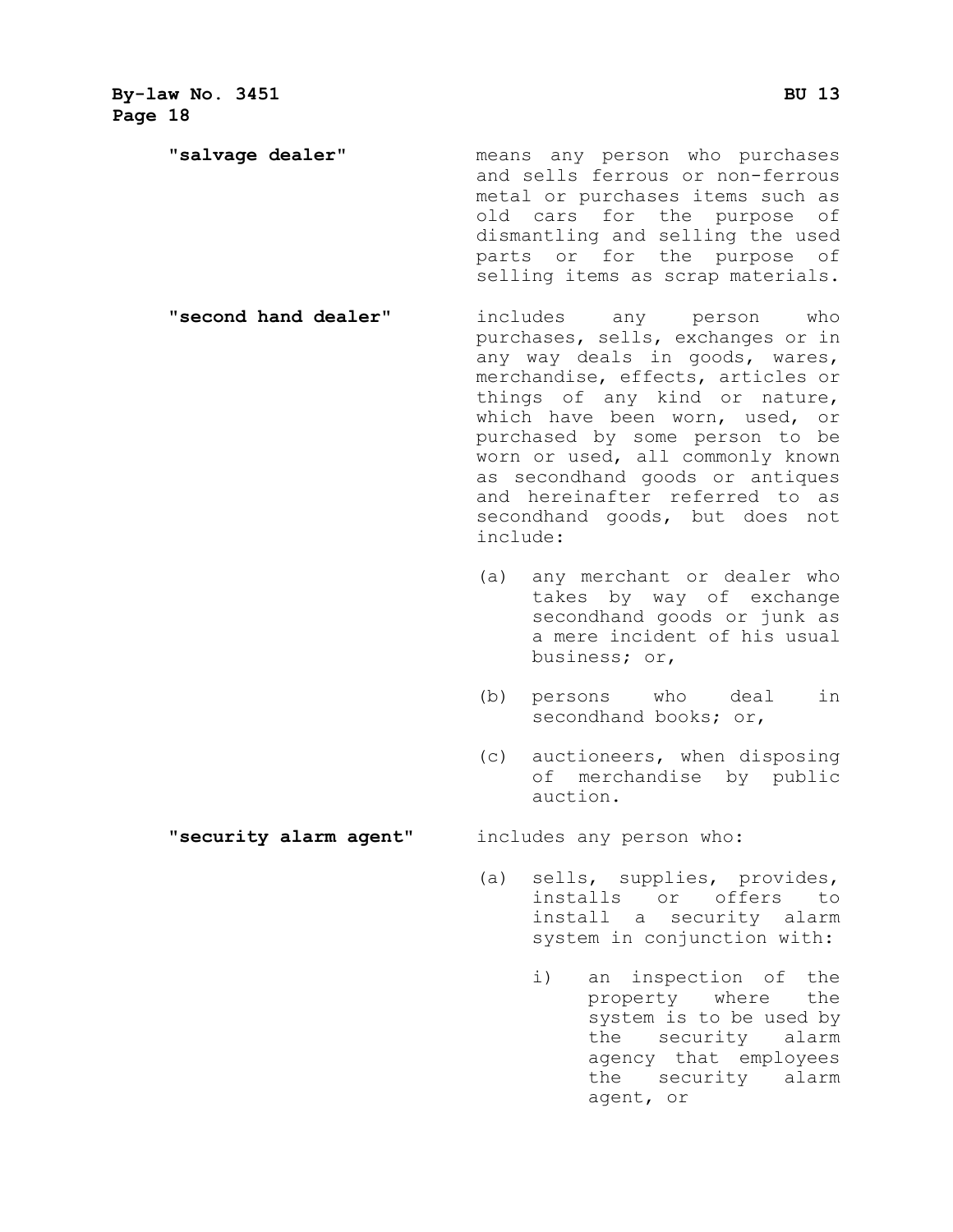- ii) an agreement or arrangement with the security alarm agency that employees the security alarm agent to monitor or patrol the system or to respond to an alarm activated in the system, or (b) repairs or maintains security alarm systems that are installed on the property of another. **"security business"** means a business that provides the services of: (a) locksmiths, (b) private investigators, (c) security alarm agents, (d) security consultants, (e) security guards.
- **"senior administrative** means the senior administrative<br> **officer**" of a municipa of a municipal corporation appointed by Council under Section 44 of the *Cities, Towns and Villages Act*.
- **"sheet metal mechanic"** means a person who, for construction jobs, lays out, fabricates, and installs ducts<br>for ventilating, air for ventilating, air<br>conditioning, heating, and conditioning, heating, exhaust systems.
- **"shooting gallery"** includes any premises which are used wholly or in part as a rifle or shooting gallery or miniature rifle range.

#### **Part I Definitions "short term rental" added by By-law No. 5008 Mar 14/22**

| "short term rental | means the business of providing  |
|--------------------|----------------------------------|
| accommodation"     | temporary accommodation for      |
|                    | compensation in a dwelling unit  |
|                    | where persons may rent a portion |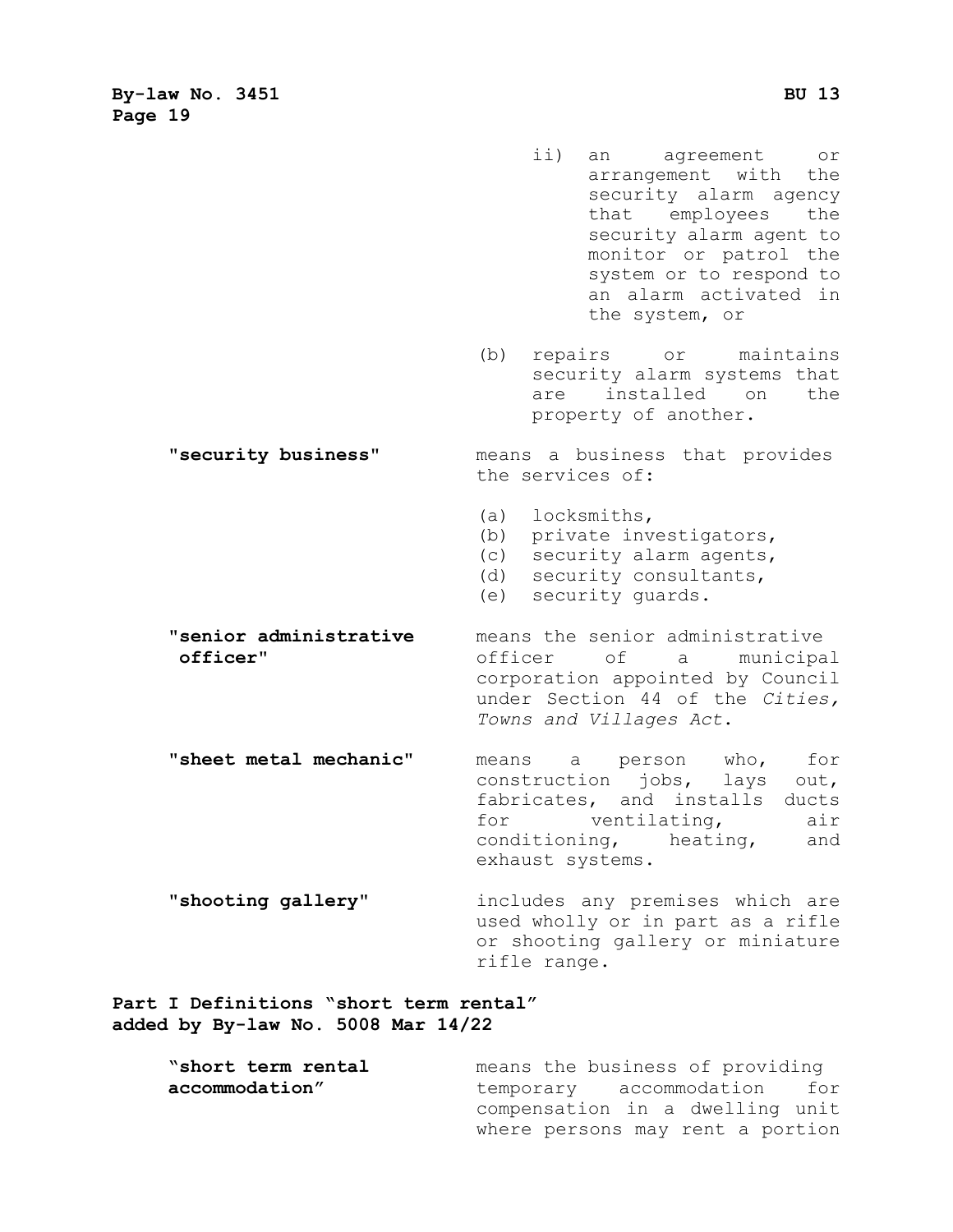> or all of the premises for thirty (30) consecutive days or less.

**Part I Definitions "short term rental accommodation Operator" added by By-law No. 5008 Mar 14/22**

**"Short Term Rental** means a person who rents out, or offers for rent, any premises for Short Term Rental Accommodations but does not include a person who acts as an intermediary between the Short Term Rental tenant and the person who receives the rent.

**Part I Definitions as amended by By-law No. 4277 Mar 22/04**

- **"sidewalk"** means all that area legally open to public use as a pedestrian public way between the curb line and the legal building line of the abutting property.
- **"snack bar"** means any premises which offers for sale light refreshments for immediate consumption with no seating provided.
	- **"special auctioneer"** includes any person who, by himself or by the employment of another person, sells by auction merchandise that is new or is represented as being new.

**Part I Definitions as amended by By-law No. 4277 Mar 22/04**

**"special event"** includes a public or private event that involves the closure of the street or any other event as recognized by the Senior Administrative Officer or his or her designate. **"spray painting business"** includes any business which uses spray painting equipment or provides for public or private

> use spray painting equipment or facilities which are permanently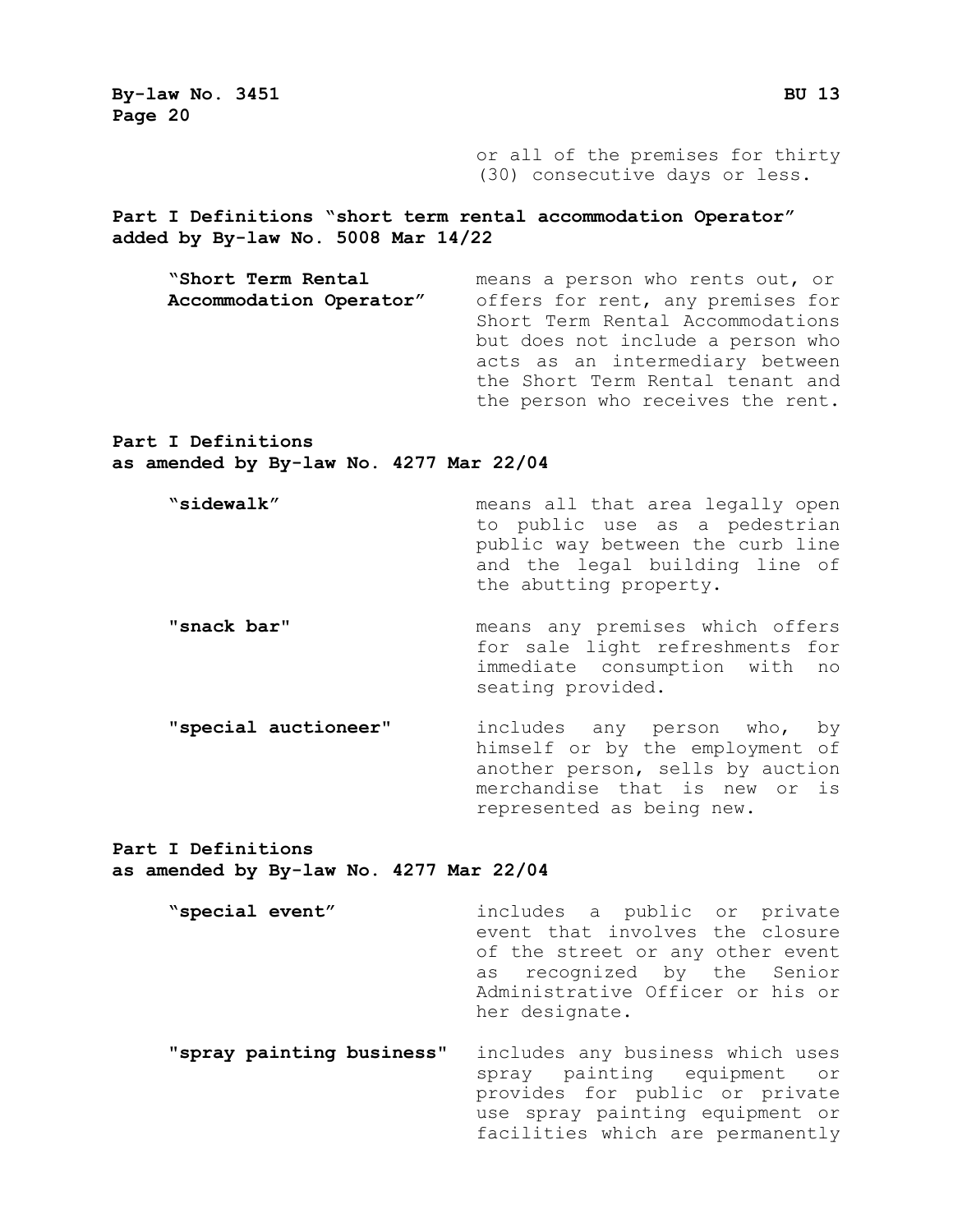located within a building or structure. Such businesses include, but are not limited to, auto body services and repair shops, heavy and light equipment service and repair shops and paint spraying facilities which are provided on a rental basis.

#### **Part I Definitions as amended by By-law No. 4277 Mar 22/04**

| "street" | means all that area legally open |
|----------|----------------------------------|
|          | to public use as public streets, |
|          | sidewalks, roadways, highways,   |
|          | parkways, boulevards, alleys and |
|          | any other public way.            |
|          |                                  |

- **"student business"** includes any business operated by a person under the age of 21<br>vears presently attending an years presently attending an<br>educational institution or educational institution<br>enrolled in an ong an ongoing educational program.
- **"summer tourist business"** includes any business that operates for tourists during the summer months only.

**"tattoo parlour"** includes any premises where tattooing is performed for gain.

**"theatre"** includes any place which offers permanent seating used for the showing of theatrical, operatic, or vaudeville performances or moving pictures or television shows or for similar purposes.

**"tobacco dealer"** includes every person who, as a retailer, keeps for sale, sells, exposes, or offers for sale, cigars, cigarettes, cigarette tobacco, smoking or chewing tobacco, snuff or any tobacco products other than through a slot machine.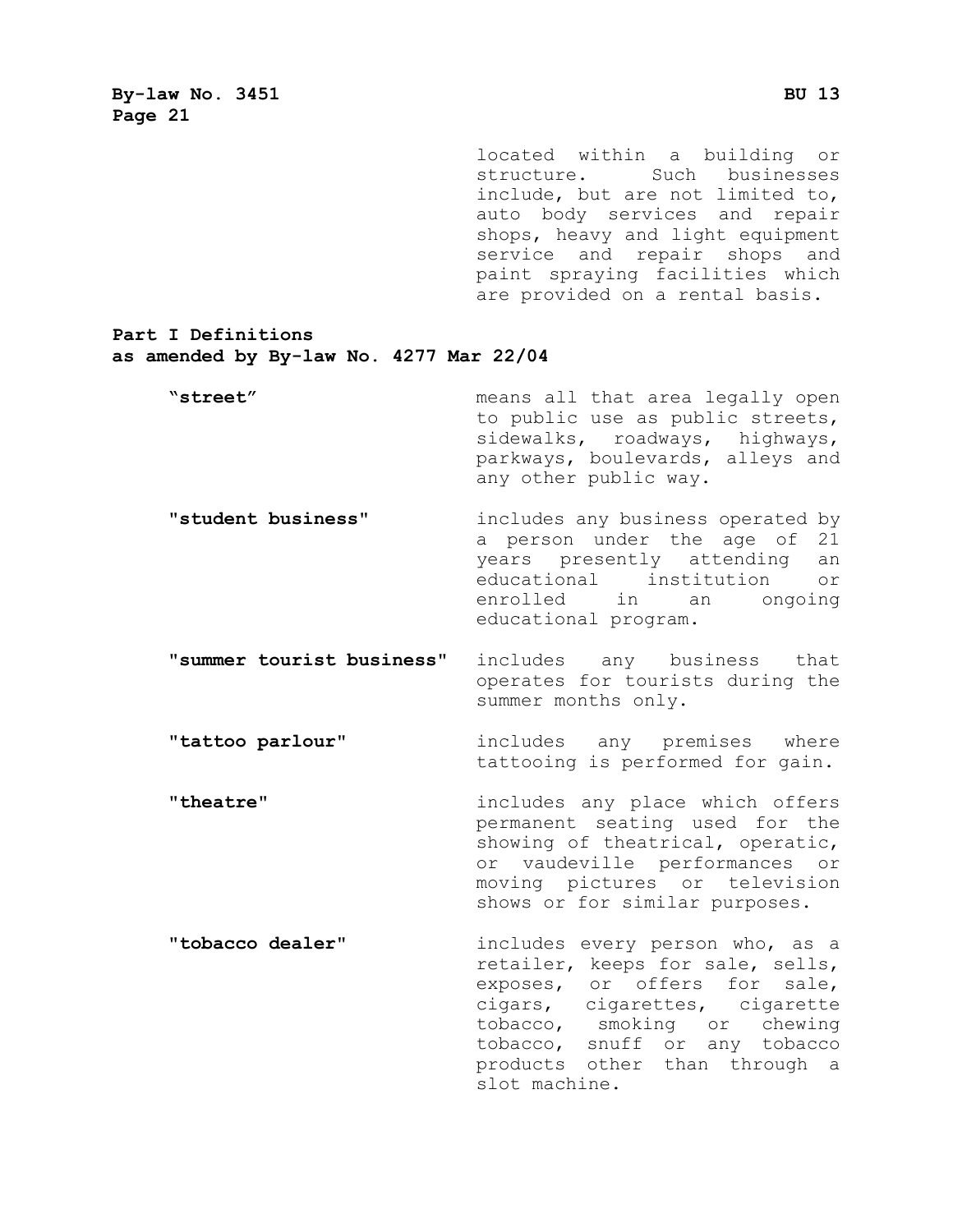- **"towing/boosting service"** means the business of operating trucks propelled by mechanical power for the purpose of towing or boosting for gain, vehicles, trailers or other wheeled equipment on the highways of the
- **"trades"** any business that provides a service, performed by a trades person listed in Schedule "D".

City.

- **"transient contractor"** includes any person that does not maintain a permanent place of business within the City and who acts as a contractor.
- **"transient trader"** means any person who is not a resident of the City, and who, either as a principal or an agent, whom buys or sells any merchandise from a building or other permanent enclosure or a vehicle.
- **"travel/tour agents"** includes any travel/tour or guiding in which the persons taking the tour originate from Yellowknife or use Yellowknife as a stage point.

**Part I Definitions**

- **as amended by By-law No. 4277 Mar 22/04**
	- **"unsafe condition"** means any condition that could cause undue hazard to life, limb or health of any person authorized or expected to be on or about the premises of an establishment, or in the general area of a mobile vendor. **"used car dealer"** includes any person who, in any one year, offers for sale, trade or exchange a greater number than

description.

three (3) secondhand or used<br>motor vehicles of any vehicles of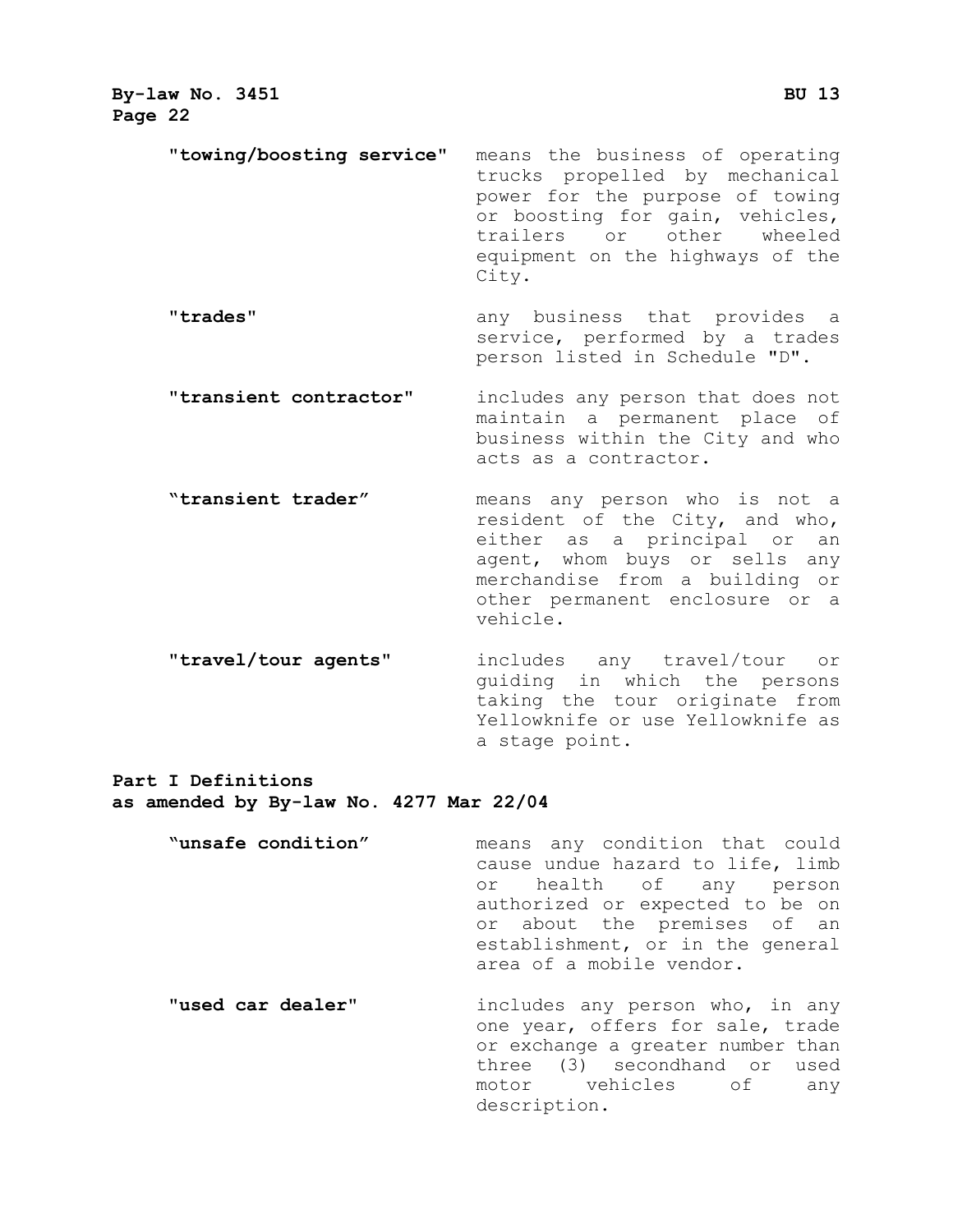**By-law No. 3451 BU 13 Page 23 Part I Definitions as amended by By-law No. 4277 Mar 22/04 "vending stand"** means any movable or immovable vending station, vehicle, pushcart or other conveyance from which food or merchandise is sold. **Part I Definitions as amended by By-law No. 4277 Mar 22/04 "vendor"** means any person traveling by foot, wagon, vehicle or any other type of conveyance from street to street carrying, conveying, or transporting goods, wares or merchandise and offering them for sale, or making sales and delivering articles to purchasers; or who, without traveling from place to place, exhibits, displays, sells or offers for sale such products from a wagon, pushcart, handcart, motor vehicle, conveyance or from his person within the City of Yellowknife. This definition does not include a door-to-door peddler or solicitor. Also see: food vendor, merchandise vendor. **"veterinarian"** means a person holding a licence issued by the Territorial Government under the Territorial *Veterinarians Act* **"veterinarian clinic"** includes any premises that is advertised or used for veterinarian services for the care and treatment of animals. **"video store"** includes any premises that leases, rents or sells moving or programmed video tapes to the public. **"welder"** means a person who joins metals such as beams, girders,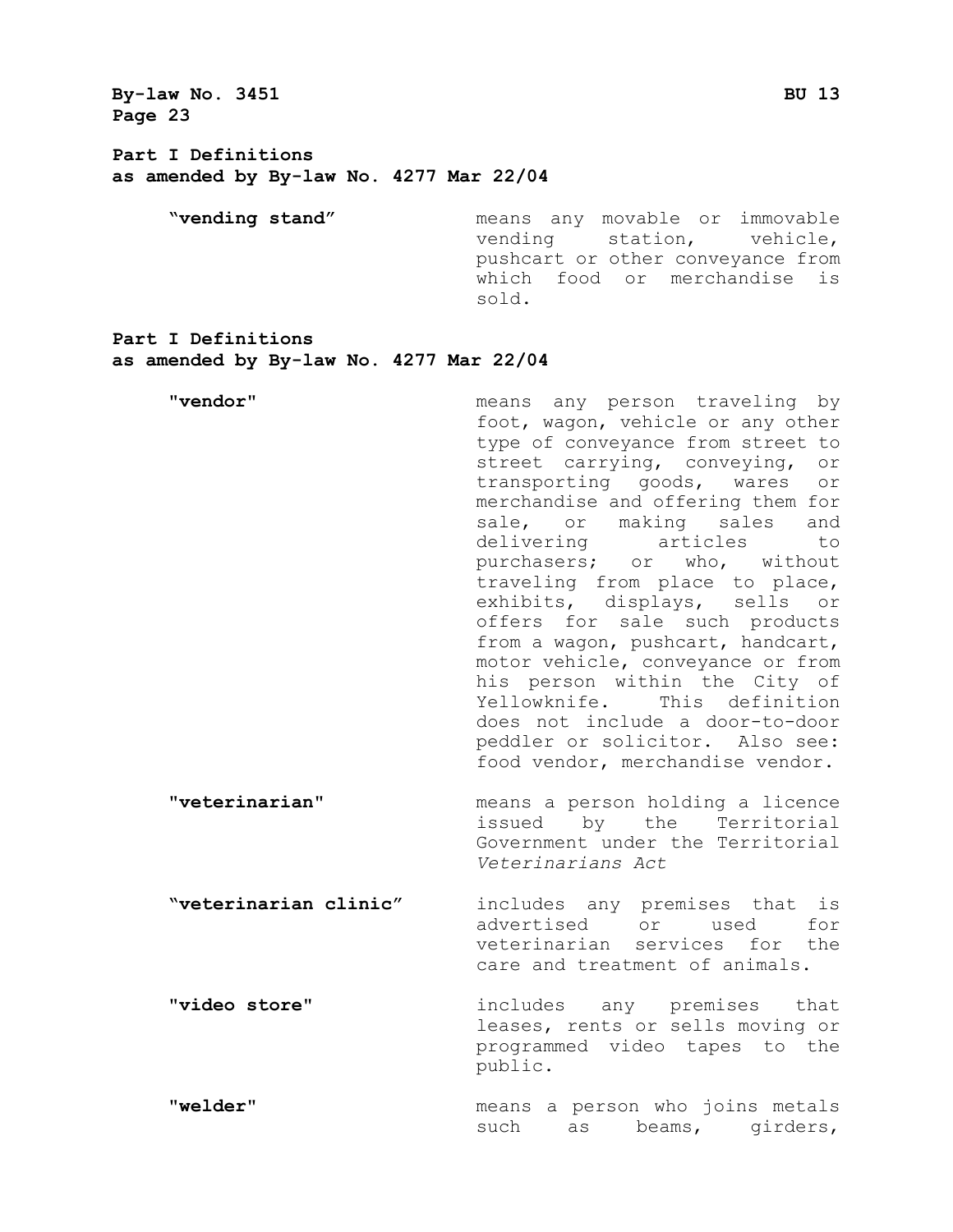reinforcing rods in bridges and<br>buildings, and segments of buildings, and segments vessels or piping systems through the process of welding.

#### **PART II LICENCE REQUIREMENTS**

- 201 (a) No person shall carry on or operate a business that is either wholly or partly within the City unless he or she holds a valid and subsisting licence to do so, issued pursuant to this By-law. A licence will be valid and current from the date of issue for a period of one year unless sooner terminated.
	- (b) A business licence renewal must be completed and approved prior to the business licence's expiry date.
- 202 Any person engaged in or carrying on one or more different businesses, either separately or together, shall be required to hold a licence for each business.

#### **EXEMPTION**

- 203 The following persons or groups shall be exempt from the application of this By-law:
	- (a) A person or group registered as a non-profit organization under the *Societies Act*.

#### **LOCATION OF BUSINESS TO BE STATED**

- 204 All licences issued to persons to carry on any business shall designate the premises in or on which the licensee may carry on or engage in the business in respect of which the licence is issued and the licence authorizes the licensee to carry on the licensed business only in or upon the premises designated in such licence and a separate licence shall be obtained for each such location.
- 205 Any advertising of the businesses referred to in this By-law or in the said Schedule "D" shall be deemed to be prima facie proof of the fact that the person advertising is carrying on or operating any such business.
- 206 No licence will be issued for a business without the applicant producing a valid Worker's Compensation Compliance Certificate.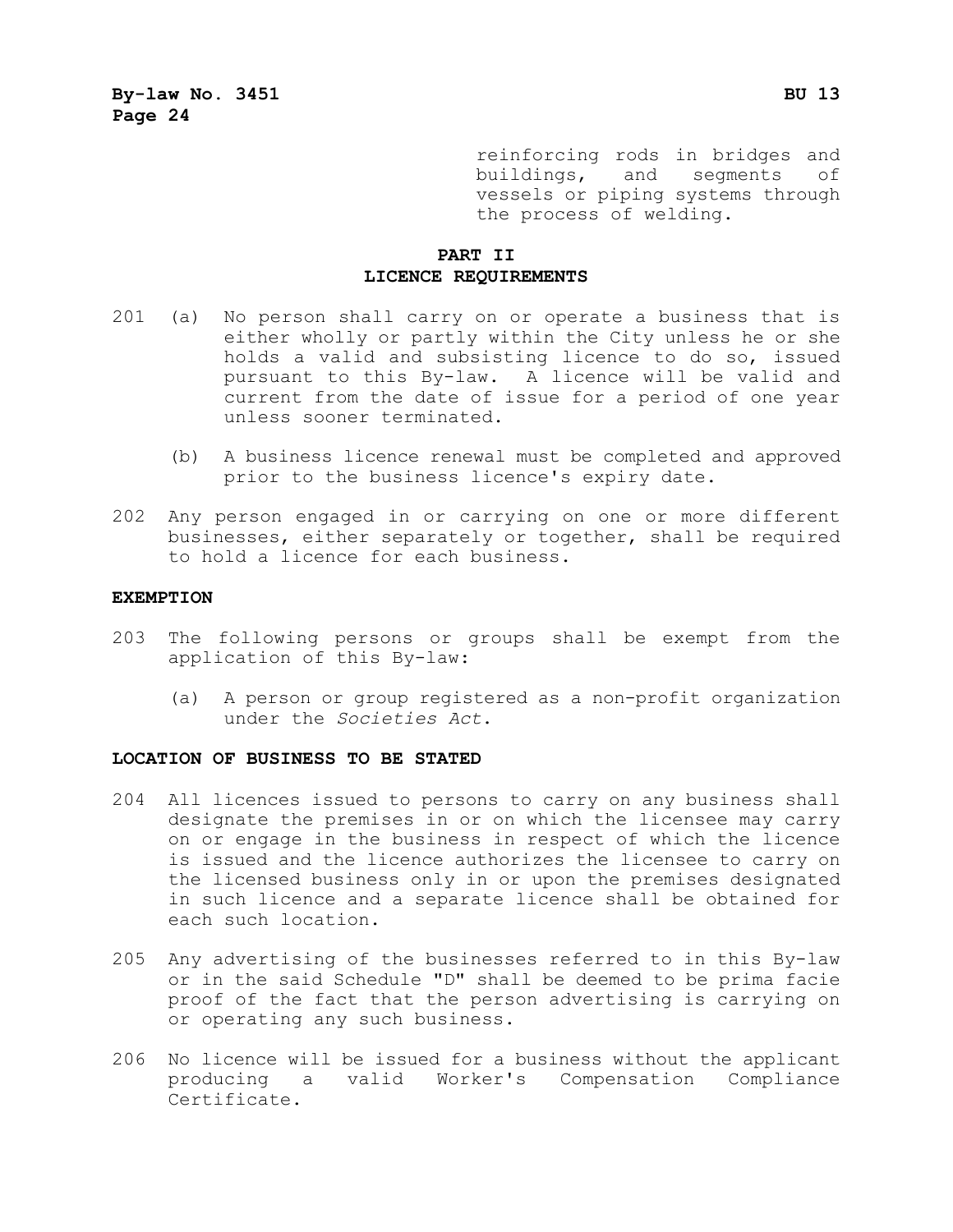- 207 Every business or person who wishes to engage in or carry on a business on property owned by the City, is required to complete an application, in the form set out in Schedule "H", to be approved by the Senior Administrative Officer or his designate.
- 208 (1) Every person carrying on business without obtaining the approval of the Senior Administrative Officer or his designate as set out in Section 207 is guilty of an offense and will, upon the demand of the Inspector, remove themselves, their wares and vehicle(s) from the property immediately.
	- (2) Any person who refuses to remove their business wares and vehicle(s) from the City owned property when requested to do so by an Inspector will have the business wares and vehicle(s) removed at the owner's expense.
- 209 (1) No person will operate a business on public or private property without permission of the owner of the said property.
	- (2) Subject to Subsection 209(1) if any person is found operating a business without permission of the property owner, the Inspector may have the business wares and vehicle(s) removed at the owner's expense.

#### **POSTING OF LICENCES**

210 Every licence issued pursuant to this By-law shall be posted in a conspicuous place in the business premises and whenever required to do so by the Inspector, the licensee shall produce the licence for inspection purposes.

#### **COMPLIANCE**

- 211 (1) Whenever an applicant for a licence has complied with the terms of this By-law and of any other applicable By-laws, the applicant shall be entitled to the licence, subject to Section 232 in the form set out on Schedule "C", applied for upon payment of the proper fee.
	- (2) A business licence issued to a licensee is not valid unless approved by the senior Administrative Officer or his designate.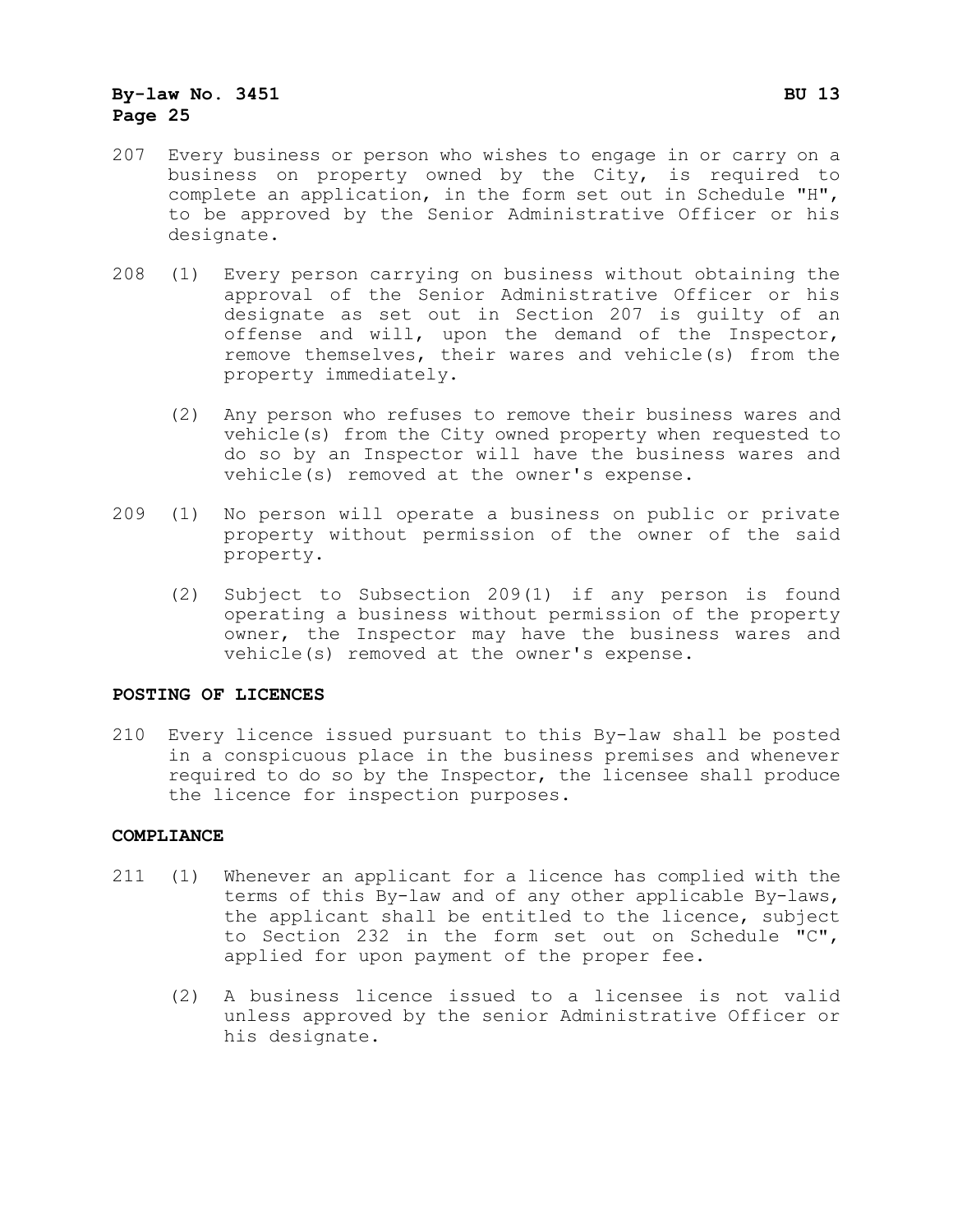**HOME OCCUPATION (ZONING)**

**Section 212 as amended by By-law No. 3648 Dec 14/92 as amended by By-law No. 4893 Mar 29/16**

212 An applicant for a licence to carry on a business within a residence shall obtain and maintain a valid Development Permit, pursuant to Zoning By-law No. 4404, as amended, and all successor by-laws, and produce the Permit to the Inspector, before a business licence may be issued.

#### **PROCEDURE FOR APPLICATION**

- 213 All applications for licence pursuant to this By-law shall be made to the Inspector on the form provided as set out in Schedule "A".
- 214 All applications for licences shall give the description in detail of the premises in or upon which the applicant intends to carry on the business in respect of which the applicant has made an application for a licence.
- 215 No person to whom a licence has been granted shall carry on such business in or upon any premises other than those set forth on the said application and licence without first making an application pursuant to this section for a new licence or a transfer of such licence as hereinafter provided.
- 216 All premises in or upon which the applicant proposes to carry on or conduct any business, trade, profession or other occupation in respect of which the applicant is required to hold a licence pursuant to the provisions of this By-law shall first be approved by the Inspect and the applicant shall, upon request, produce such certificates or letters of approval as may be required by federal, provincial, territorial, or municipal authorities, before any such licence shall be granted.
- 217 Failure to disclose to the City any of this information required herein, shall be ground for cancellation of the licence pursuant to the procedures set out in Section 233 of this By-law.
- 218 No licence shall furnish false or misleading information regarding any procedure or condition of this By-law.
- 219 Any person desiring to obtain a transfer of any licence issued pursuant to this By-law and held by another person, shall make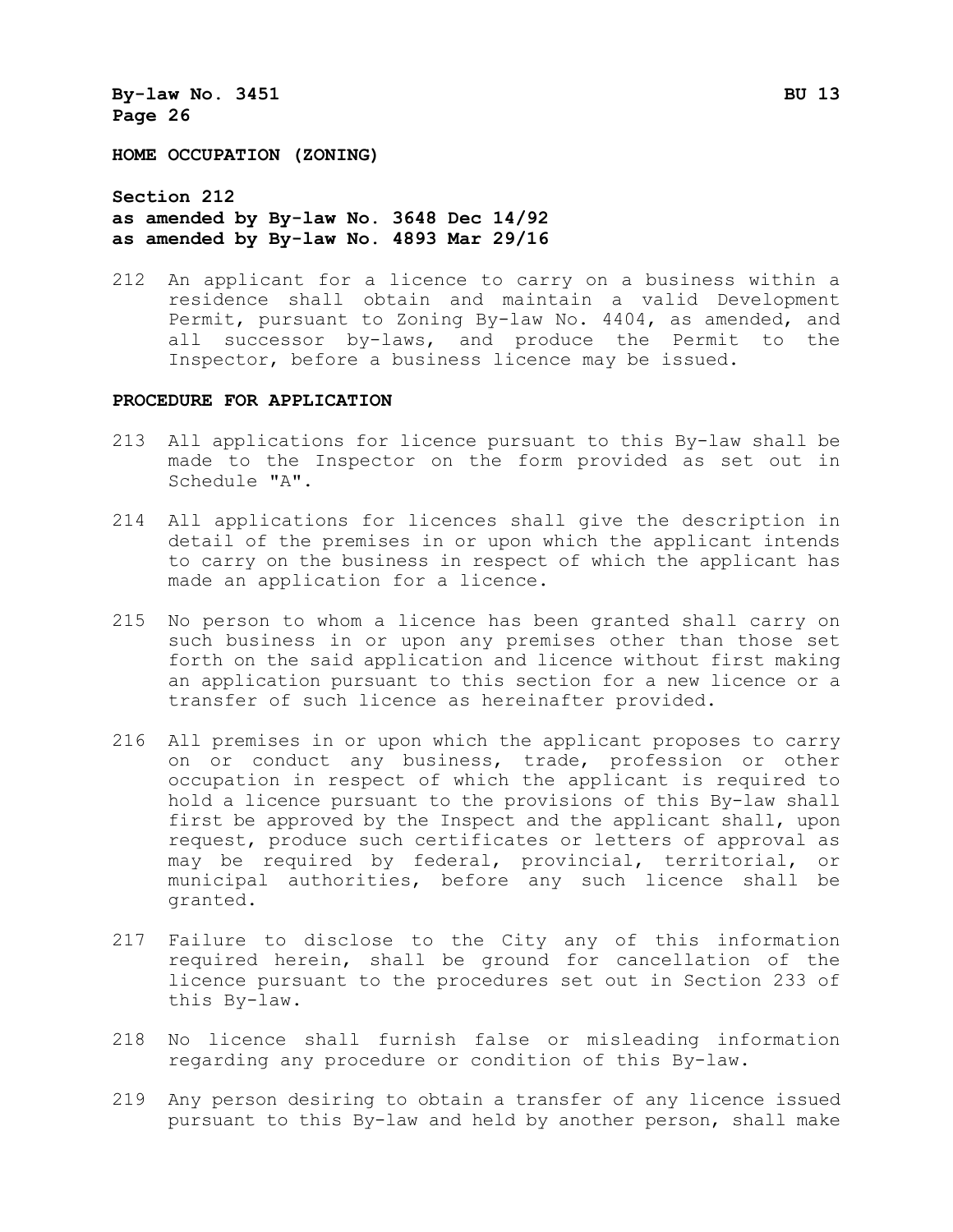an application under this By-law; and the power, conditions, requirements and procedures relating to the granting and refusal of licences and appeals, thereon, shall apply.

#### **Section 220**

#### **as amended by By-law No. 4436 Feb 12/07**

- 220 Unless otherwise provided herein, any subsisting licence issued under this By-law may be transferred upon application to the Inspector and payment of the prescribed fee, provided that the applicant has the required qualifications and furnishes legal documentation releasing the rights and interests of the previous owner.
- 221 No person who purchases the interest of, or part of the interest of, any person's licence or licences pursuant to this By-law shall carry on or continue such business without first having completed a transfer of licence as set out in Schedule "G".
- 222 No person to whom a licence has been issued under this By-law shall change the location of the premises in which he or she carries on his or her business without applying to the Inspector to have his or her licence altered; and the powers, conditions, requirements and procedures relating to the granting or refusal of licences and appeals thereon, shall apply to all such applications.

#### **Section 223**

#### **as amended by By-law No. 4436 Feb 12/07**

- 223 Where any licence is transferred, the applicant shall pay the fee specified in By-law No. 4436 or any successor by-law.
- 224 A non-resident is not allowed to transfer his or her licence.

#### **LICENCE CHANGES**

#### **Section 225**

#### **as amended by By-law No. 4436 Feb 12/07**

225 Where a licensee wishes to change any information contained in the application form, other than the specified information recorded o the licence, the licensee shall make application for such a change to the Inspector within thirty days and pay the administrative fee as specified in By-law No. 4436 or any successor By-law.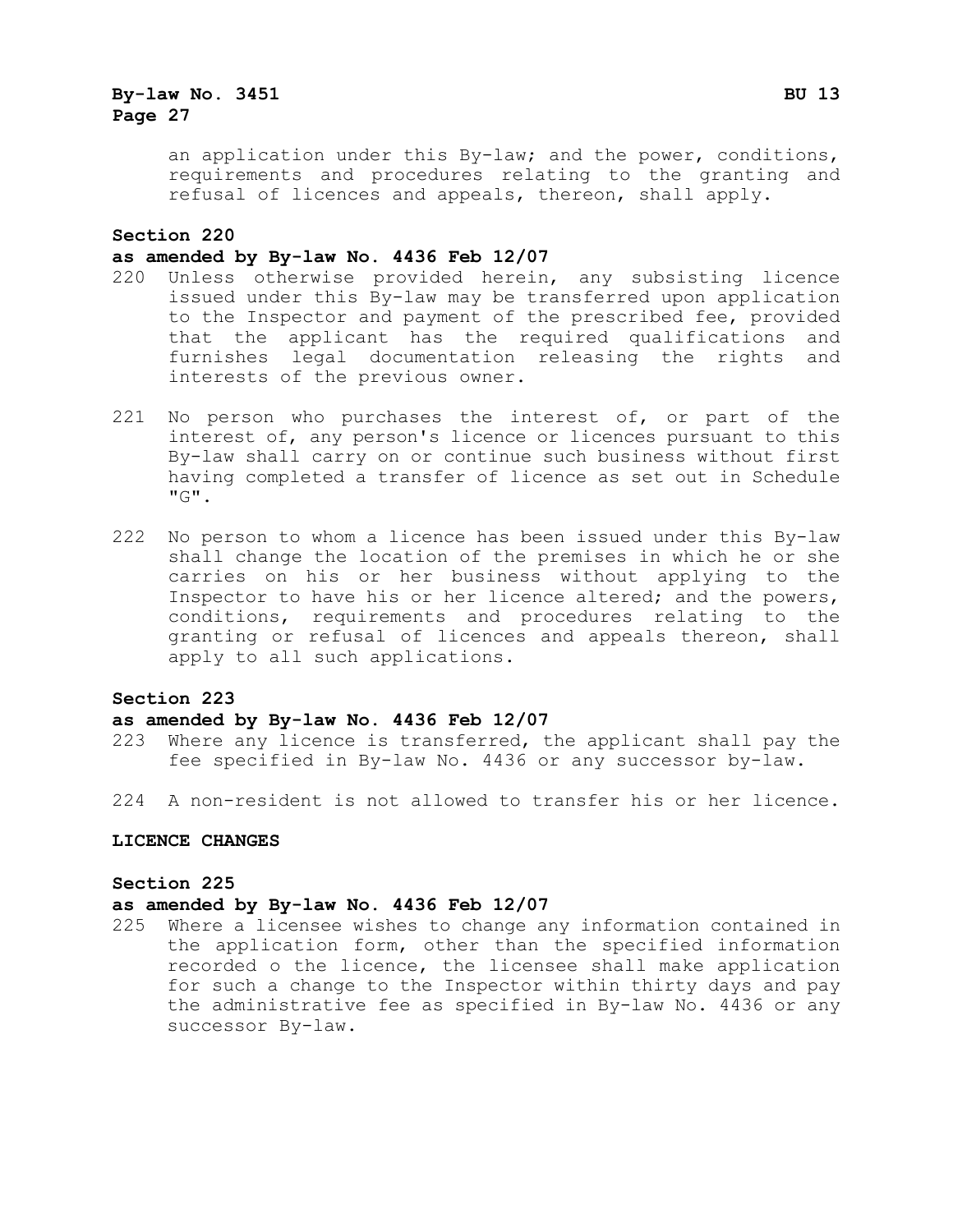#### **LICENCE FEES**

#### **Section 226 (a) and (b)**

## as amended by By-law No. 4436 Feb 12/07<br>226 (a) Licence fees are to be paid p

- (a) Licence fees are to be paid prior to the licence being issued, with the quantum of fees payable in accordance with By-law No. 4436 or any successor By-law.
	- (b) A business shall be deemed operational and subject to licensing fees in accordance with By-law No. 4436 or any successor By-law until the owner contacts the Manager of the By-law Division in writing stating the date the business will be terminated.

#### **ADVERTISING**

227 Subject to Section 233, if the Inspector has reasonable and probable grounds to believe that a business's advertising appears to mislead the public with the intent to distribute or sell their wares, the Inspector can revoke the licence. Any person believed to have committed an offense under this Section shall cease conducting business until the procedures under Section 233 are completed.

#### **TRADES**

- 228 (1) Any business that provides a job function or service defined as a mechanical trade as set out in Schedule "E" will not be issued a licence without written proof provided to the Inspector that the owner, manager or an employee actively engaged in the company has the proper qualifications for the trades in which the person or company wishes to engage.
	- (2) Qualifications must be stated for one particular business.
	- (3) Qualifications cannot be used for a second business.

#### **CANVASSERS AND HAWKER/PEDLARS**

- 229 (1) All canvassers and hawker/pedlars that are required to be bonded and licensed by the Government of the Northwest Territories, will not be permitted to obtain a business licence without first having a valid Direct Sellers Licence.
	- (2) No licence shall be issued to a canvasser or hawker/pedlar until that canvasser or hawker/pedlar has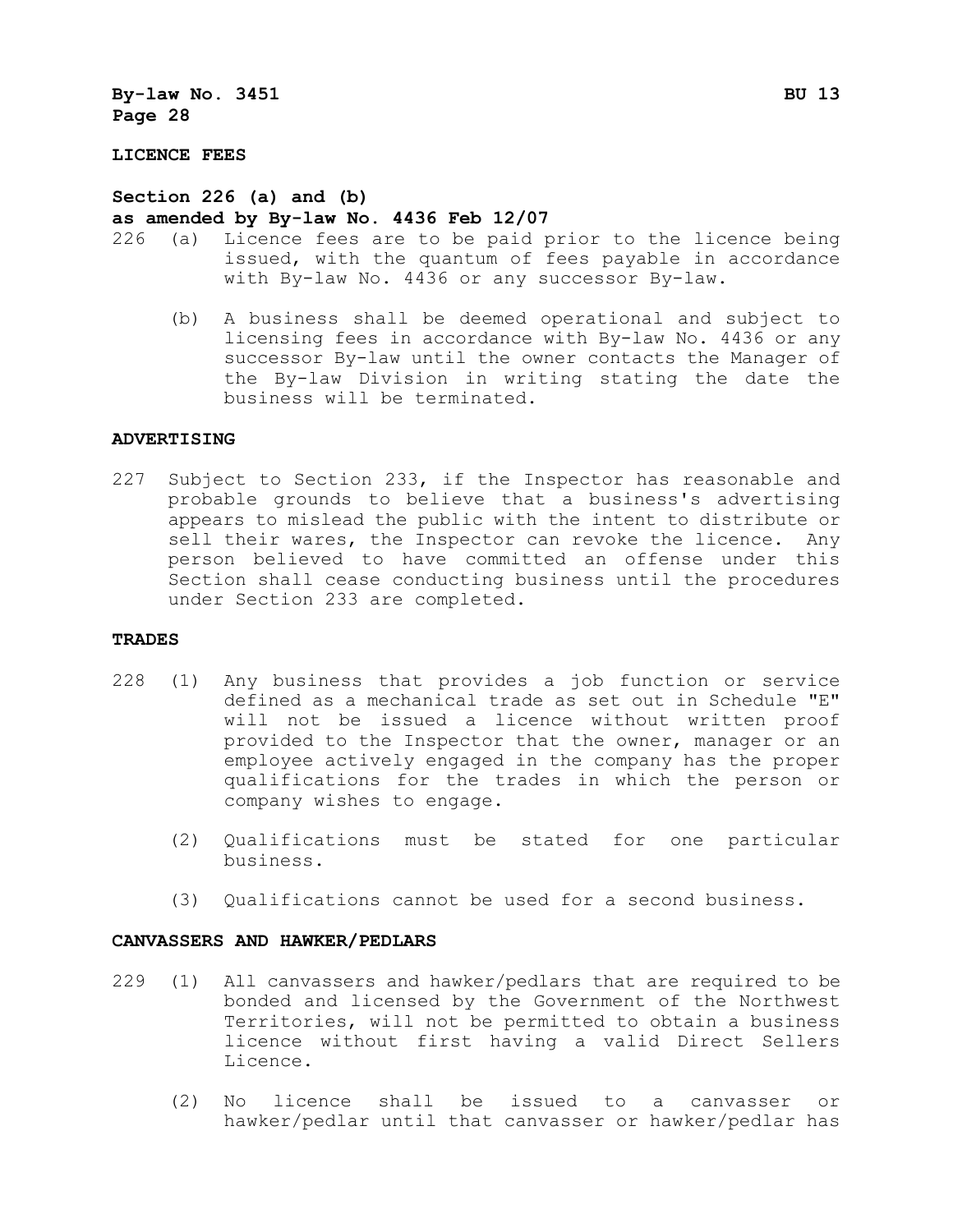established his or her identity with the Manager of the By-law Department.

- (3) Every canvasser or hawker/pedlar will complete a Criminal Record Check Form prior to a licence being issued under this By-law.
- (4) Where a person has been convicted of any of the offenses dealing with theft, fraud, or possession of stolen goods as set out in the Criminal Code of Canada, the person so convicted shall not be granted a licence for any of the activities licensed pursuant to this Section.
- (5) It shall be a condition of every licence issued to a canvasser or hawker/pedlar, that business shall only take place between the hours of 900 hours and 2200 hours on Monday to Saturday inclusive and that no business shall take place on a Sunday or a Statutory Holiday..
- (6) Every canvasser and hawker/pedlar engaged in carrying on a business or trade, shall carry upon his or her person a licence card issued by the Inspector as per Schedule "I".
- (7) The licence card issued by the Inspector to all canvassers and hawkers/pedlars will contain their Licence Number, the period for which the licence is valid and the signature of the licensee.
- (8) No card will be issued to a canvasser or hawker/pedlar selling on City property without prior approval obtained under Section 207.
- (9) Every canvasser and hawker/pedlar shall, upon demand, produce the licence card issued under this Section to the Inspector or any person to whom goods are offered for sale.

#### **DUTIES OF THE LICENCE CLERK**

- 230 The Licence Clerk will:
	- (1) Receive, consider, and deal with all applications, for a licence and transfers thereof;
	- (2) Record such information with respect to licences as may be considered necessary by the Licence Clerk;
	- (3) Keep on file duplicate counterparts of all licences issued and particulars;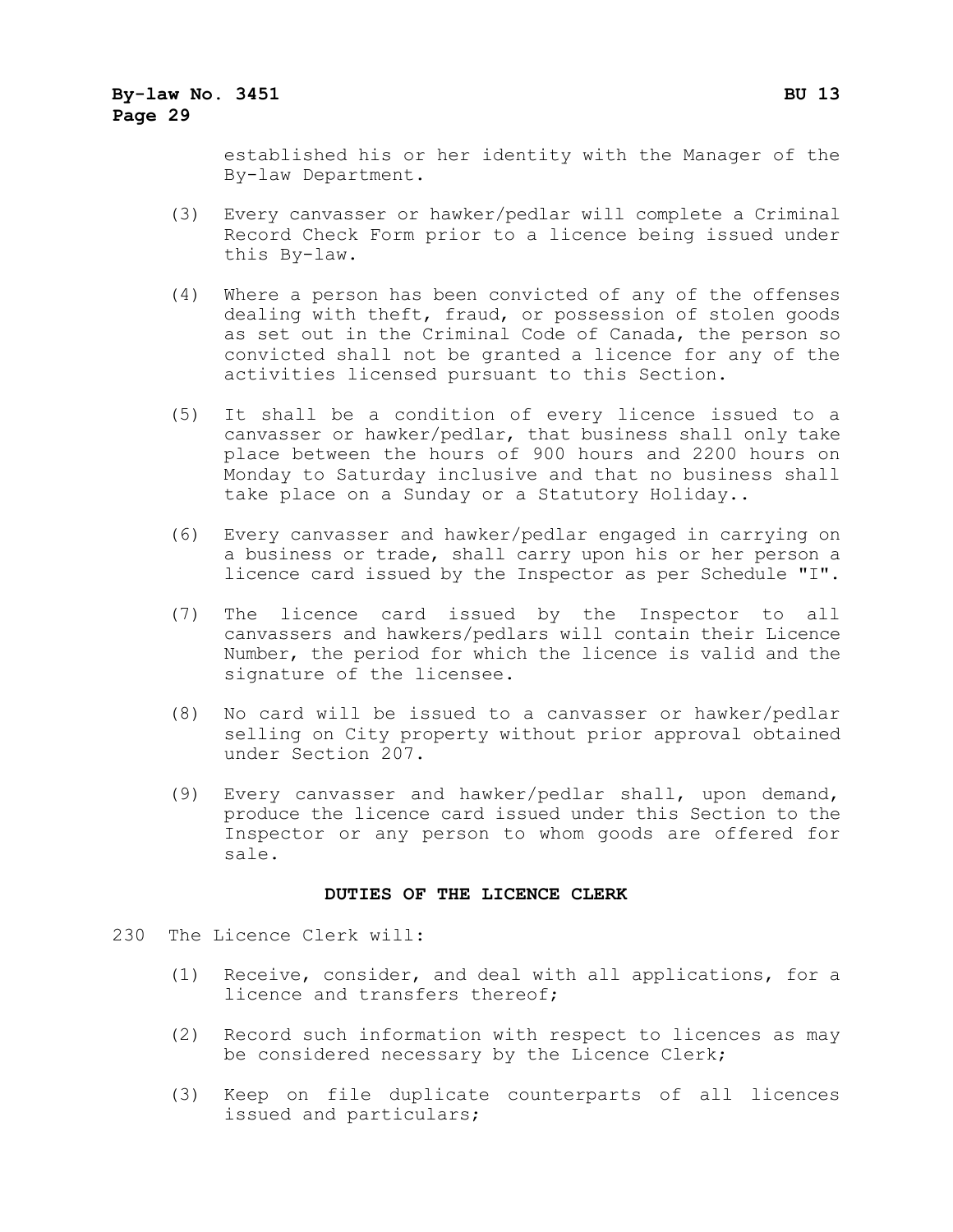- (4) Ascertain as far as reasonably practicable that all information furnished by an applicant in connection with an application for a licence or transfer of licence is true in substance and in fact;
- (5) At the end of each month to report in writing to the Manager of the By-law Department:
	- the number of licences issued during the month;
	- the number of licences transferred:
	- the amount of money received from all sources during the year and to-date of the report;
	- the number of licences refused;
	- the number of licences cancelled;
- (6) Periodically visit and inspect business premises for the purpose of ascertaining whether the proprietor of such premises is complying with the provisions of this or any other applicable By-law;
- (7) Submit all business licences to the Inspector or his designate for approval;

#### **Section 230 (8)**

#### **as amended by By-law No. 4436 Feb 12/07**

- (8) Issue a licence, with or without conditions, upon payment of the appropriate fee in accordance with By-law No. 4436 or any successor by-law.
- (9) Revoke a licence without conditions due to lack of payment or payment refused by any banking institute for lack of funds.

#### **INSPECTION BY CITY OF LICENSED PREMISES**

231 (1) If an Inspector has reasonable and probable grounds to believe a person is operating a business without being licensed pursuant to this By-law the Inspector, or a duly<br>appointed By-law Enforcement Officer, is hereby By-law Enforcement Officer, is authorized to enter into any lands, buildings, or premises except for a dwelling house, within the City to inspect for conditions that may contravene or fail to comply with the provisions of this By-law. Any person who, after demand for inspection has been made by the Inspector or authorized person, refuses admittance to the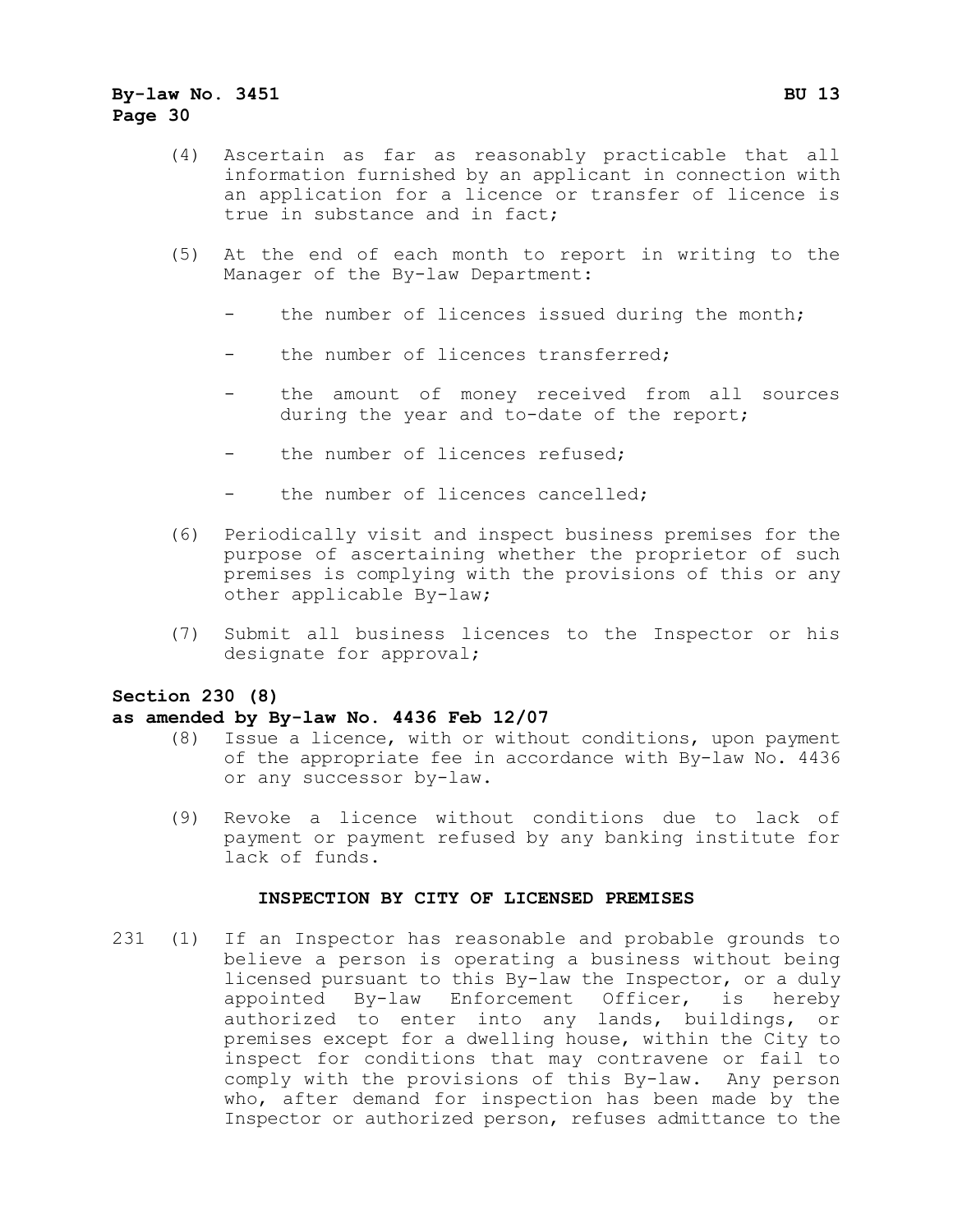premises or place of which said person has charge or control, or obstructs the Inspector or authorized person, shall be guilty of an offense against the provisions of this By-law.

- (2) Any premises or place in respect of which a licence has been issued under the provisions of this By-law shall also be subject to inspection by the Inspector or a duly appointed By-law Enforcement Officer or any other person authorized under this By-law. If, after a demand for inspection by the Inspector or authorized person has been made and reasonable notice has been given, a licensee refuses admittance to the premises or place of which such person has charge of control, or obstructs such Inspector, the licensee shall be guilty of an offense.
- (3) Any licensee who, on the occasion of such inspection or otherwise furnishes to the Inspector or authorized person, false or misleading information or information intended to mislead with regard to any matter of thing arising in connection with such inspections, shall be guilty of an offense.

#### **REFUSAL**

232 (1) An Inspector may refuse to issue a licence to an applicant who furnishes false or misleading information.

#### **Section 232 (2)**

#### **as amended by By-law No. 4436 Feb 12/07**

- (2) An Inspector may refuse to issue a licence to an applicant if the Inspector has reasonable and probable grounds to believe and does believe that the business or the applicant does not or will not meet the requirements or conditions set out in this By-law and By-law No. 4436, or any successor by-law.
- (3) In every case where an applicant for licence has been refused a licence that person seeking the licence shall be entitled to appeal to Council and Council shall be the final judge of whether the refusal of licence was just and reasonable.
- (4) Every such appeal shall be made in writing to the City Clerk's Office within thirty (30) days after a licence has been refused, otherwise the right to appeal shall be barred and forever extinguished.
- (5) The Notice of Intention to Appeal shall state in concise fashion the grounds upon which the appeal is based.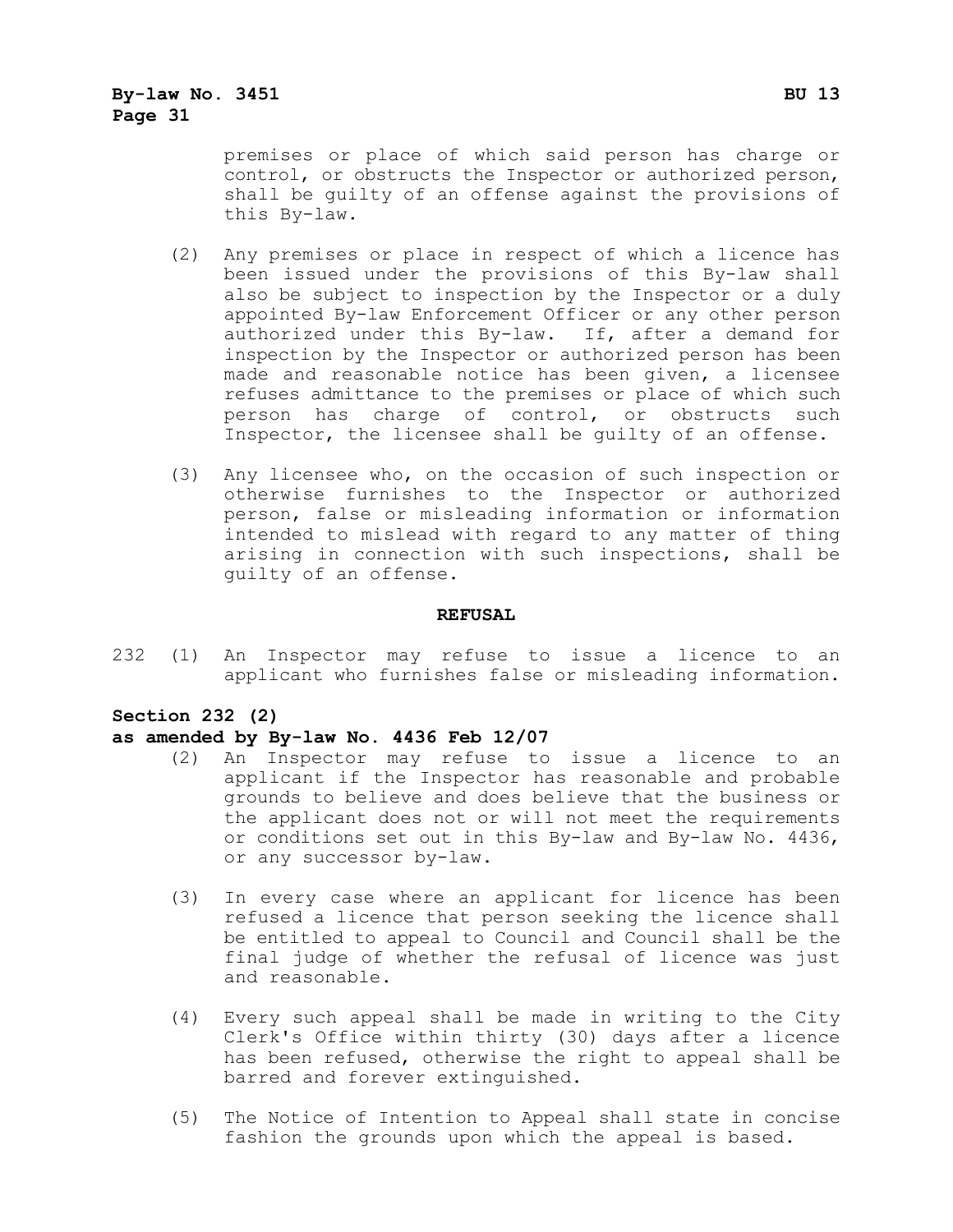- (6) Council, after hearing an appeal, may:
	- (a) direct a licence be issued without conditions;
	- (b) direct a licence be issued with conditions;
	- (c) uphold the decision of the Inspector on grounds which appear just and reasonable to Council.

#### **REVOCATION AND SUSPENSION OF LICENCES**

- 233 (1) Not withstanding section 230 (9) before a licence is suspended or cancelled, the Inspector shall:
	- (a) allow any person affected, or that person's representative, an opportunity to be heard before Council;
	- (b) the hearing must be conducted by Council;
	- (c) notice must be served on any person affected at least three (3) days prior to the date of the hearing;
	- (d) the notice must:
		- (i) set out the time and place of the hearing;
		- (ii) advise the person of the purpose of the hearing and the right of the person to attend and make representation.
	- (2) The notice must be served personally or, where service cannot be effected personally because the address of the person is not known, the notice may be published twice in a newspaper having general circulation in the municipality or the Northwest Territories.
	- (3) Where the Council, or such other person as may be authorized to take the action referred to, is of the opinion that there is imminent danger to public health and safety;
		- (a) the period of notice required may be shortened; or
		- (b) the action may be taken without the notice or hearing required.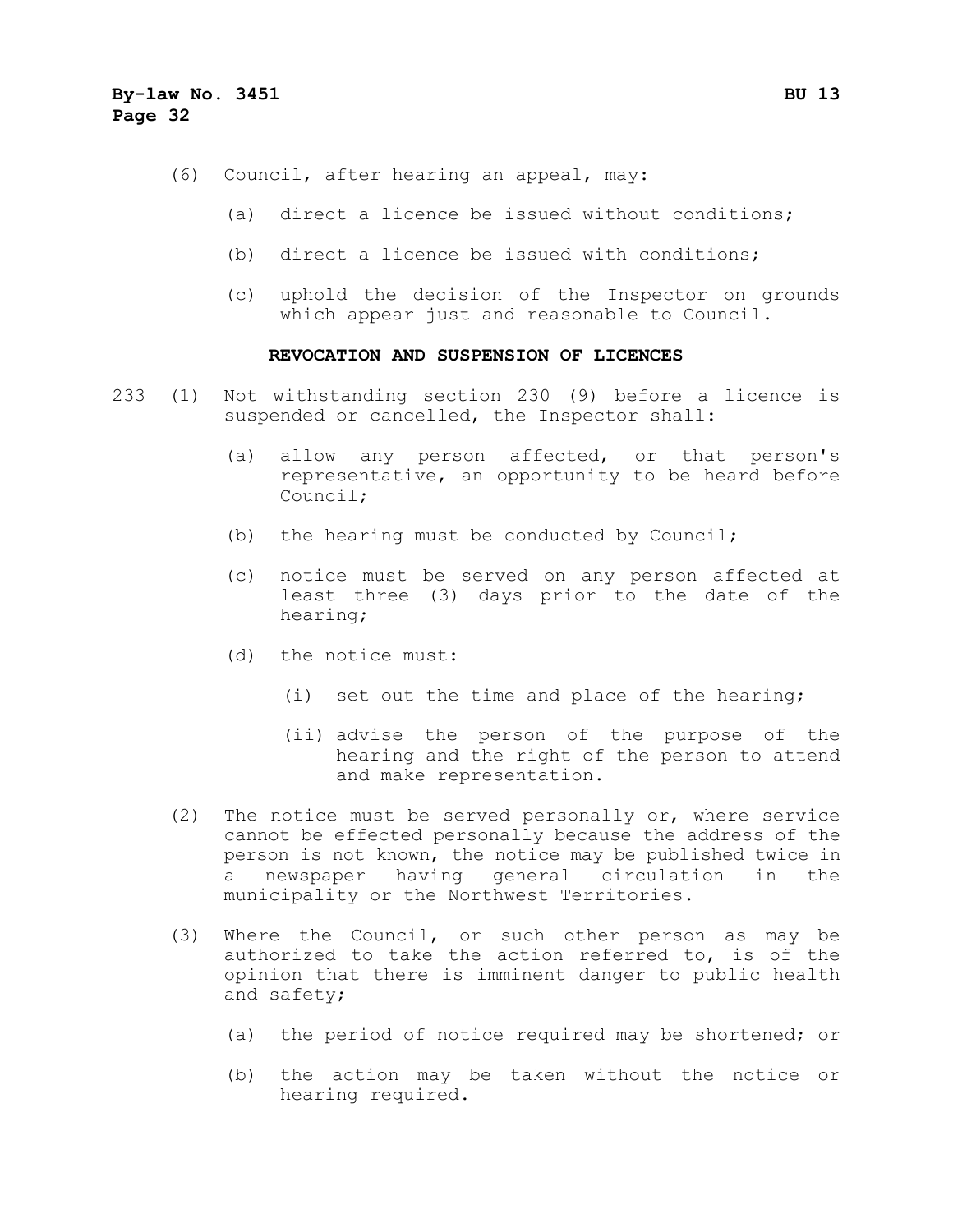- (4) An appeal must be made no later than thirty days after the decision;
- (5) Subject to Subsection 233(3), no person shall take any action referred to in subsection 233(1), until after:
	- (a) the period for taking an appeal has expired and no appeal has been taken; or
	- (b) any appeal taken has been dismissed by a judge.
- (6) If a licensee is convicted twice in any one (1) calendar year of a breach of any of the provisions of this By-law, any licence issued to such licensee pursuant to the provisions of this By-law will be cancelled subject to the procedures set out in Subsection (1) and (2).
- (7) The Inspector may recommend a licence be suspended or cancelled if the licensee is convicted of:
	- (a) an offence under the Criminal Code with respect to theft, fraud, embezzlement, false pretences and any offence with respect to bawdy houses or betting or gaming houses; or,
	- (b) of an offence which by its nature is, in the opinion of the Inspector, facilitated by the type of licensed business carried on by the convicted licensee.
- (8) The Inspector may recommend to Council that a licence be suspended or cancelled for a specific period or until certain conditions have been met, where he is satisfied that:
	- (a) the licence was issued or renewed in error; or
	- (b) the provisions of any By-law of the City or any Act of the Northwest Territories have been violated with respect to the operation of any business licensed or of any business required to be licensed.

#### **OFFENCE**

- 234 Any person violating any provisions of this By-law is guilty of an offence and is liable upon Summary Conviction to a fine of up to:
	- (a) one thousand dollars (\$1,000.00) for an individual; or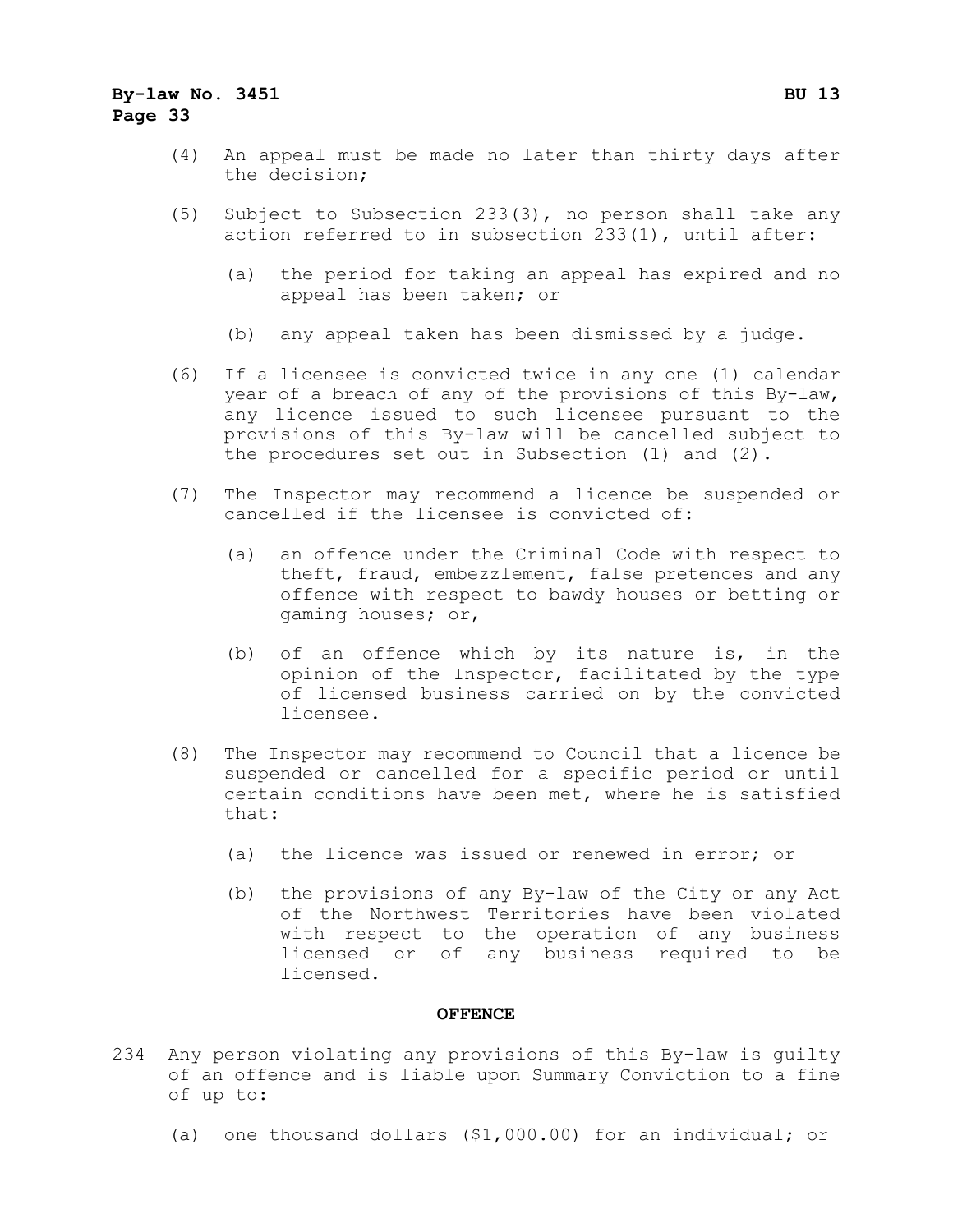- (b) five thousand dollars (\$5,000.00) for a corporation; or
- (c) imprisonment for a period not exceeding six months, in default of payment of a fine.
- 235 Pursuant to Section 234 of this By-law, an Inspector may issue a Summary Offence Ticket Information in the form accepted by the *Summary Conviction Procedures Act*, to any person who violates any provision of this By-law and such person may, in lieu of prosecution, pay the City the voluntary penalty for the offence listed in Schedule "J", prior to the court date specified on the ticket.

#### **PART III REGULATIONS REGARDING CERTAIN BUSINESSES**

#### 300 **ADVERTISING VEHICLES**

- (1) Any vehicle using the highways of the City for advertising or announcement purposes by means of voice or sound, whether amplified by loud speaker equipment or not, will hereinafter be called a "sound truck".
- (2) No person shall use a sound truck for advertising or announcement for business, political or commercial purpose on any of the highways of the City, provided however, that the Senior Administrative Officer may permit sound trucks with written approval of the Inspector as set out in Schedule "K" of this By-law.
- (3) No person shall operate a sound truck on the highways of the City in such a manner so as to constitute a nuisance.
- (4) Each sound truck while in operation on the highways of the City for advertising or announcement purposes shall, in addition to the driver thereof, have a passenger therein, to make announcements and to operate the sound apparatus or equipment of such a vehicle.
- (5) No sound truck will operate between 19:00 hours and 09:00 hours of the following day.
- (6) Nothing in this Section shall apply to any vehicle belonging to the City of Yellowknife and being used for purposes on behalf of the City.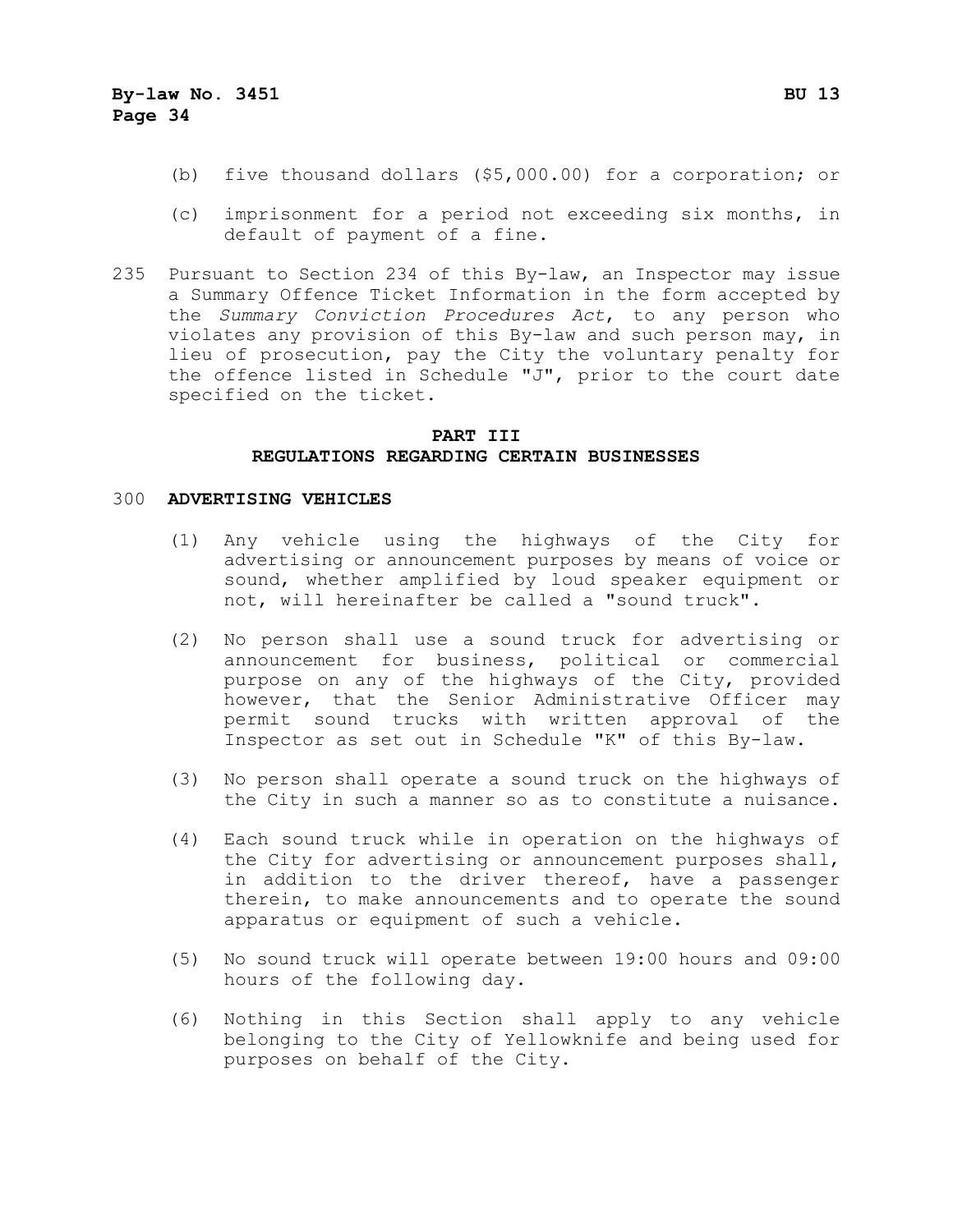#### 301 **AMUSEMENT ATTRACTION**

- (1) No amusement attraction shall be exhibited in the City for a longer period than fourteen (14) days unless a new licence is taken out for each fourteen (14) day period or portion thereof.
- (2) The licensee, manager, agent or person in charge of every amusement attraction, shall post and keep posted, over or at the main entrance at such conspicuous place and position as the Inspector shall order, the licence issued under the By-law and a printed card showing in letters and figures at least three (3) inches in height the prices of admission thereto.
- (3) Before the licensee, manager, agent or person in charge of any amusement attraction as herein defined shall be entitled to a licence for said amusement attraction, he or she must provide to the Inspector satisfactory proof that the amusement attraction carries a public liability policy for an amount not less than one million dollars (\$1,000,000.00).
- (4) Before the licensee, manager, agent or person in charge of any amusement attraction as herein defined shall be entitled to a licence, he or she shall file with the Inspector a copy of the tariff of charges to be made by the amusement attraction to the public while the amusement attraction is operating in Yellowknife.
- (5) Where any amusement attraction proposes to provide electrical or mechanical devices for the use of the public, such electrical or mechanical devices shall be subject to inspection and approval by the Safety Division of the Government of the Northwest Territories.
- (6) No licence fee shall be charged for an amusement attraction operated by a recognized charitable organization, however the charitable organization shall be subject to the provisions contained within Sections 301(1) to 301(5).

#### 302 **ARCADES**

- (1) All arcades shall at all times be supervised or managed by a person who is no younger than nineteen years of age.
- (2) No person under sixteen (16) years of age shall be permitted or allowed to use or otherwise operate any table game, electronic game, game of skill or chance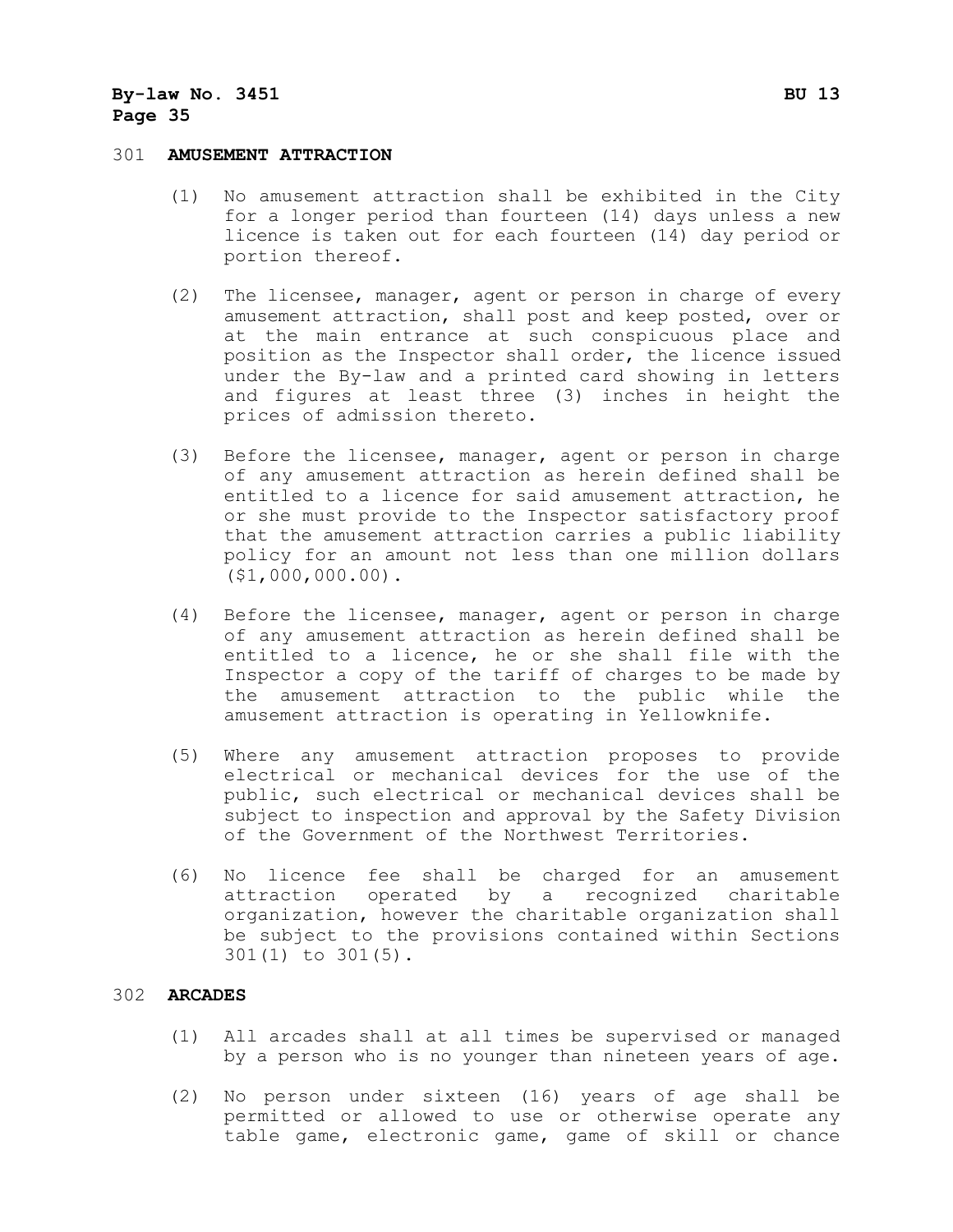within an arcade from 08:30 hours to 12:00 hours in the morning and 13:00 hours to 15:30 hours in the afternoon of any school day unless accompanied by a parent or legal guardian.

- (3) No person under sixteen (16) years of age shall be permitted or allowed to use or otherwise operate any table game, electronic game, game of skill or chance within an arcade from 23:00 hours in the evening until 08:30 hours of the next following morning of any day of the week unless accompanied by a parent or legal guardian.
- (4) All owners of premises are required to post rules and regulations pertaining to this By-law on their premises.

#### 303 **AUCTIONEERS**

(1) The Inspector shall not issue a licence to any person as an auctioneer from outside the N.W.T. until the applicant has first produced the proper provincial licence and no licence issued by the Inspector without such production shall be valid.

#### **Section 303 (2) deleted by By-law No. 4436 Feb 12/07**

(3) No auctioneer shall sell foodstuffs of any kind or nature without first having obtained the approval of the Government of the Northwest Territories' Department of Health to do so.

#### 304 **AUTOMOBILE DEALERSHIPS**

- (1) Automobile dealerships will display the retail cost breakdown on the window of every new or used vehicle for sale by the dealership.
- (2) No person will adjust the odometer, kilometre or mileage of any new or used vehicle, the dealership purchases, owns or offers for sale to the general public.
- (3) No vehicles that the dealership has control over (for sale or servicing) will be parked on property other than the private property owned or controlled by the dealership.
- (4) Section 336 shall also apply to section 304.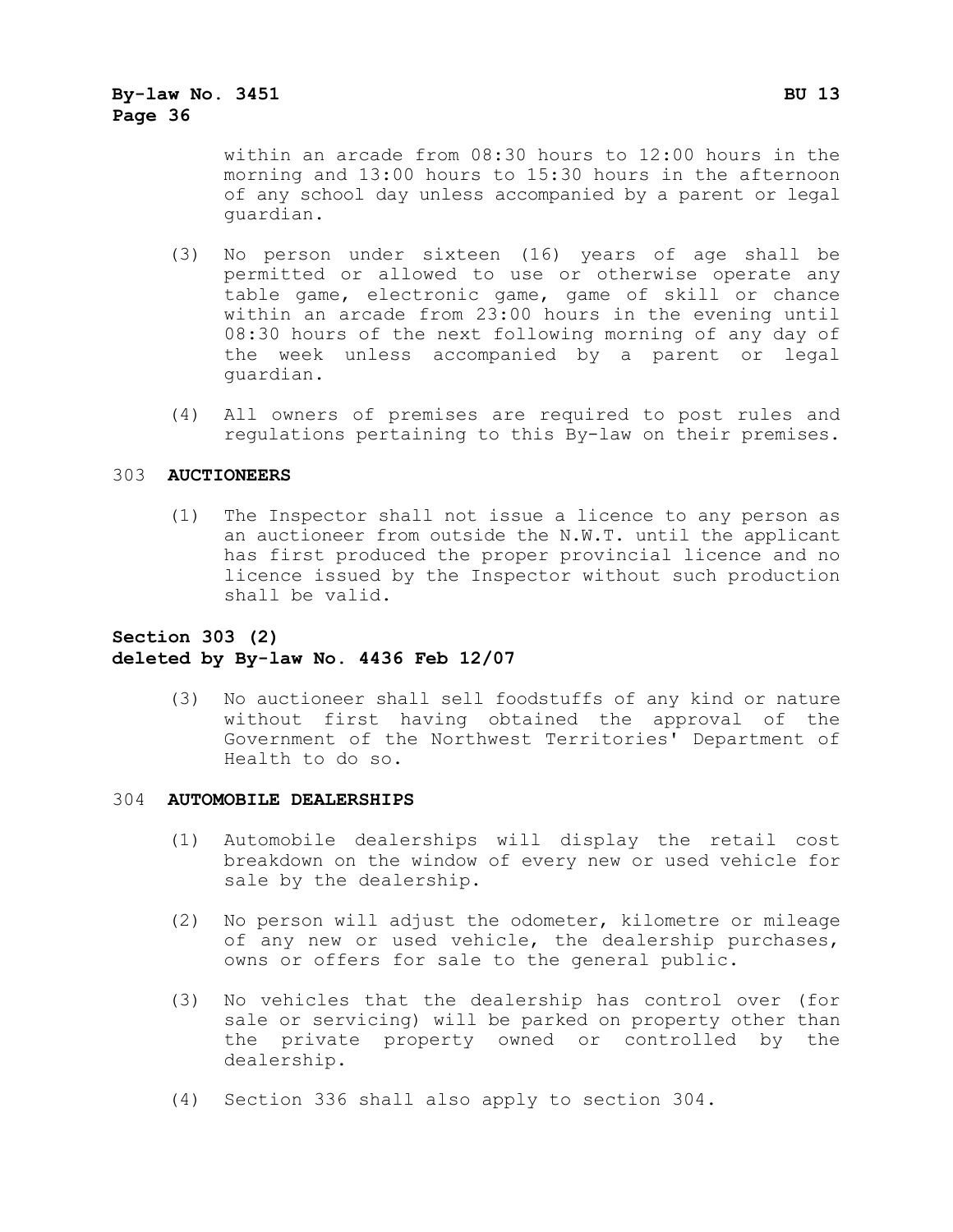**Section 305 As amended by By-law No. 5008 Mar 14/22**

#### 305 **SHORT TERM RENTAL ACCOMMODATION**

- (1) A person applying for the issuance or renewal of a licence to operate a short term rental accommodation must provide, in the form satisfactory to the Inspector, evidence that.
	- (a) the Short Term Rental Accommodation Operator owns the dwelling unit where the short term rental accommodation will be offered, or
	- (b) the owner of the dwelling unit where the short term rental accommodation will be offered has consented to this use of the dwelling unit.
- (2) For the purposes of this section, Market means offer for sale, promote, canvass, solicit, advertise, book, arrange<br>or facilitate Short Term Rental Accommodation, and or facilitate Short Term Rental Accommodation, includes placing, posting or erecting advertisements physically or online, but does not include the mere provision of a neutral space or location for such marketing in newspapers, bulletin boards, or online.
- (3) A Short Term Rental Accommodation Operator shall not Market the Short Term Rental Accommodation they are licensed to provide without including their City of Yellowknife business licence number in a conspicuous place in any medium or material used to Market the Short Term Rental Accommodation.
- (4) A Short Term Rental Accommodation Operator shall post in a conspicuous location on the interior of the dwelling unit used for the Short Term Rental Accommodation, the contact name and phone number of a person who can be reached 24 hours per day during rental periods.
- (5) No person shall carry on business as a Short Term Rental Accommodation Operator in a vehicle or an unlawful dwelling as defined in the City's Zoning By-law.

#### 306 **BEVERAGE ROOM, CLUB LOUNGE, DINING LOUNGE AND LOUNGE**

(1) No person shall operate a beverage room, club lounge, dining lounge or lounge, without first having obtained from the Inspector a licence to do so. The premises in which a beverage room, club lounge, dining lounge or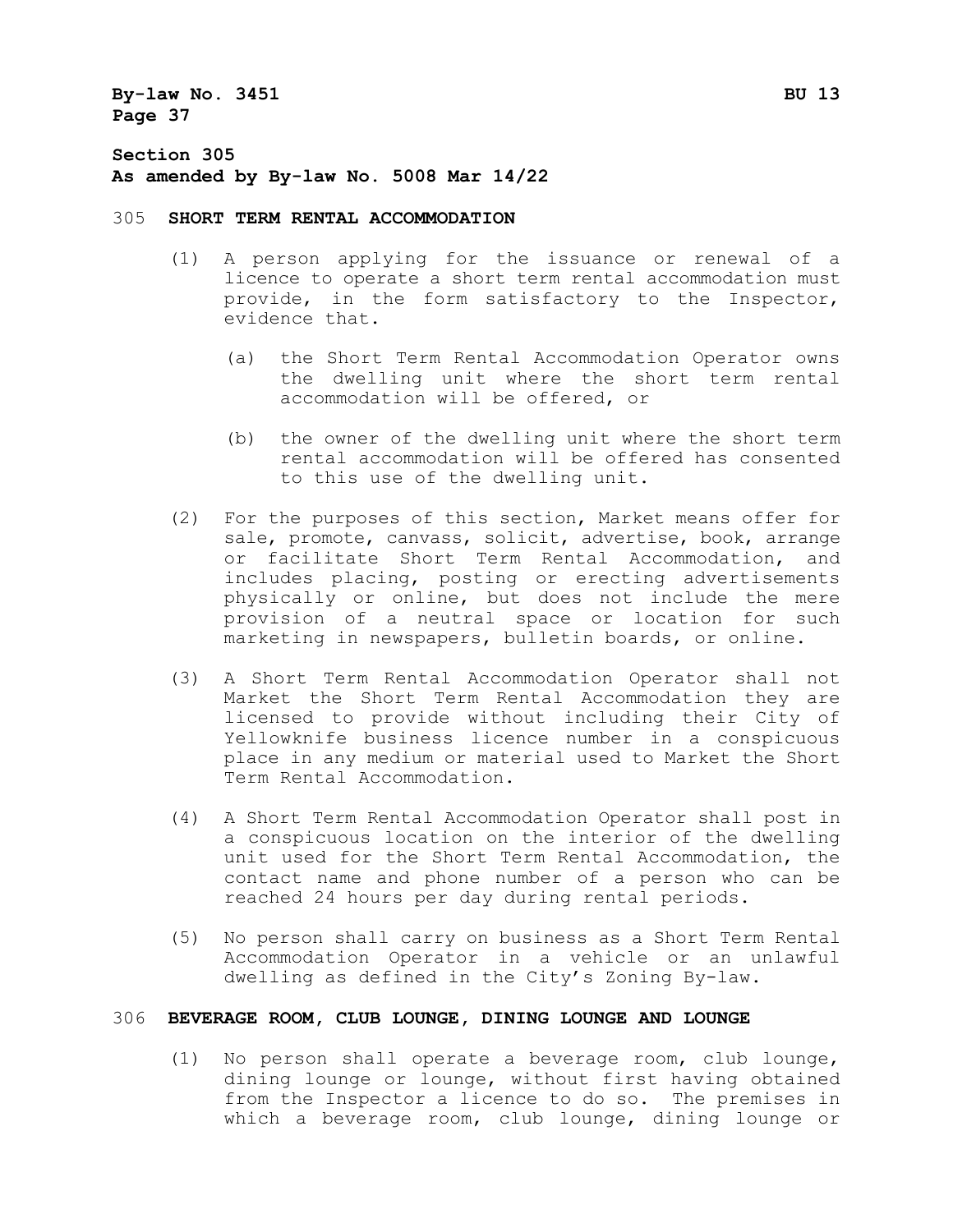lounge is carried on shall at all times conform in all respects to any regulations duly passed pursuant to the *Public Health Act*, the Building Code and relevant By-laws of the City of Yellowknife. The Inspector shall refer in writing all applications for licence or transfer of licence for a beverage room, club lounge, dining lounge or lounge to the Manager of the By-law Department, the Government of the Northwest Territories' Department of Health, the Fire Chief and Liquor Inspector and shall not issue any licence until the appropriate officials have reported favourably on the application.

- (2) The licensee of premises in these categories is permitted to conduct such entertainment on the premises as is permitted under the provisions of the *Liquor Act* of the Northwest Territories.
- (3) The Licensee of premises in these categories shall take appropriate steps to ensure that entertainers are protected from being subjected to any abuse by the patrons visiting the premises.
- (4) Live entertainment which depict scenes of violence are strictly prohibited.

#### 307 **BLASTING**

- (1) No person shall conduct any surface blasting in the City of Yellowknife without having:
	- (a) a valid Explosive Permit issued by the Territorial Government, and
	- (b) contacted the Chief Building Inspector and meet the requirements under the Building By-law and all applicable Territorial and Federal legislation regulating explosives.

#### 308 **BOARDING, LODGING HOUSES, ROOMING HOUSES**

(1) Every keeper, proprietor or manager of a boarding, lodging or rooming house having four (4) or more rooms to rent by the day or week shall keep a substantially bound book wherein shall be recorded the name, former place of residence, date of arrival and date of departure of all lodgers and/or boarders, which register shall be open to the inspection of the Inspector, or any member of the Royal Canadian Mounted Police.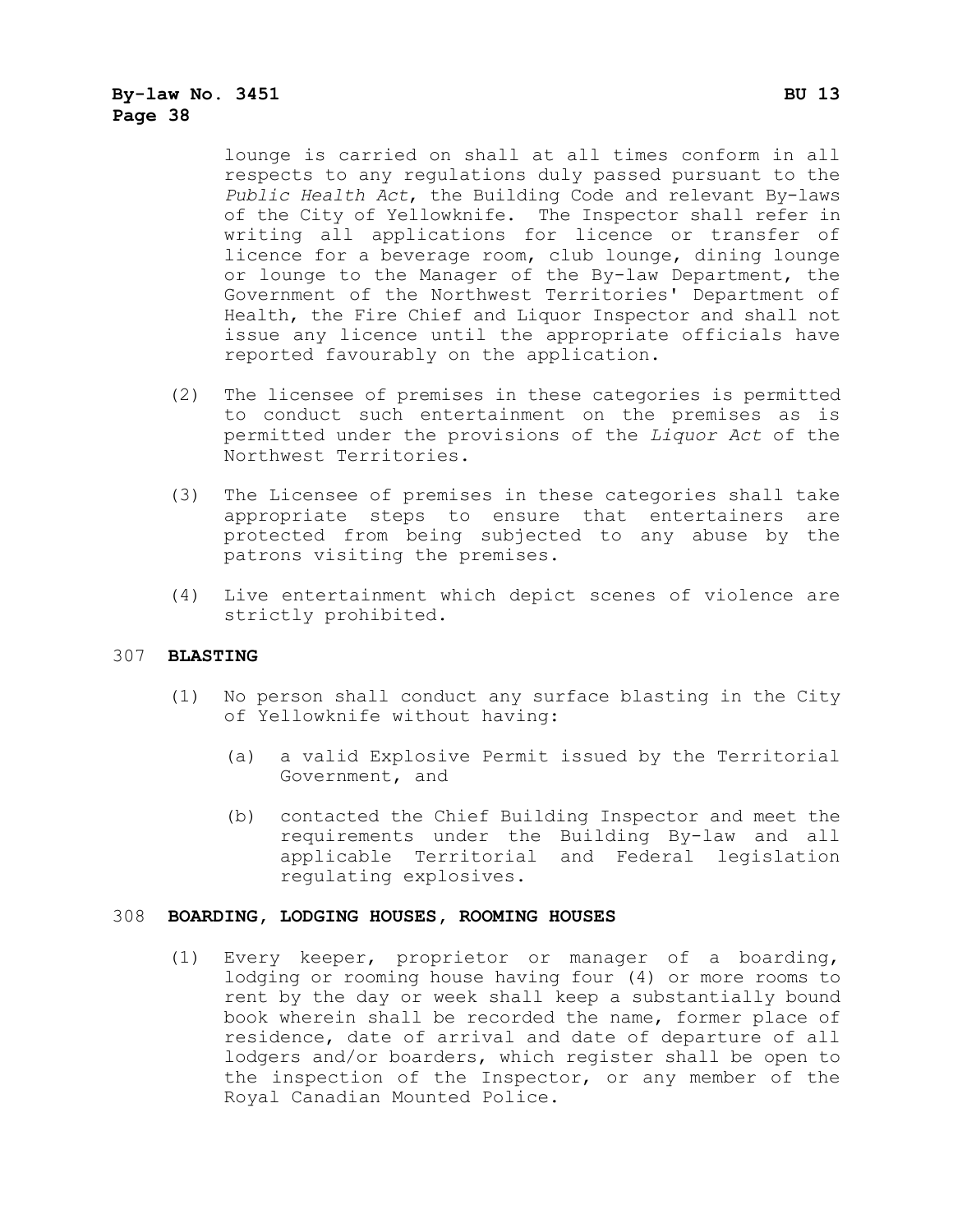- (2) Every keeper, proprietor or manager of every boarding, lodging or rooming house having twelve (12) or more rooms to rent shall maintain therein a regular office so placed as to ensure adequate supervision of the premises and shall be or shall have some other responsible person present and available at said office during all hours that his or her boarding, lodging or rooming house is open for business.
- (3) For the purpose of this Section, any keeper of a building or portion thereof used partly as a boarding, lodging or rooming house and partly as an apartment house, if occupied by more than four (4) persons other than the immediate family of the keeper, shall pay a licence as a boarding, lodging or rooming house whichever licence is greater in such instance.
- (4) For the purposes of this Section, the word "family" means the immediate family, which consists of mother, father, brothers and sisters, and any parent of the mother and father.

#### 309 **DEVELOPER/PROJECT MANAGER**

- (1) No person shall build or alter a private dwelling or a commercial building without employing a general contractor.
- (2) Subsection 309(1) does not apply to a person building or altering his/her own private residence or their own commercial building.

#### 310 **BUTCHERS**

(1) The premises in which the butcher business is carried on shall at all times conform in all respects to any regulations duly passed pursuant to the *Public Health Act*.

#### 311 **CATERERS**

(1) Every caterer shall maintain in good working condition adequate facilities, equipment and appliances used in preparing or serving food and shall comply with all regulations made under the *Public Health Act* with respect to the serving of food products.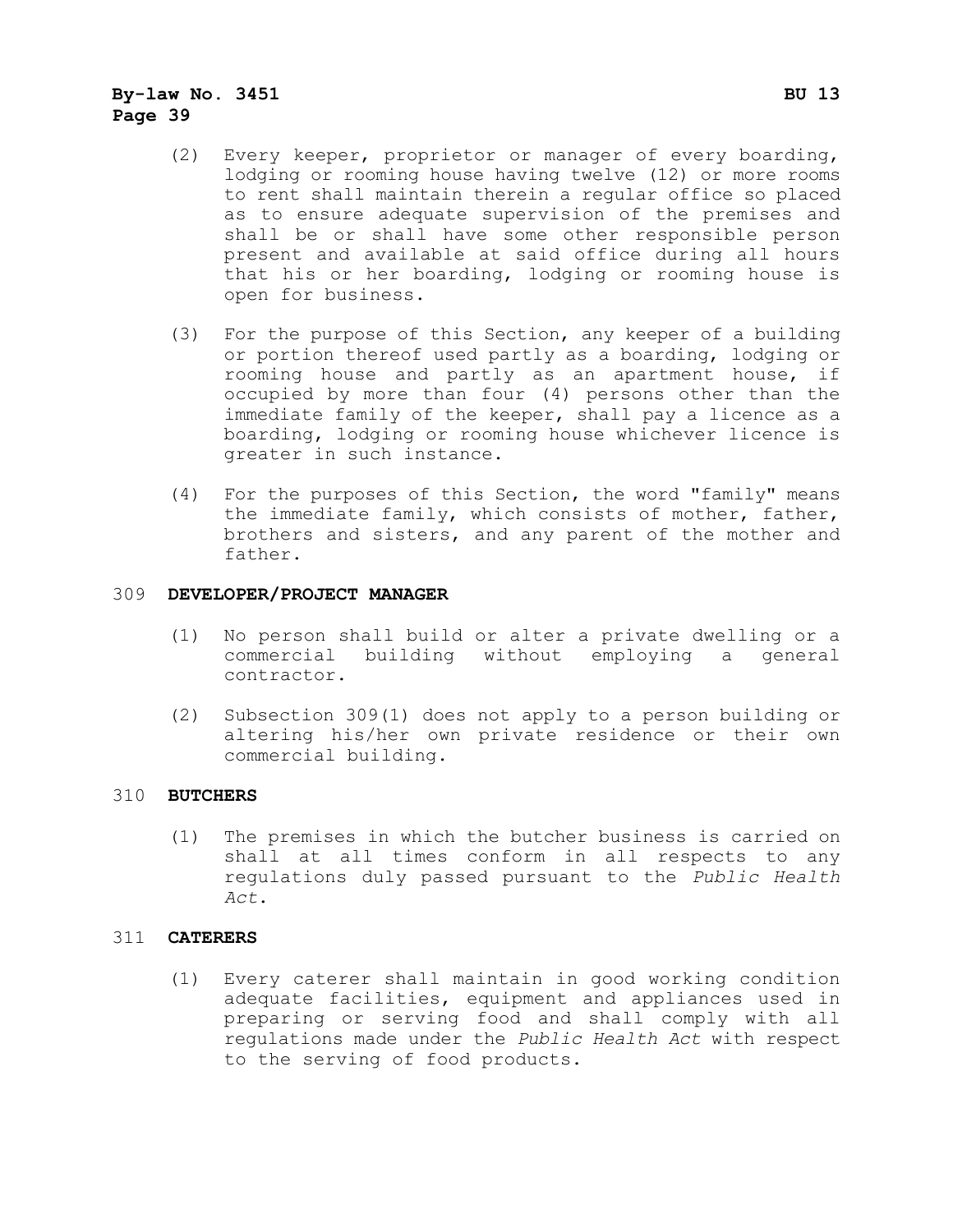(2) Every caterer shall maintain all vehicles used in the transportation of food products in a clean and sanitary condition satisfactory to the Medical Officer of Health.

#### 312 **CHRISTMAS TREE VENDORS**

#### **Section 312 (1)**

#### **as amended by By-law No. 4436 Feb 12/07**

- (1) Every person who offers Christmas trees for sale on any site outside of a building shall first obtain a licence listing the site or sites to be used and shall pay the licence fee in accordance with By-law No. 4436 or any successor By-law.
- (2) Such licence shall be obtained on or before December 10th of each year.
	- (a) Such Licence shall not be valid without clearance under the Zoning By-law of the City of Yellowknife.

#### 313 **CONTRACTORS**

- (1) No person shall carry on or operate the business of a contractor unless and until he or she holds a subsisting licence to do so issued pursuant to the provisions of this By-Law for each of the defined categories.
- (2) A contractor as herein defined shall supply to the Inspector, upon request, the name and address of each contract awarded.

#### 314 **CONTRACTOR/TRADES**

(1) Every business who enters into a contract or supplies a service wherein a tradesman is required, shall obtain a contractor (trades) licence pursuant to the provisions of this By-Law.

#### 315 **DANCE HALLS/BINGO HALLS**

(1) No person shall operate a dance hall or a bingo hall without first having obtained a licence required pursuant to the provisions of this By-Law, and such a licence shall be conspicuously posted upon the premises.

#### 316 **DRY CLEANERS**

(1) No person shall carry on the business of a dry cleaner unless the building or premises and the machinery and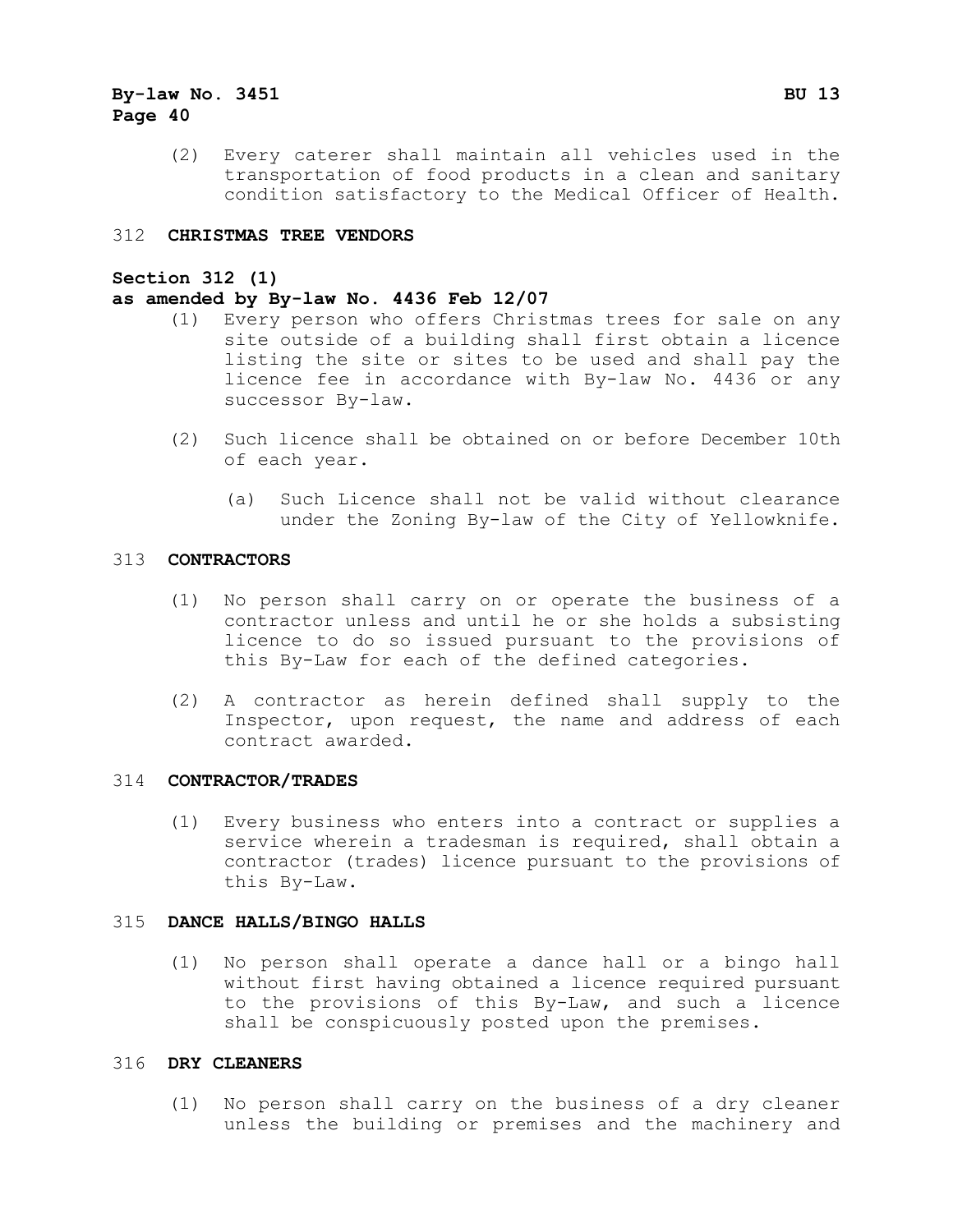equipment used in connection with such business have been certified by the Chief of the Fire Department to comply with the provisions of the Fire Prevention By-Law and the Building By-Law.

#### 317 **FIREARMS/AMMUNITION DEALERS**

- (1) All firearms dealers shall comply with all Federal, Provincial or Municipal regulations dealing with firearms, as defined by the Criminal Code of Canada, or ammunition therefore and further, shall also comply with<br>all recommendations governing the safety, security, recommendations governing the safety, security, handling or storage of such firearms or ammunition that may be made by the Inspector or his designate(s).
- (2) Pawnbrokers, secondhand dealers and/or junk dealers shall not deal with restricted weapons, as defined by the Criminal Code of Canada.
- (3) All firearms dealers shall be subject to clearance under the Zoning By-Law of the City of Yellowknife.

#### 318 **GENERAL CONTRACTORS**

- (1) A general contractor is required:
	- (a) to hold a certificate of qualification as a journeyman carpenter, or employ a journeyman carpenter on his staff, prior to the Inspector issuing a Business Licence.
- (2) Any licence issued to a general contractor is subject to the following conditions:
	- (a) that the licence was granted to a general contractor based upon his qualifications under Subsection (1), or
	- (b) that the licence was granted upon the qualifications of an employee actively engaged by the general contractor.

and the licence shall be cancelled pursuant to the provisions contained within Section 233, if:

(a) the licence was granted to a general contractor pursuant to subsection (1) based on his qualifications and the general contractor ceases to be so qualified; or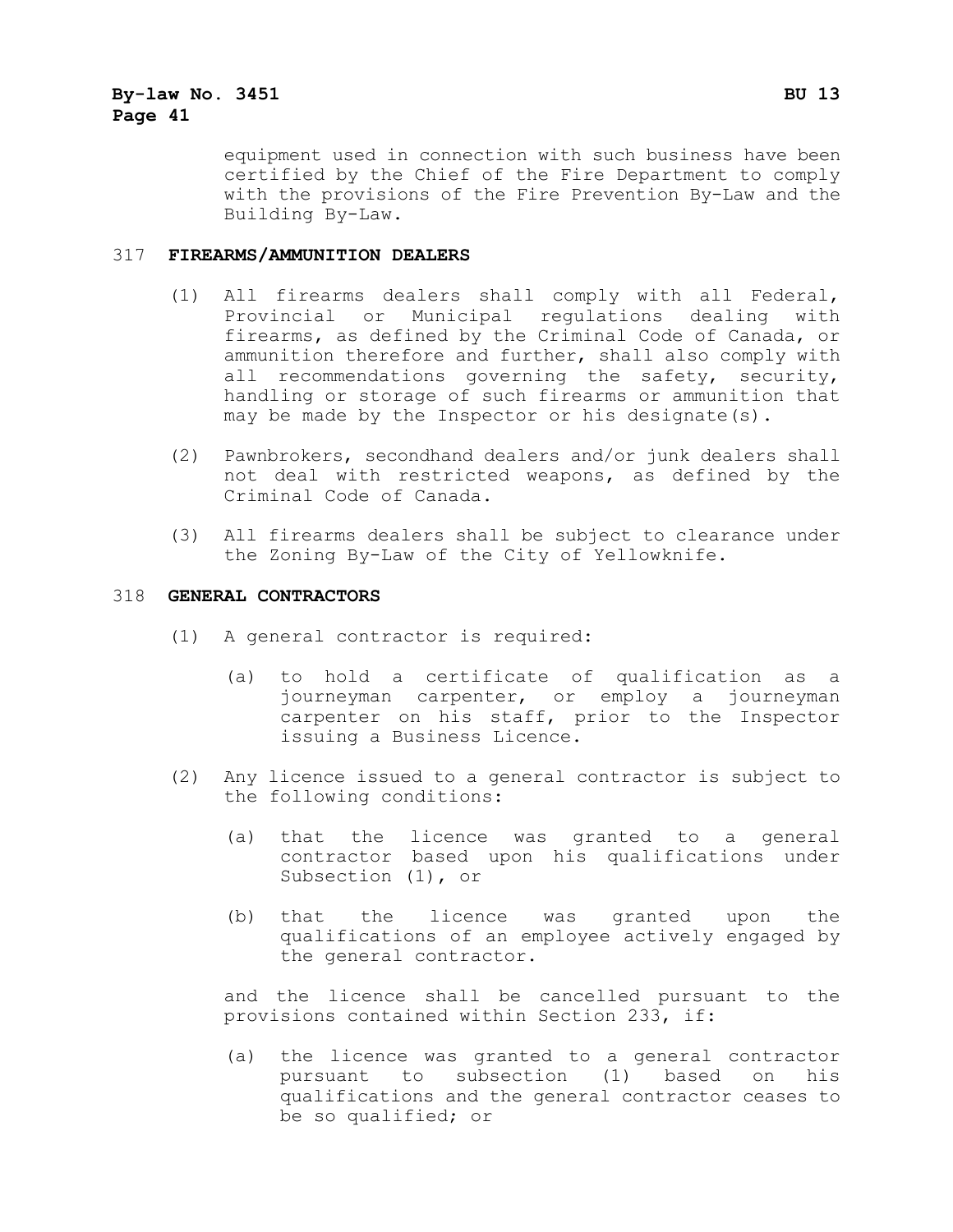- (b) the licence was granted upon the qualifications of an employee actively engaged by the general contractor and that person ceases to be actively engaged by the general contractor or ceases to be qualified.
- (3) No person having the qualifications required under Subsection (1) of this Section shall allow such qualifications to be used as a basis for obtaining a business licence if such qualifications have been used to obtain another licence which is still subsisting.
- (4) Upon request of the Inspector, or his designate, a person making application for a building permit shall furnish a list disclosing the general contractor, sub-contractors and subtrades employed on the project.

#### 319 **HANDYMAN**

- (1) No handyman will alter the structural components of a building.
- (2) A handyman may only do minor repairs and all minor renovations to a building and its components.

#### 320 **HAWKER PEDLAR**

- (1) No person shall commence or shall carry on or engage in the business of hawker/pedlar within the City unless and until such person is the holder of a subsisting licence so to do issued pursuant to the provisions of this By-Law.
- (2) The Inspector, or his designate, shall not issue a licence to a hawker/pedlar of foodstuffs, fruits and/or vegetables until the applicant has produced a certificate from the Government of the Northwest Territories' Department of Health.

#### 321 **MARKET TRADERS/FLEA**

(1) A person carrying on the business of a market shall furnish to the Inspector, an R.C.M.P. Officer or an authorized person upon request all information available to him concerning the operator of any stall or other restricted area that is operated on the premises.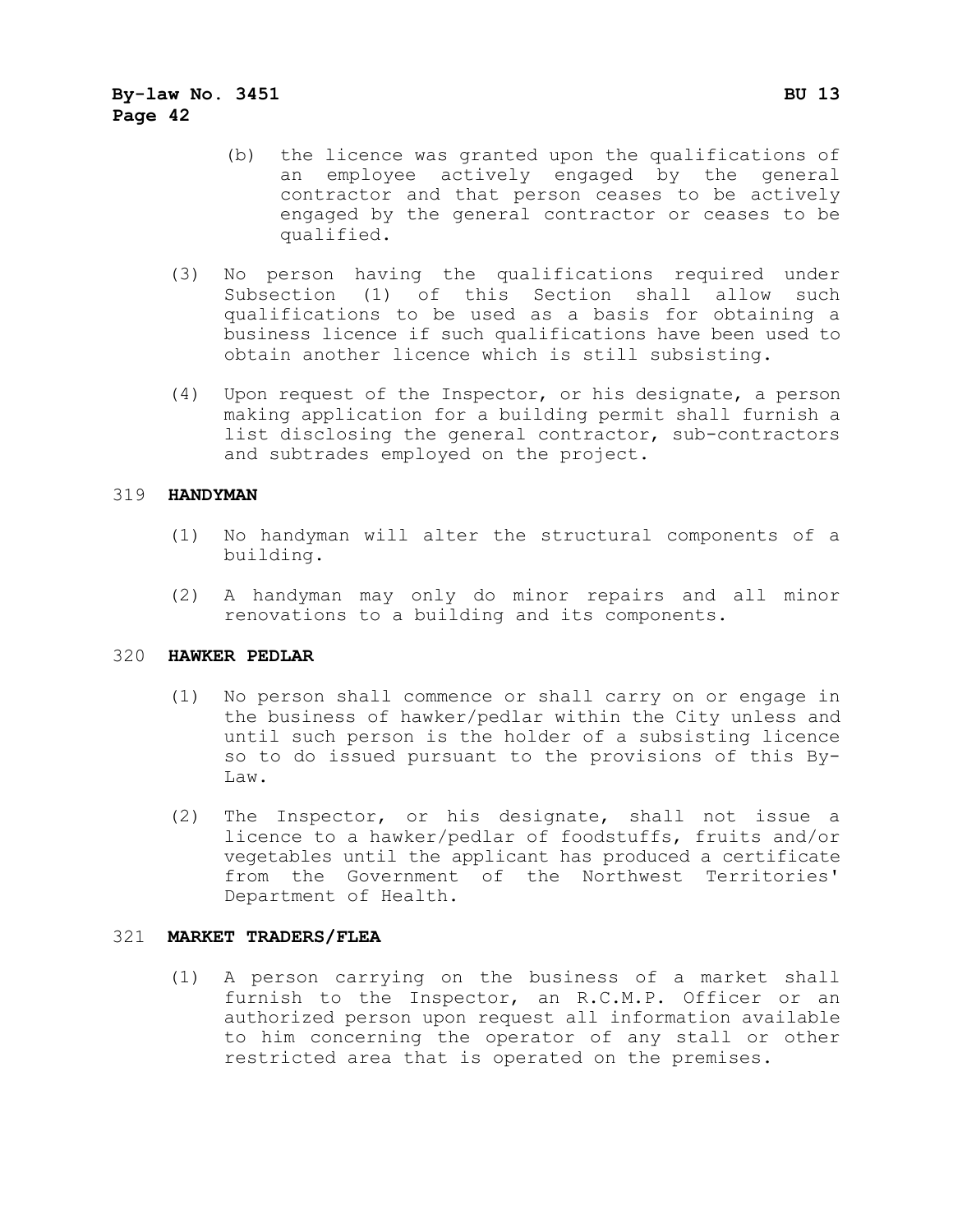**Section 322 as amended by By-law No. 4277 Mar 22/04**

322 **VENDORS**

(1) No vendor shall be permitted to use City property or streets for the purposes of vending food or merchandise without the prior written permission of the Senior Administrative Officer or his or her designate.

**Section 322(2)**

- **as amended by By-law No. 4851 May 25, 2015**
- **as amended by By-law No. 4896 April 11, 2016**
- **as amended by By-law No. 4994 April 8, 2019**
	- (2) No vendor other than a food vendor shall operate on City property in the area between 44 Street to 54 Street, and 49 Avenue to 52 Avenue, inclusive. A map identifying restrictions on food vendor locations shall be attached to the written permission identified in (1), above. Administration shall review and update the food vendor locations map annually.
	- (3) A licence for food vending shall only be issued or renewed after a vendor has submitted:
		- a) a certificate of compliance from the Local Health Authority established by the Government of the Northwest Territories; and
		- b) if liquefied petroleum gas is being used at the vending stand, a certificate of compliance from the Department of Public Works and Services of the Government of the Northwest Territories;

to the SAO or his or her designate.

- (4) Every vendor shall keep the sidewalks, streets and other spaces adjacent to their vending stand clean and free of paper, peelings and refuse of any kind generated from the operation of their businesses. All trash or debris accumulating within three (3) metres of any vending stand shall be collected by the vendor and deposited in a garbage receptacle.
- (5) Every vendor shall either affix to their vending stand or place within one (1) metre of it a receptacle for garbage that shall be both maintained and emptied regularly and marked either as being for litter or garbage.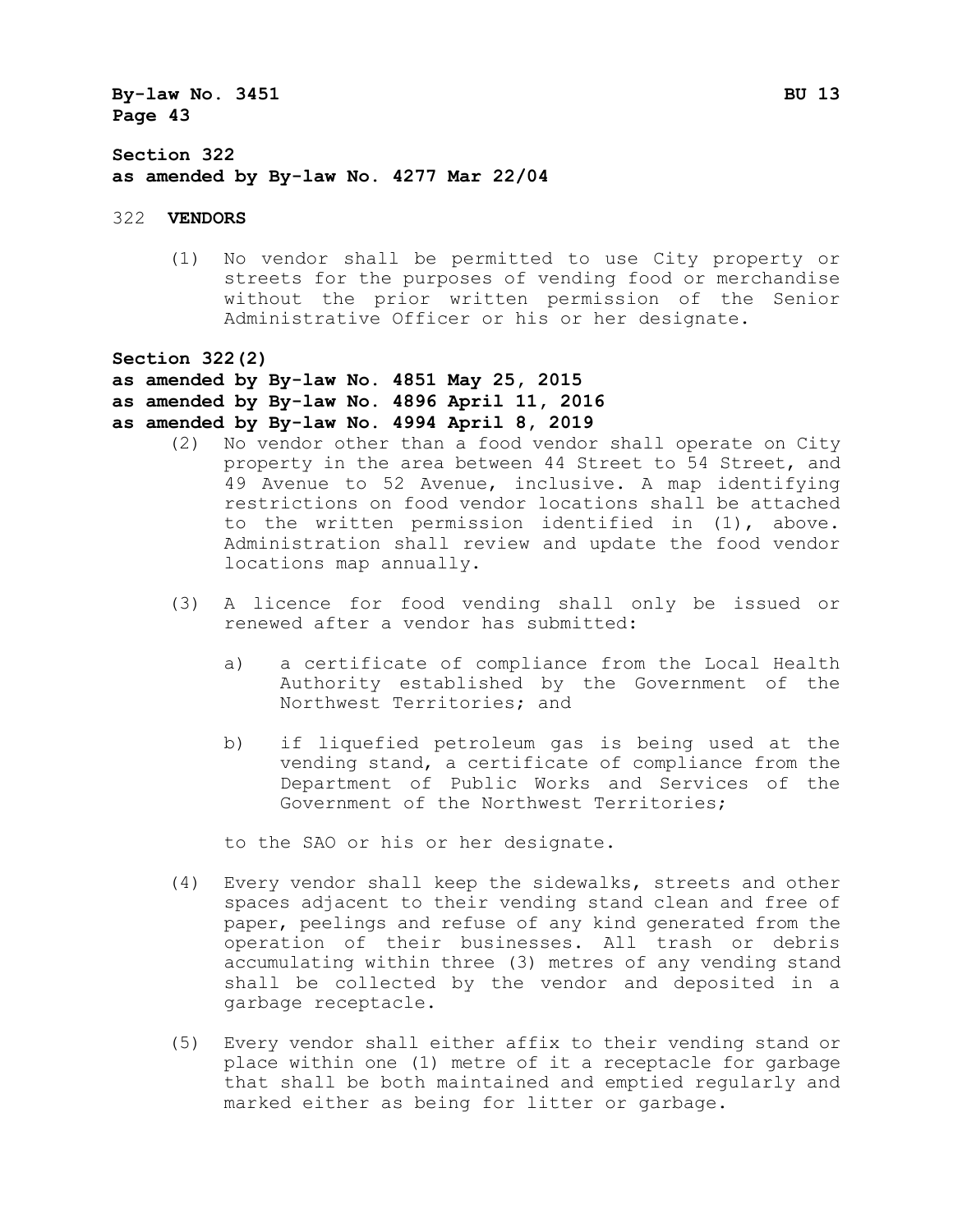- (6) Every vendor shall display in plain view a copy of their business license by affixing it to their vending stand.
- (7) No vendor shall obstruct a public way without the prior written permission of the Senior Administrative Officer or his or her designate.
- (8) No vendor shall expose the public to an unsafe condition.
- (9) Section 322, Subsections (2) and (7) shall not apply to special events.

#### 323 **MOBILE UNIT PARKS**

- (1) The licensee of the mobile unit park shall keep a register in writing containing the following information:
	- (a) the name of each person provided with accommodation, and
	- (b) the date of arrival and departure of such person,
	- (c) and shall keep such register available for inspection at all times by the Inspector or any member of his staff or any R.C.M.P. Officer.
- (2) The licensee of a mobile unit park shall upon request provide to an Inspector in writing:
	- (a) the name and address of the owner of each mobile unit in the mobile park,
	- (b) any change of ownership or occupancy or any removal of a mobile unit from the park.

#### 324 **MOTELS AND HOTELS**

- (1) The Inspector shall not issue a licence for the operation of a motel or hotel until he has obtained the approval of the Medical Officer of Health, the Building Inspection Division and/or the compliance to the Zoning By-Law of the City of Yellowknife.
- (2) The licensee of a motel or hotel shall keep a register in writing containing the following information:
	- (a) the name and address of each person provided accommodation;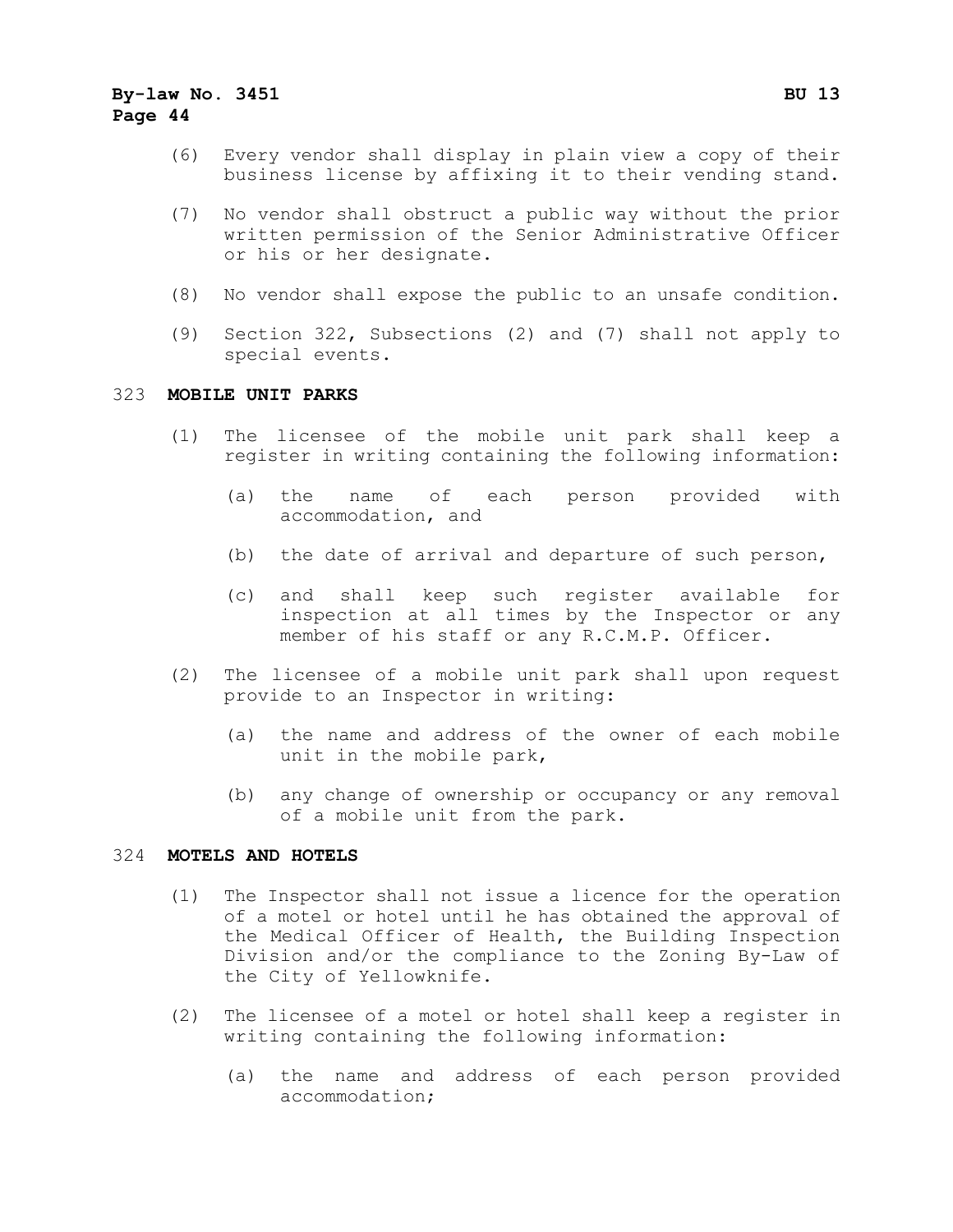- (b) the make, year of manufacture and licence number of the motor vehicle used to transport the person or persons provided with accommodation;
- (c) shall keep such register available for inspection at all times by the Inspector or any member of his staff or any R.C.M.P. Officer.

#### 325 **NON-RESIDENT BUSINESS**

#### **Section 325 (1)**

#### **as amended by By-law No. 4436 Feb 12/07**

(1) For the purpose of determining whether or not a place of business is maintained within the City of Yellowknife, the Inspector may rely upon a current City of Yellowknife tax assessment roll and where satisfied that the said business is not listed on that roll, the business shall, be deemed, in the absence of contrary evidence, not to maintain a place of business within the corporate boundaries of the City of Yellowknife and shall therefore be required to pay a fee as set out in By-law No. 4436 or any successor by-law.

#### 326 **PAWNBROKER(S)**

- (1) Every pawnbroker shall have a sign with his name and the word "Pawnbroker" in large legible characters thereon placed outside the shop or other place used by the pawnbroker for carrying on his business.
- (2) Every pawnbroker shall at all times keep posted in a conspicuous position on his premises so as to be easily seen and read by persons pledging goods, on a card or sign having printed or painted thereon the following information:
	- (a) the rate of profit allowed by the Statutes of Canada to be taken by pawnbrokers,
	- (b) the amount which the pawnbroker is entitled to charge for the notes which he or she is required to furnish under the provisions of this By-Law to a person pledging goods.
- (3) Every pawnbroker shall keep a book in which he or she shall record legibly in ink at the time of or before advancing money on any goods or articles, the following information: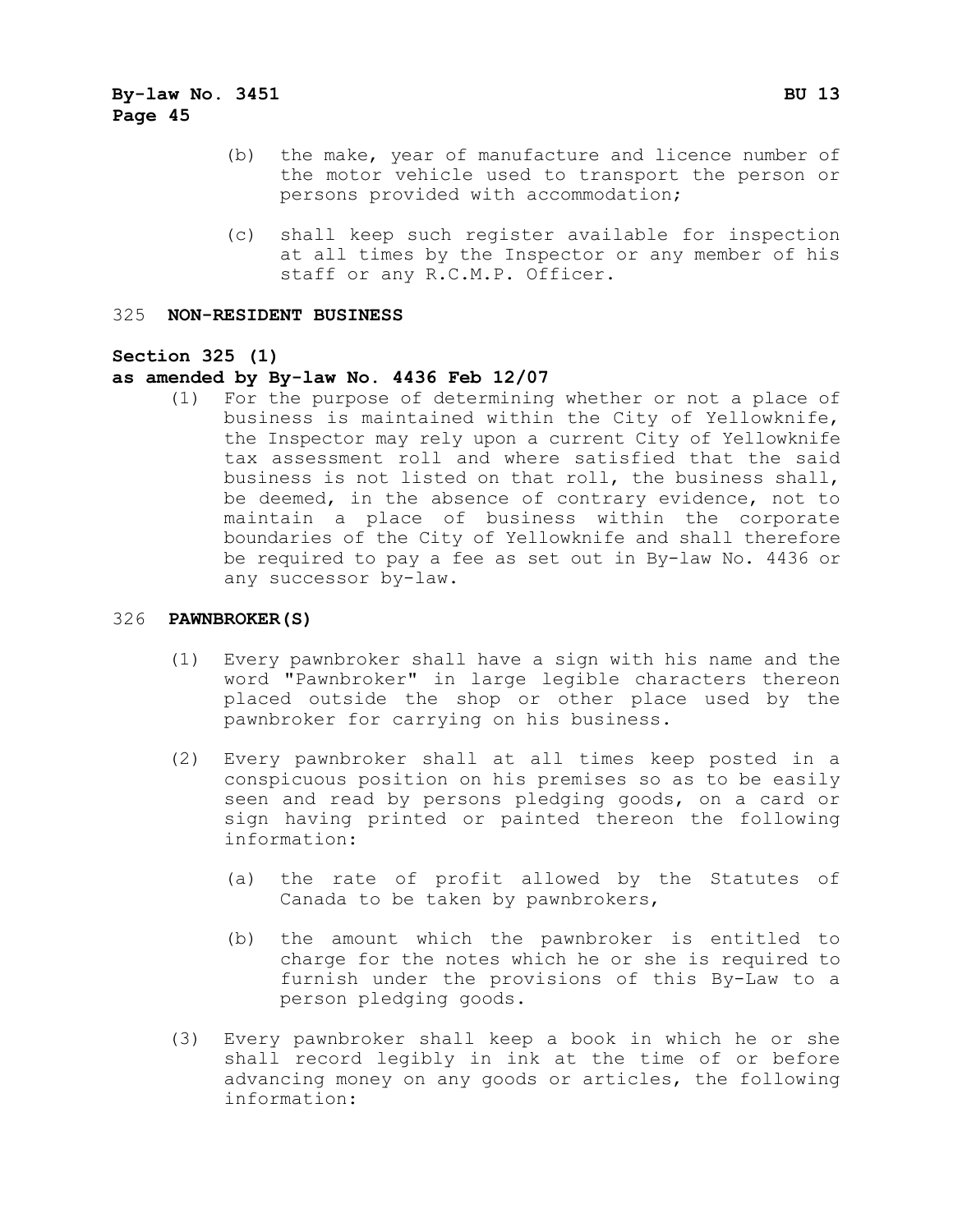- (a) date and hour of pledge;
- (b) name, physical description and address of the person pledging the goods;
- (c) description of the goods or articles pledged;
- (d) the rate of profit charged by him.

#### 327 **PRESSING AND REPAIRING**

(1) The building or premises whereon the business of pressing and repairing is carried on shall conform to the provisions of the Fire Prevention By-Law and the Building By-Law.

#### 328 **RADIO/ELECTRONIC SERVICING**

(1) Every person licensed hereunder must either himself be a radio technician holding a Certificate of Proficiency or must have at least one such radio technician on his fulltime staff.

#### 329 **RENTAL AGENCIES**

- (1) No rental agency shall advertise premises for rent or lease that are not or will not be available for rent or lease.
- (2) No rental agency shall list premises as being for rent or lease without the written consent of the owner or duly authorized agent of the owner of the premises or without the owner having acquired or made arrangement for an occupancy permit.
- (3) Each rental agency shall have a sample of the type of information which is going to be furnished by the rental agency upon the payment of the deposit charge or fee.

#### 330 **RESTAURANTS**

- (1) No person shall operate a restaurant in such a manner so as to contravene the *Public Health Act* of the Northwest Territories or the Fire Prevention By-Law of the City of Yellowknife.
- (2) Every restaurant shall conform to all Federal, Territorial and Municipal By-Laws or regulations relating to restaurants.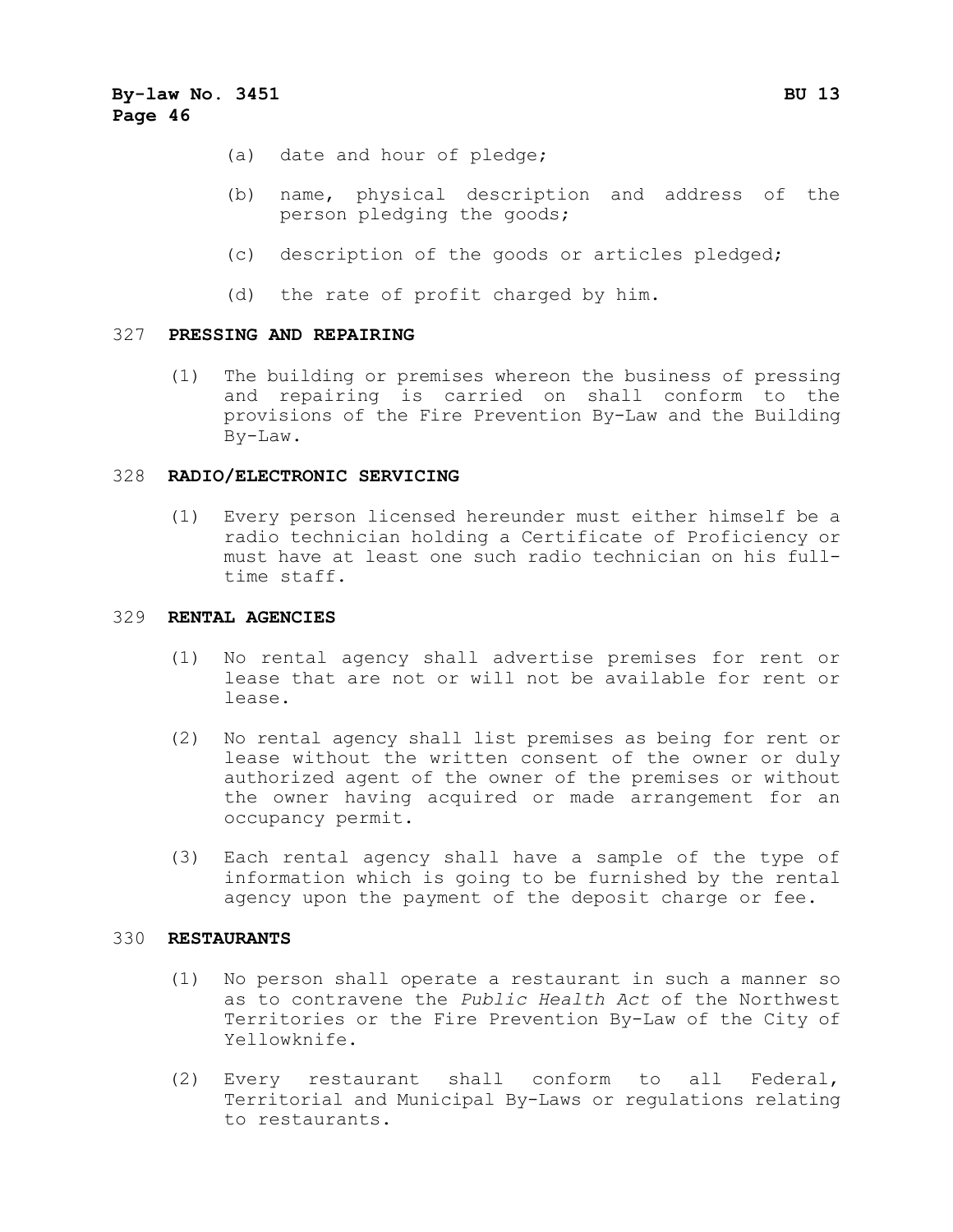#### 331 **SALVAGE DEALERS**

- (1) A salvage dealer shall only buy from the following person:
	- (a) a person sixteen (16) years of age or over;
	- (b) a person not appearing to be under the influence of alcohol or drugs;
	- (c) a person who, if using a motor vehicle, gives to the salvage dealer the licence number of the vehicle.
- (2) A salvage dealer who buys any material from a person, firm or corporation other than his regular and bona fide customers, shall keep such goods or articles for a period of five (5) days at his warehouse or yard in a place where it may be examined by the By-Law Enforcement Department or the Royal Canadian Mounted Police at any time during business hours. If, at any time, the dealer has any reason to doubt the title of the vendor or material he shall fill in a report form as provided by the Royal Canadian Mounted Police and shall advise the Royal Canadian Mounted Police by telephone promptly of the transaction.
- (3) Every salvage dealer shall prepare in duplicate purchase invoices giving the following details about materials that he has acquired:
	- (a) a brief description of the article;
	- (b) the amount paid for the article;
	- (c) the name and address of the person from whom the article or materials was acquired;
	- (d) whether the dealer knows the vendor.
- (4) Every salvage dealer shall supply one copy of this invoice to the Inspector or the Royal Canadian Mounted Police, whenever required.
- (5) No salvage dealer may display any goods, wares, merchandise or articles owned or controlled by him except upon land that is owned or controlled by the salvage dealer and in no case shall the article be displayed where they will obstruct, ingress or egress on the dealer's property or building.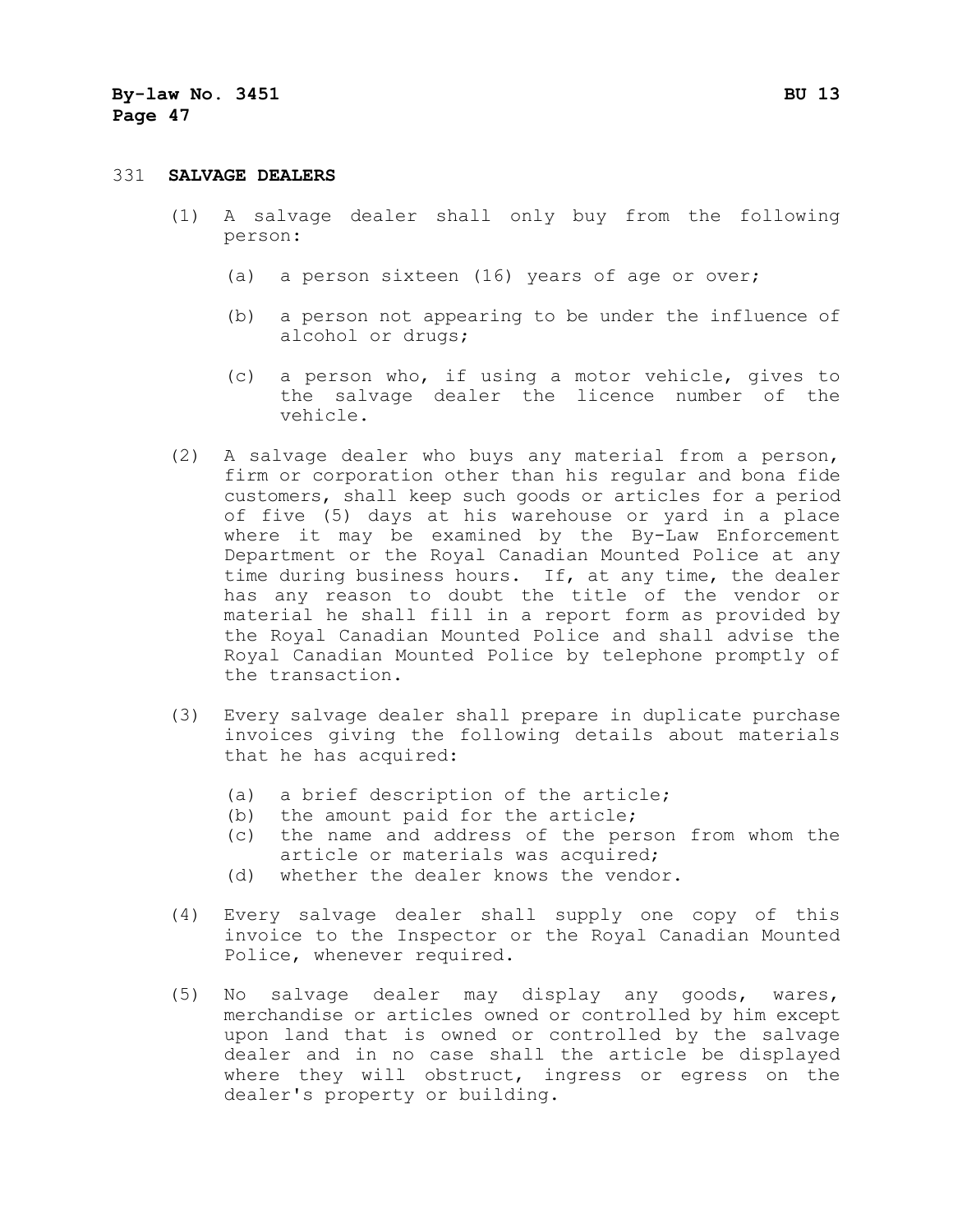(6) Every salvage dealer shall enclose his property where salvage materials are accumulated by a board fence, a metal fence, a brick fence or a cement block fence of a reasonable height and of a type suitable to the Building Inspector Officer and these fences shall be at all times maintained in a neat and sound condition.

#### 332 **SECOND HAND DEALERS**

- (1) No second hand dealer shall acquire any second-hand goods from any person unless the latter person:
	- (a) is sixteen (16) years of age or over; and,
	- (b) does not appear to be under the influence of liquor.
- (2) No second hand dealer shall alter, repair, dispose of or in any way part with possession of second hand off-thestreet merchandise acquired in the course of his business from persons bringing the particular items to his premises until five (5) days (exclusive of Sundays and Holidays) from the date of acquisition have elapsed. During this five (5) days the second hand dealer shall keep the second hand goods on the premises separate and apart from the other merchandise so they may be examined at any time during business hours by an Inspector or the Royal Canadian Mounted Police who may be accompanied by some private citizen who is there in order to assist in locating any good or identifying goods reported stolen or suspected of being stolen.
- (3) This subsection shall not apply to the following goods, namely:
	- (a) household sales of furniture and chattels purchased by lot;
	- (b) estate sales, of furniture and chattels by the legal representative,
	- (c) goods and chattels purchased at an auction sale; or
	- (d) bulk purchases of trade-ins purchased from persons carrying on a retail business in Yellowknife.
- (4) Every second hand dealer shall keep a second hand dealer's register consisting of a book in which the dealer shall record information about goods that he has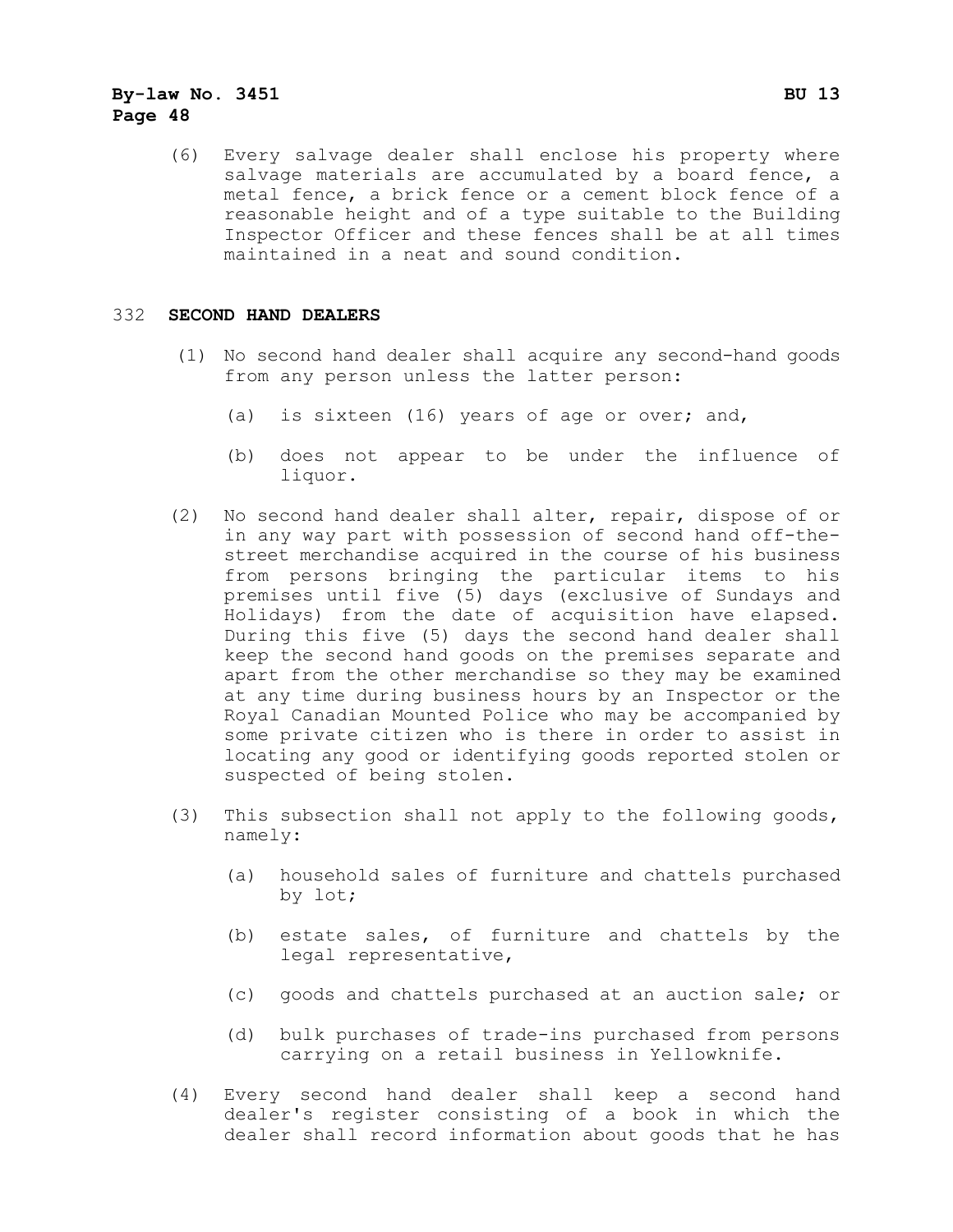acquired together with a description of the person from whom the goods were acquired and such record shall be completed as soon as the transaction has taken place.

- (a) records in the second hand dealer's register shall be in ink and shall be written plainly;
- (b) every second hand dealer shall enter in the register the following information:
	- (i) the hour of each purchase, sale or exchange;
	- (ii) the amount paid for the article;
	- (iii) a brief description of the article including serial number and manufacturer's name, if any; and
	- (iv) the name, address and description of the person from who the second hand goods were acquired.
- (c) If a serial number has been removed or is missing, a special note of this fact shall be made.
- (d) Every person who destroys, alters, mutilates, or falsifies any second hand dealer's register is guilty of an offence.
- (e) Every second hand dealer shall keep his or her register open to inspection by the Inspector or the Royal Canadian Mounted Police at all times during business hours.
- (5) Every second hand dealer shall allow a member of the By-Law Enforcement Department, the Royal Canadian Mounted Police or the Inspector to remove his register for inspection at the By-Law Department or Royal Canadian Mounted Police Department headquarters for use in Court.

#### 333 **SHOOTING GALLERIES/RANGES**

(1) No licence shall be issued to the keeper of a shooting gallery unless and until the Inspector is satisfied that proper precautions exist therein and about for protecting the public from bullets or other missiles used in the gallery.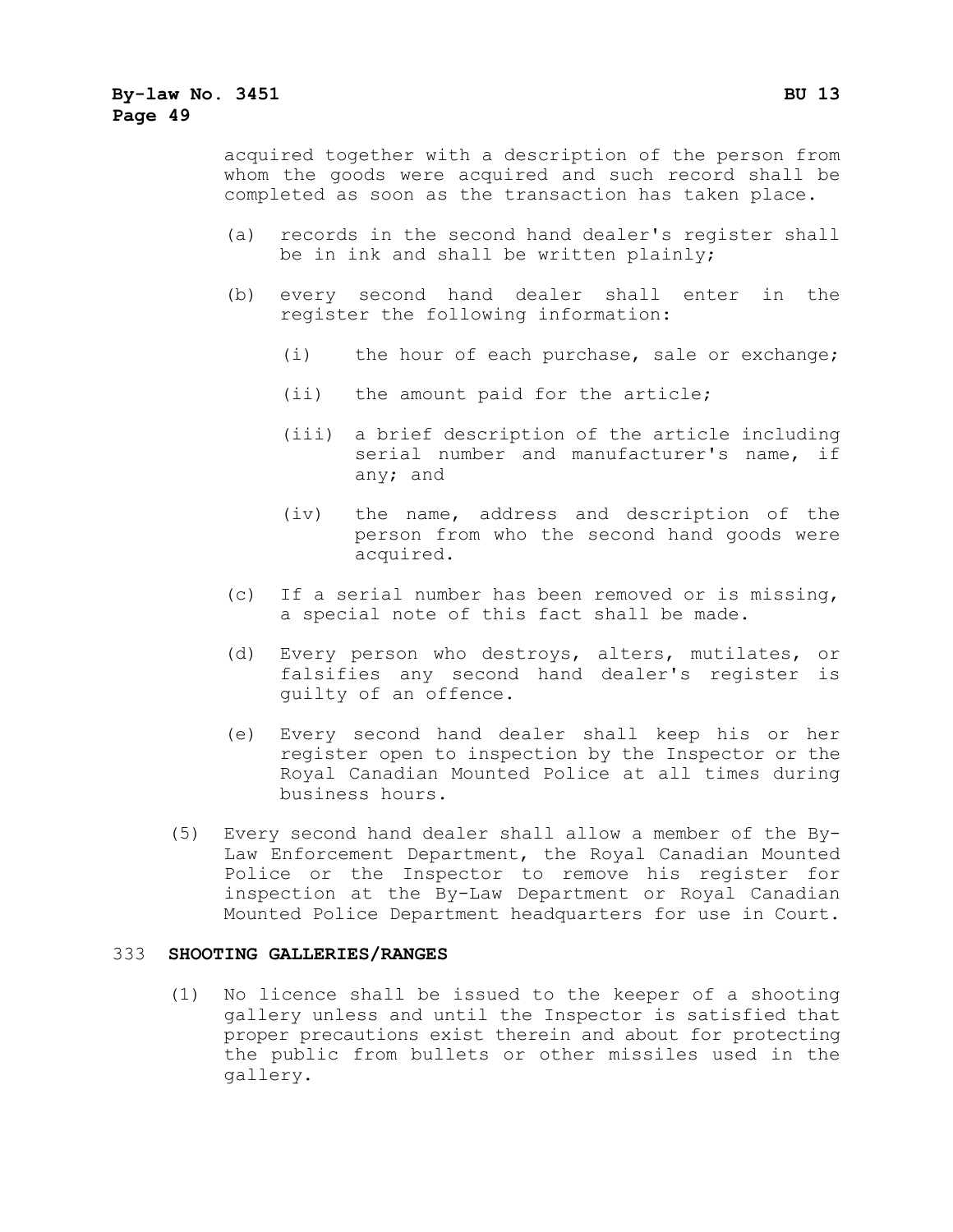#### 334 **THEATRES**

- (1) Every licensee of a theatre, music or concert hall, exhibition, show or other place of public amusement, shall keep the premise in good order and shall keep engaged at all times a sufficient number of employees for that purpose.
- (2) No licence shall be issued to a keeper of a theatre, music or concert hall, exhibition, show or other place of public amusement until the premises have been inspected by the Building Inspector and Fire Chief of the City of Yellowknife and such officers have certified that the premises proposed to be licensed comply with the provisions of the Building Code and Fire Prevention By-Law respectively.

#### 335 **TRANSIENT CONTRACTORS**

(1) Any person acting as a contractor who does not maintain a permanent place of business within the City of Yellowknife shall hold a subsisting licence to act as a transient contractor issued by the Inspector pursuant to the provisions of this By-Law.

#### 336 **TRANSIENT TRADER**

(1) No person shall commence to or carry on or engage in the business, trade occupation, employment or calling of a transient trader within the City unless and until such a person is the holder of a subsisting licence so to do, issued by the licence Inspector pursuant to the provisions of the By-Law.

#### 337 **USED CAR DEALERS**

- (1) Every used car dealer shall obtain from each person from whom he receives a motor vehicle for sale or other disposal:
	- (a) documents proving that the person concerned owns the motor vehicle concerned or has the authority to sell and dispose thereof;
	- (b) a written agreement for sale of the motor vehicle to the used car dealer or written authority for the used car dealer to sell or dispose of such motor vehicle, as the case may be, bearing the signature of the person selling; and shall keep such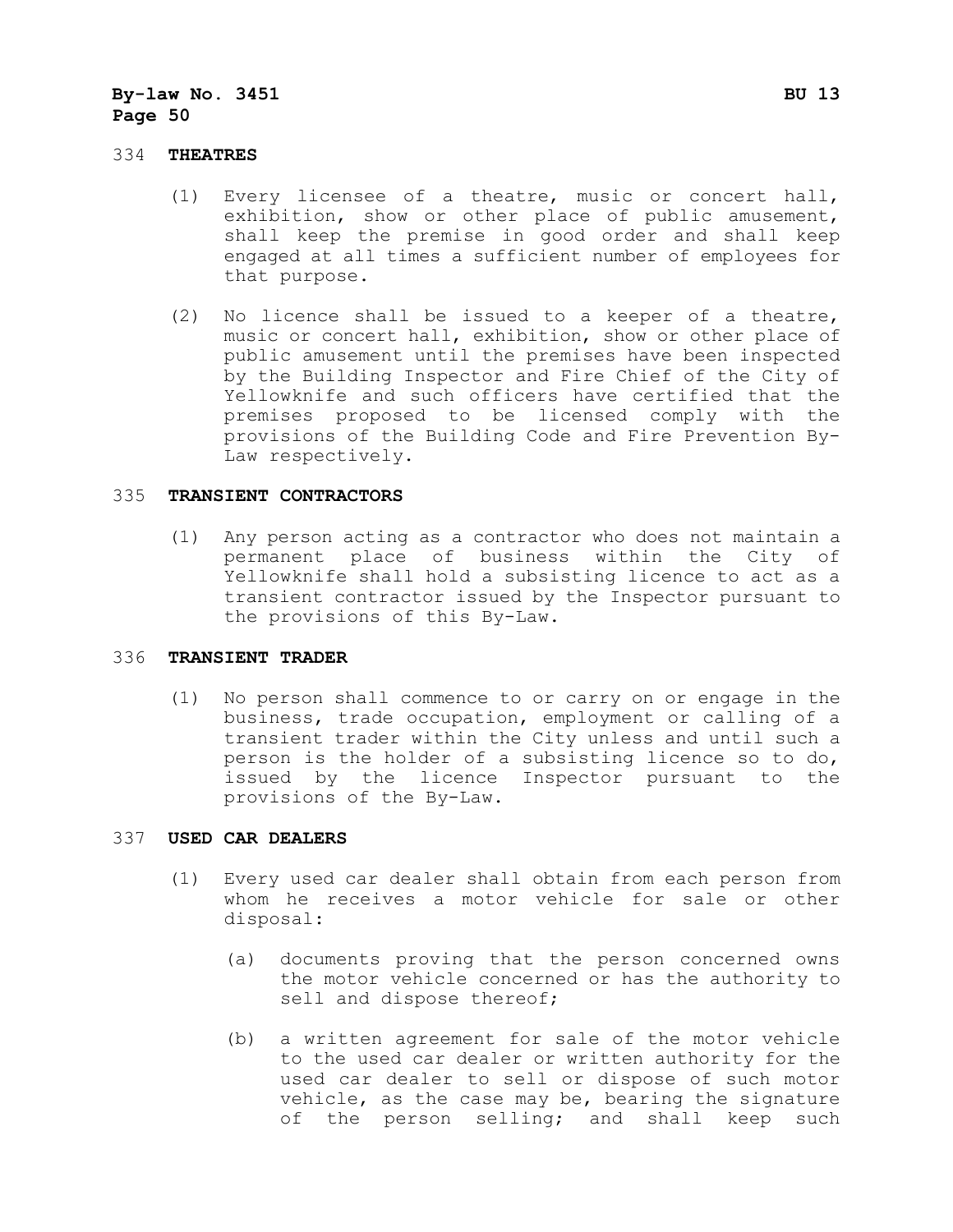> documents on file at his place of business premises and whenever required to do so shall permit an R.C.M.P. Officer or Inspector to inspect the same.

**Section 338**

#### **as amended by By-law No. 4081 Oct 25/99**

#### 338 **ADULT PUBLICATIONS**

- (1) No business shall distribute or sell adult publications to persons under the age of 18 years.
- (2) Every video store shall keep adult publications separate from the main store area in a private room with a closing door.

#### **REPEALS**

400 By-Laws 3063 and 3092 are hereby repealed.

#### **EFFECT**

500 This By-Law shall come into effect upon receiving Third Reading and otherwise meets the requirements of Section 58 of the *Cities, Towns and Villages Act*.

Docs #4720-v1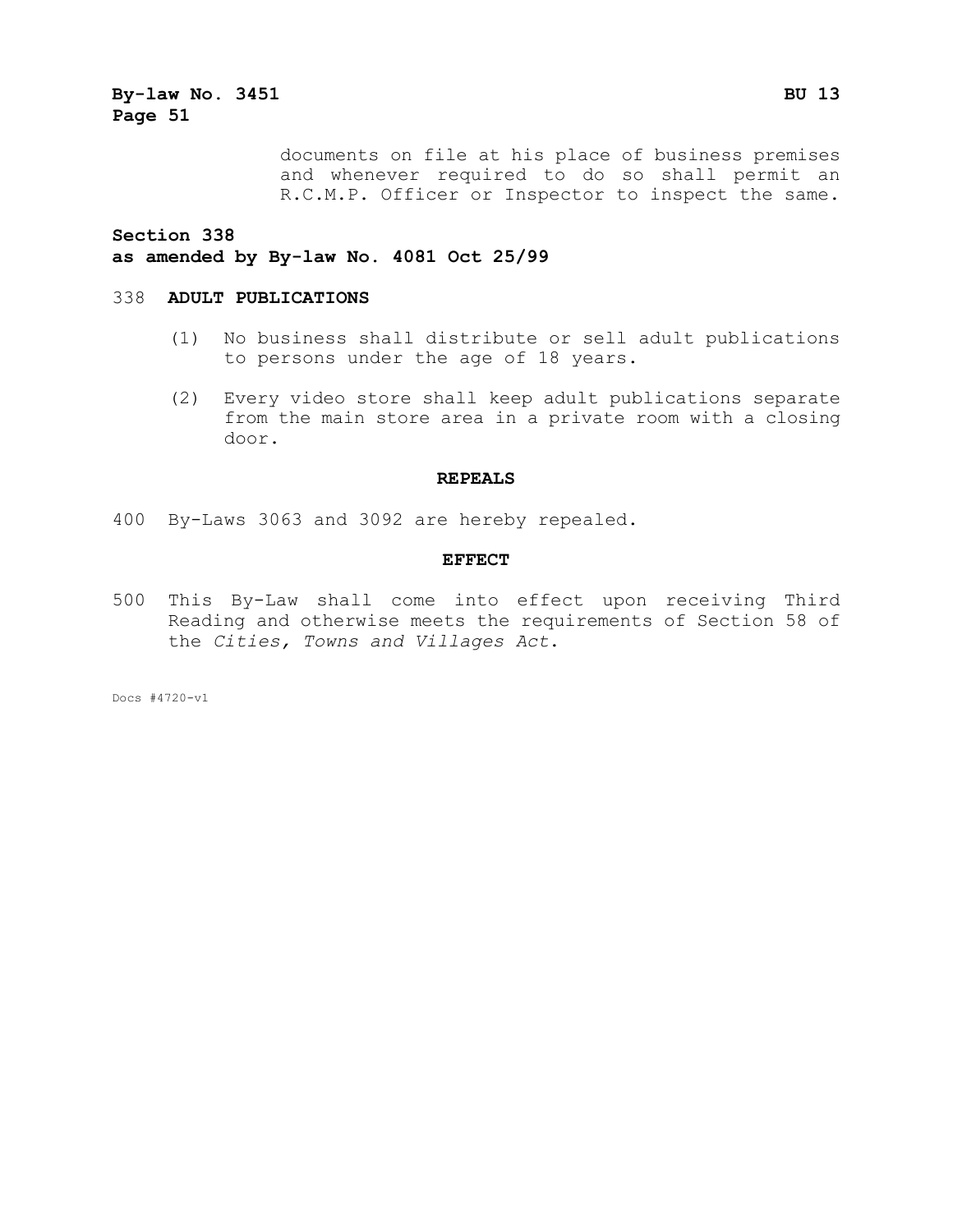#### **CITY OF YELLOWKNIFE BY-LAW NO. 3451 Schedule "A"**

Page 1

#### **APPLICATION FOR BUSINESS LICENCE**

|                                            | Date: $\qquad \qquad$    |  |
|--------------------------------------------|--------------------------|--|
| <b>COMPANY INFORMATION</b> (Please Print)  |                          |  |
|                                            |                          |  |
|                                            |                          |  |
|                                            |                          |  |
|                                            |                          |  |
|                                            |                          |  |
|                                            |                          |  |
|                                            |                          |  |
|                                            |                          |  |
|                                            |                          |  |
| (if applicable)                            |                          |  |
| PERSONAL INFORMATION                       |                          |  |
|                                            |                          |  |
|                                            |                          |  |
|                                            |                          |  |
|                                            |                          |  |
| B COPY OF COMPLIANCE FORM MUST BE ATTACHED |                          |  |
|                                            |                          |  |
| Signature of Applicant                     |                          |  |
| FOR OFFICE USE ONLY:                       |                          |  |
| Business Licence No. ________________      | Renewal Date: __________ |  |
|                                            |                          |  |
|                                            |                          |  |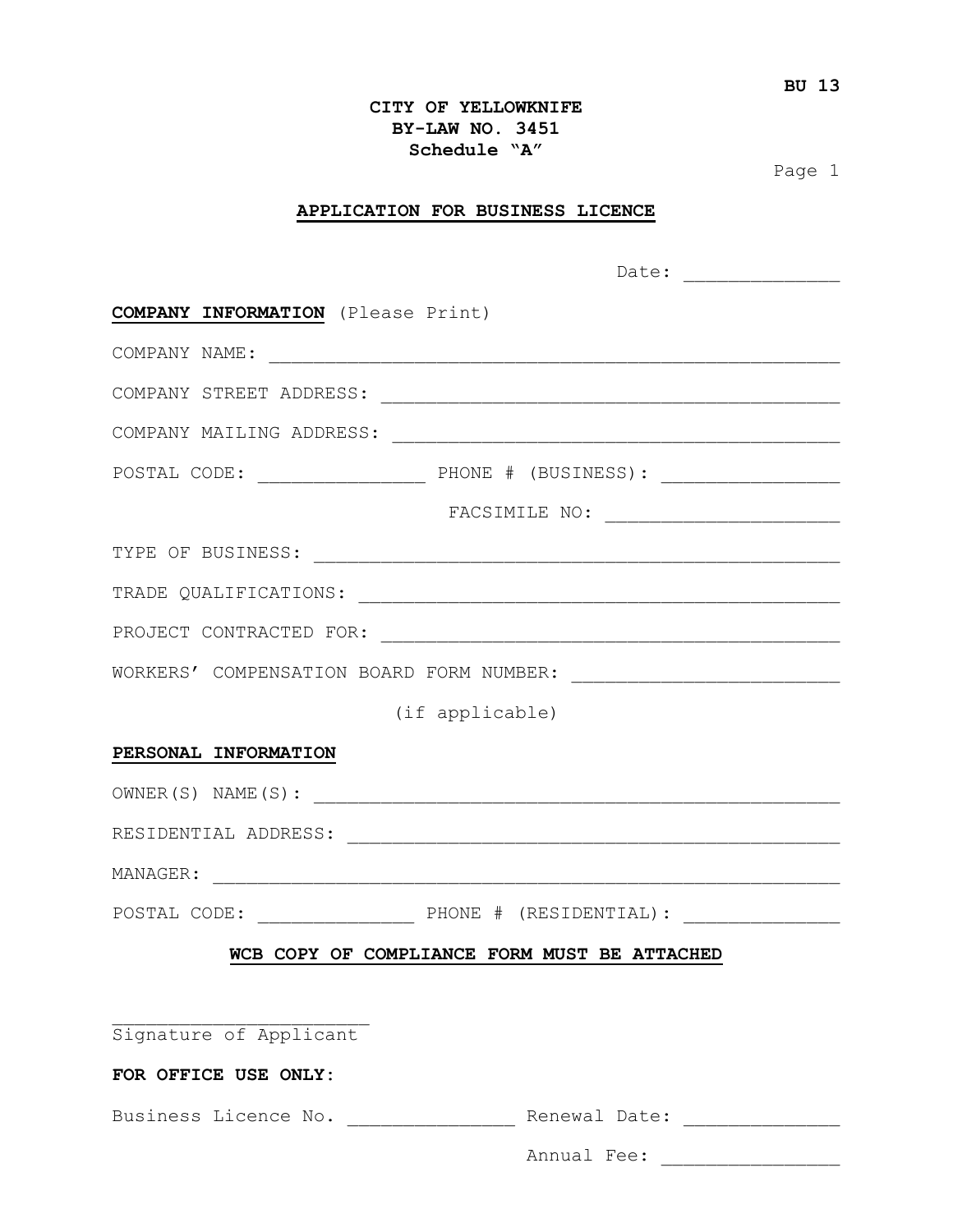#### **CITY OF YELLOWKNIFE BY-LAW NO. 3451 Schedule "B"**

### **Page 1**

#### **BUSINESS LICENCE RENEWAL FORM**

| COMPANY NAME:                    |                                                                                                                               |                                                                                  |
|----------------------------------|-------------------------------------------------------------------------------------------------------------------------------|----------------------------------------------------------------------------------|
|                                  |                                                                                                                               |                                                                                  |
|                                  |                                                                                                                               |                                                                                  |
|                                  |                                                                                                                               |                                                                                  |
|                                  |                                                                                                                               |                                                                                  |
|                                  |                                                                                                                               |                                                                                  |
|                                  |                                                                                                                               | WORKERS' COMPENSATION FORM #: _________________________________ (Please Attach)  |
|                                  |                                                                                                                               |                                                                                  |
| ANNUAL FEE: ____ HOME OCCUPATION |                                                                                                                               |                                                                                  |
|                                  | _____________ OUT OF CITY (AS LISTED IN SCHEDULE C)                                                                           |                                                                                  |
|                                  | OTHER AS PER SCHEDULE C                                                                                                       |                                                                                  |
|                                  |                                                                                                                               |                                                                                  |
|                                  |                                                                                                                               |                                                                                  |
| Signature of Applicant           |                                                                                                                               | Date                                                                             |
|                                  | PLEASE SIGN IF YOU ARE RENEWING YOUR BUSINESS AS A HOME OCCUPATION.<br>(For businesses carried on from a place of residence). |                                                                                  |
|                                  | AGREE TO ABIDE BY THE REGULATION SET OUT FOR THE SAME.                                                                        | I HEREBY APPLY TO RENEW THE DEVELOPMENT PERMIT FOR MY HOME OCCUPATION AND        |
|                                  |                                                                                                                               |                                                                                  |
| Signature of Applicant           |                                                                                                                               | Date                                                                             |
| OFFICE USE:                      |                                                                                                                               |                                                                                  |
|                                  |                                                                                                                               |                                                                                  |
|                                  |                                                                                                                               |                                                                                  |
|                                  |                                                                                                                               |                                                                                  |
|                                  |                                                                                                                               | New Business Licence #: _________________ Renewal Date: ________________________ |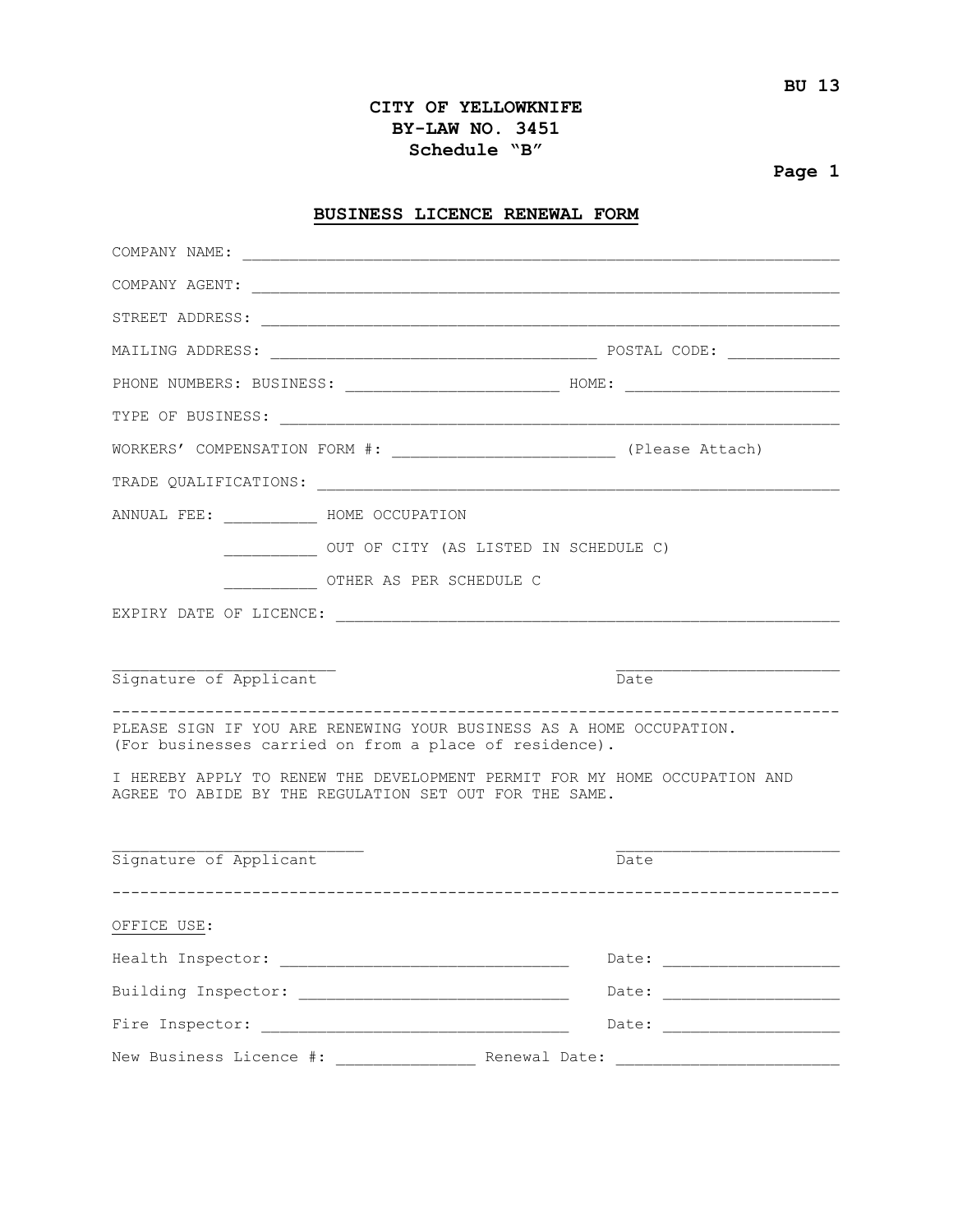#### **CITY OF YELLOWKNIFE BY-LAW NO. 3451 Schedule "C"**

**Page 1**

#### **BUSINESS LICENCE**

| BUSINESS NAME:    |  |
|-------------------|--|
| LOCATION:         |  |
| LICENSEE:         |  |
| TYPE OF BUSINESS: |  |
|                   |  |
| EXPIRY DATE:      |  |

This licence is granted subject to the observance by the licensee of all the applicable by-laws of the City of Yellowknife, Territorial Acts and other Statutes, and unless otherwise forfeited, will expire one year from date of issue.

Licence Fee: \_\_\_\_\_\_\_\_\_\_\_\_\_\_\_\_\_\_\_\_ Licence No.: \_\_\_\_\_\_\_\_\_\_\_\_\_\_\_\_\_\_\_\_\_\_\_\_\_\_\_\_\_\_\_\_\_\_

\_\_\_\_\_\_\_\_\_\_\_\_\_\_\_\_\_\_\_\_\_\_\_\_\_\_\_ (Approved)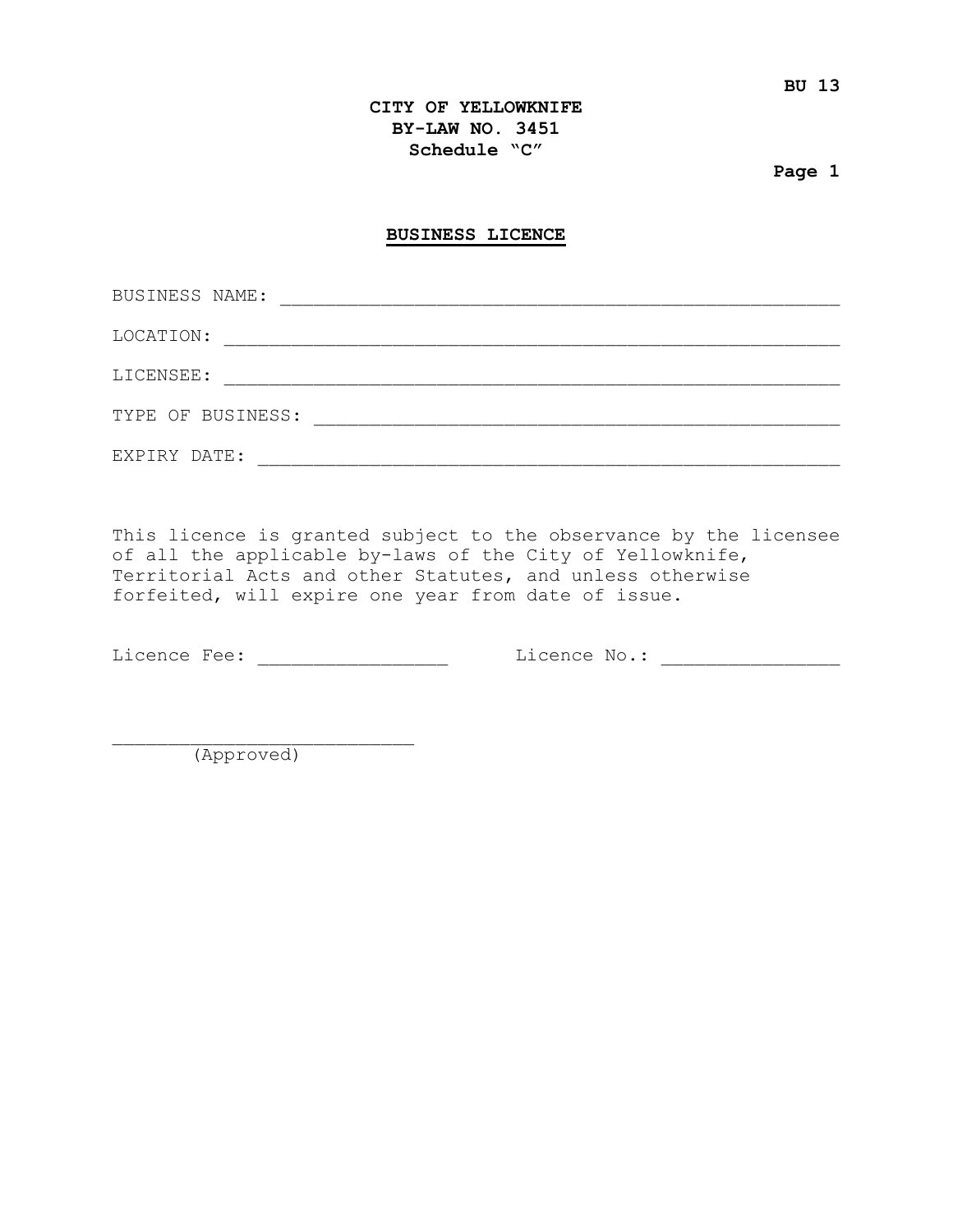**Page 1**

**Schedule D deleted by By-law No. 4436 Feb 12/07**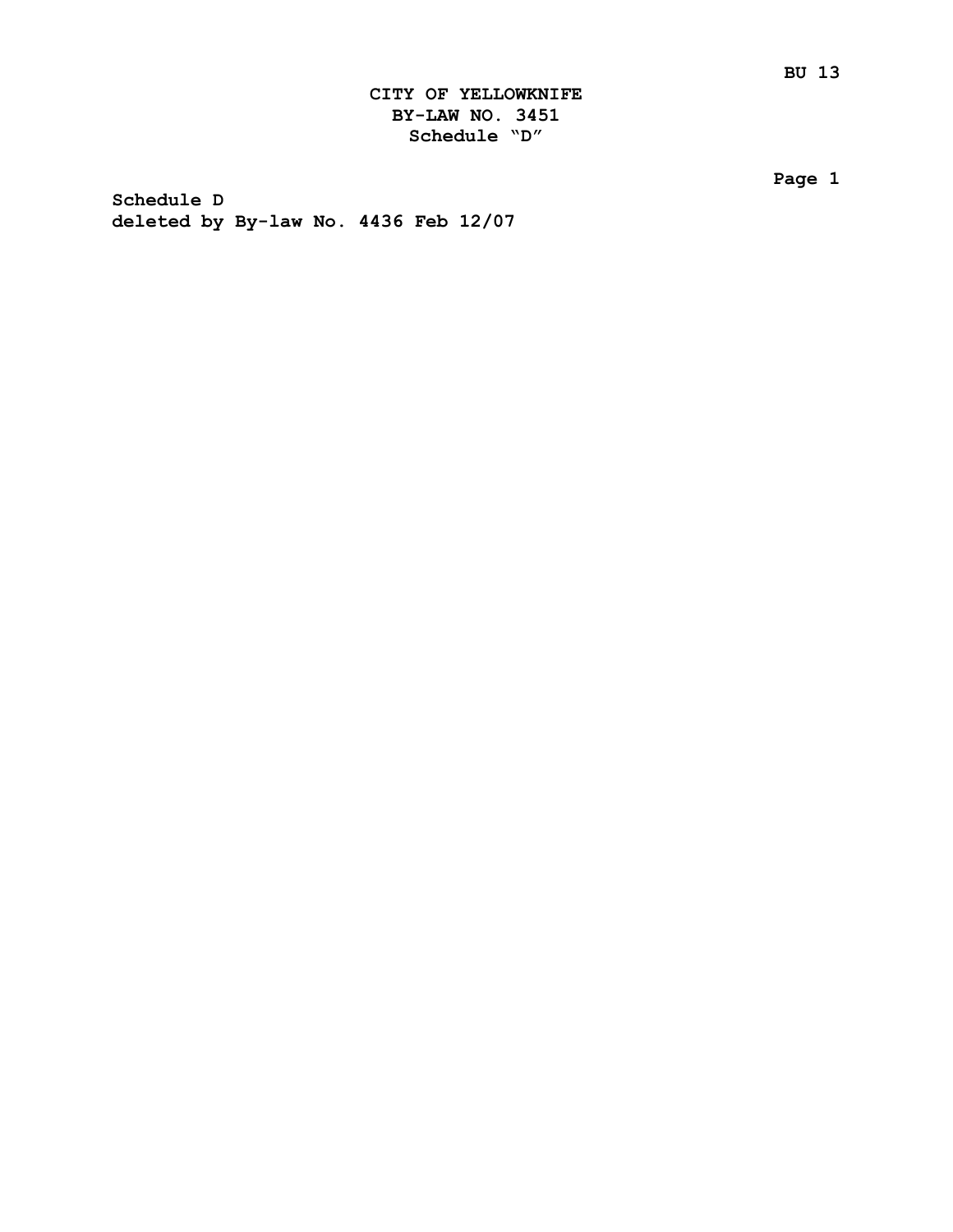#### **CITY OF YELLOWKNIFE BY-LAW NO. 3451 Schedule "E"**

Page 1

Tradesmen requiring qualification for the issuance of a business licence in the City of Yellowknife.

- Appliance Serviceman
- Autobody Mechanic
- Blaster
- Carpenter
- Electrician
- Electronic Technician
- Floor Laying Mechanic
- Gas Fitter \*
- Heavy Duty Mechanic
- Insulator (Mechanical Systems) \*
- Machinist
- Motor Vehicle Mechanic
- Oil Burner Mechanic \*
- Plumber \*
- Refrigeration & Air Conditioning Mechanic \*
- Sheet Metal Mechanic \*
- Steam Fitter/Pipe Fitter \*
- Welder \*
- \* Denotes Mechanical Trades Grouping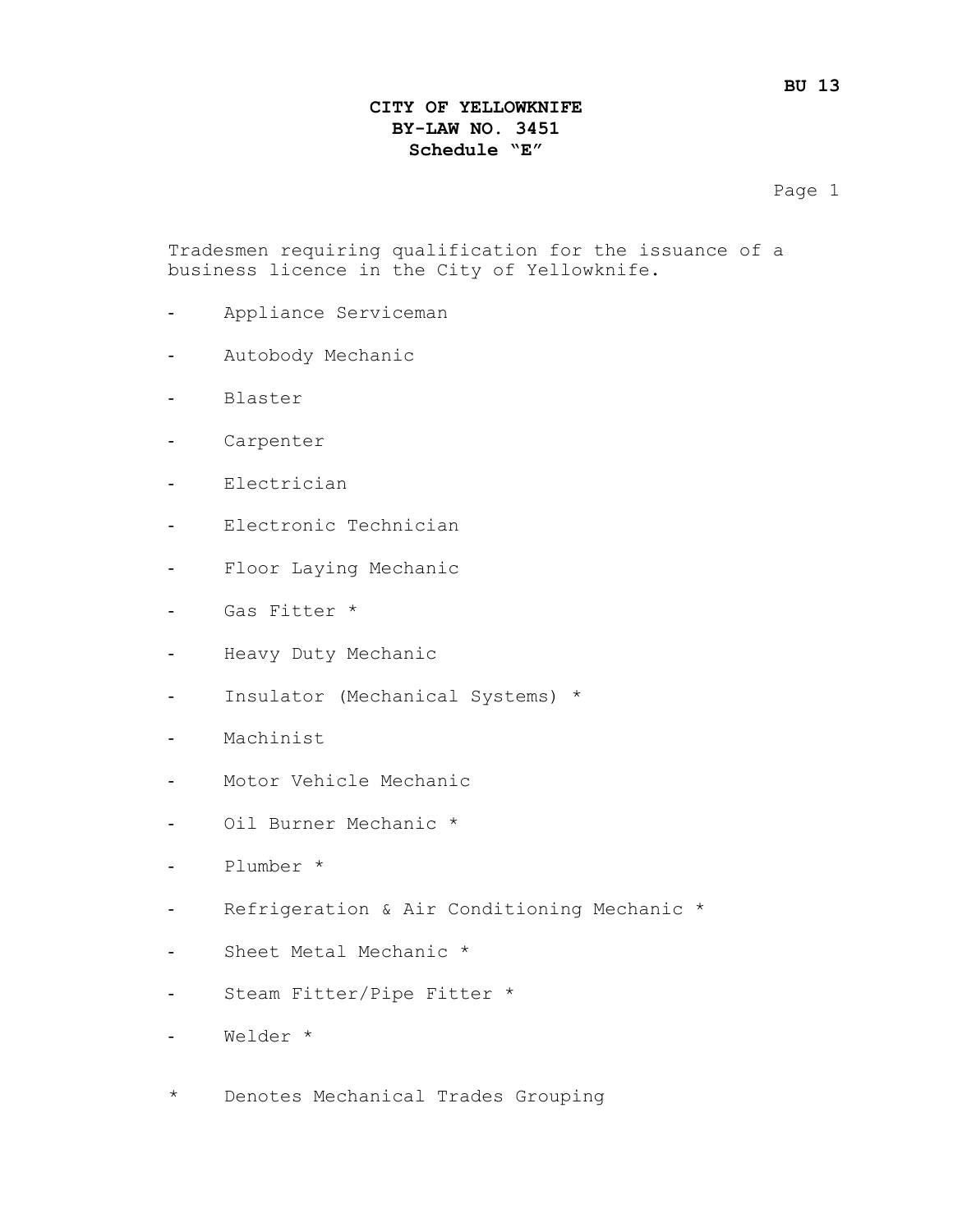#### CITY OF YELLOWKNIFE BY-LAW NO. 3451 Schedule "F"

Page 1

#### BUSINESS LICENCE INFORMATION CHANGES

I require the following information changed on my Business Licence: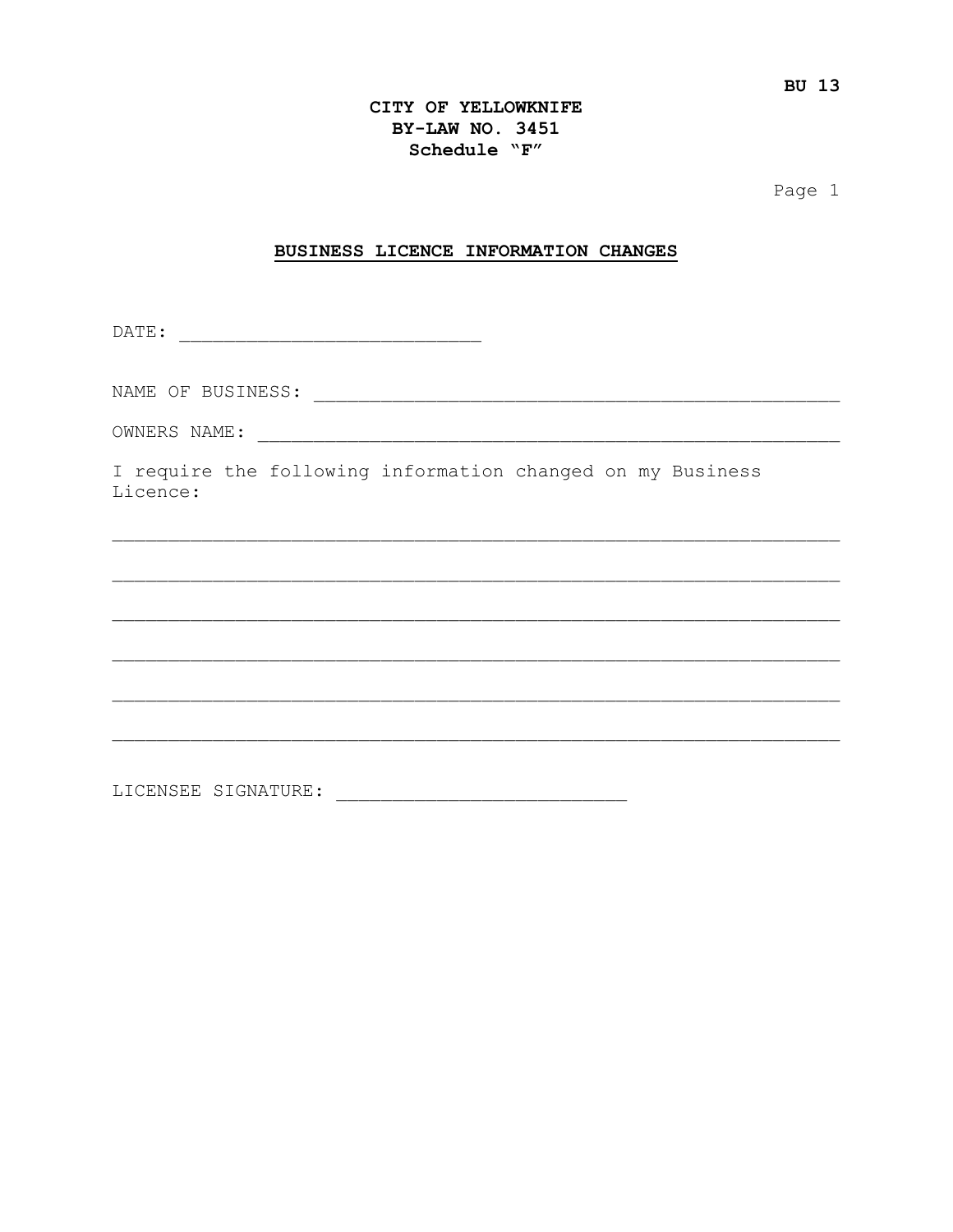#### **CITY OF YELLOWKNIFE BY-LAW NO. 3451 Schedule "G"**

Page 1

#### **APPLICATION TO TRANSFER A BUSINESS LICENCE**

#### **SELLER**

| NAME OF SELLER:      | $PHONE$ #: |
|----------------------|------------|
| NAME OF BUSINESS:    | $PHONE$ #: |
| ADDRESS OF BUSINESS: |            |

#### **BUYER**

| NAME OF OWNER: |                      | PHONE #:     |
|----------------|----------------------|--------------|
|                | ADDRESS OF OWNER:    | POSTAL CODE: |
|                | NAME OF BUSINESS:    | $PHONE$ #:   |
|                | ADDRESS OF BUSINESS: | POSTAL CODE: |
|                | TYPE OF BUSINESS:    |              |
| MANAGER:       |                      |              |

**\_\_\_\_\_\_\_\_\_\_\_\_\_\_\_\_\_\_\_\_\_\_\_\_\_\_ \_\_\_\_\_\_\_\_\_\_\_\_\_\_\_\_\_\_\_\_\_\_\_\_\_\_\_\_\_\_**

**\_\_\_\_\_\_\_\_\_\_\_\_\_\_\_\_\_\_\_\_\_\_\_\_\_\_ \_\_\_\_\_\_\_\_\_\_\_\_\_\_\_\_\_\_\_\_\_\_\_\_\_\_\_\_\_\_**

**QUALIFICATION OF BUYER (if applicable)**

**(Buyer Signature) (Seller Signature)**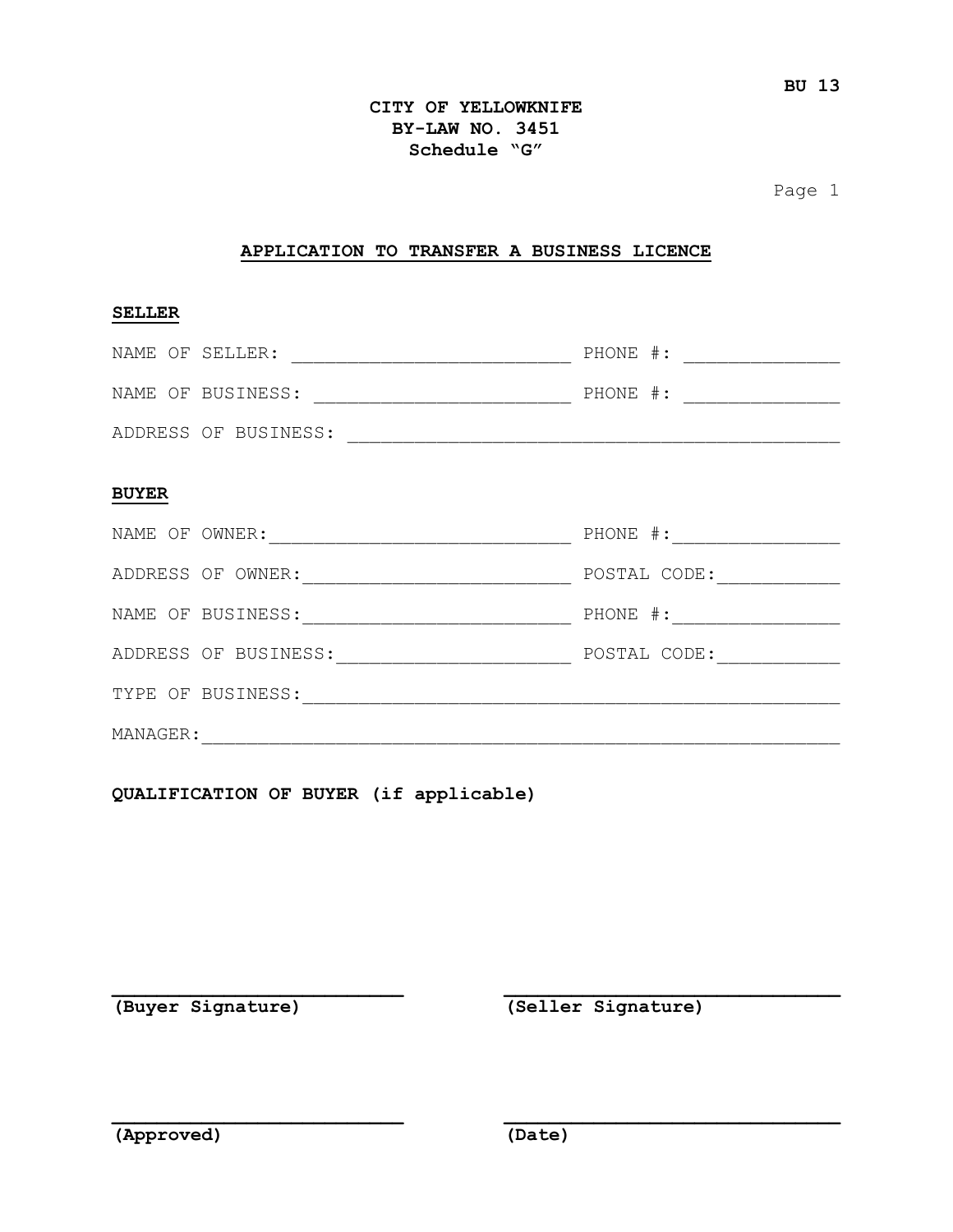#### **CITY OF YELLOWKNIFE BY-LAW NO. 3451 Schedule "H"**

Page 1

#### **APPLICATION TO CONDUCT BUSINESS ON CITY PROPERTY**

| NAME OF BUSINESS: NAME OF BUSINESS:                                                |  |        |
|------------------------------------------------------------------------------------|--|--------|
|                                                                                    |  |        |
|                                                                                    |  |        |
| $\tt{POSTAL CODE: ___________$                                                     |  |        |
|                                                                                    |  |        |
|                                                                                    |  |        |
| $at$ $\frac{1}{(address)}$ $\frac{from (date)}{(date)}$ $\frac{to (date)}{(date)}$ |  |        |
|                                                                                    |  |        |
|                                                                                    |  |        |
|                                                                                    |  |        |
| (signature of applicant)                                                           |  | (date) |

\_\_\_\_\_\_\_\_\_\_\_\_\_\_\_\_\_\_\_\_\_\_\_\_\_\_\_\_\_ APPROVED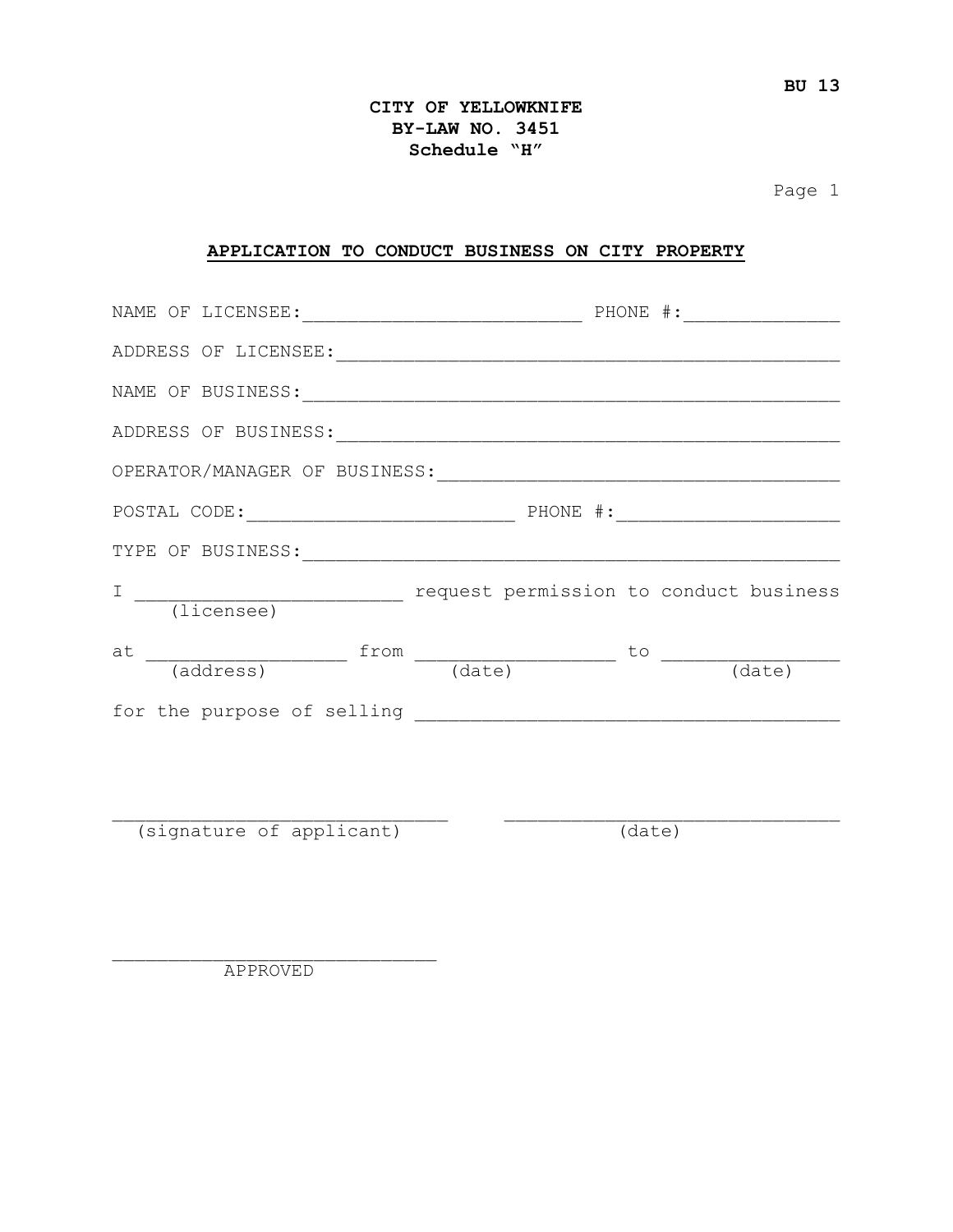#### CITY OF YELLOWKNIFE BY-LAW NO. 3451 Schedule "I"

Page 1

#### BUSINESS LICENCE CARD

| DATE:         |              |
|---------------|--------------|
| NAME:         |              |
| MANAGER:      |              |
| ADDRESS:      | POSTAL CODE: |
| COMPANY NAME: |              |
| PRODUCT LINE: |              |
| LOCATION:     |              |

(Licensee Signature)

(Approved)

(Expiry Date)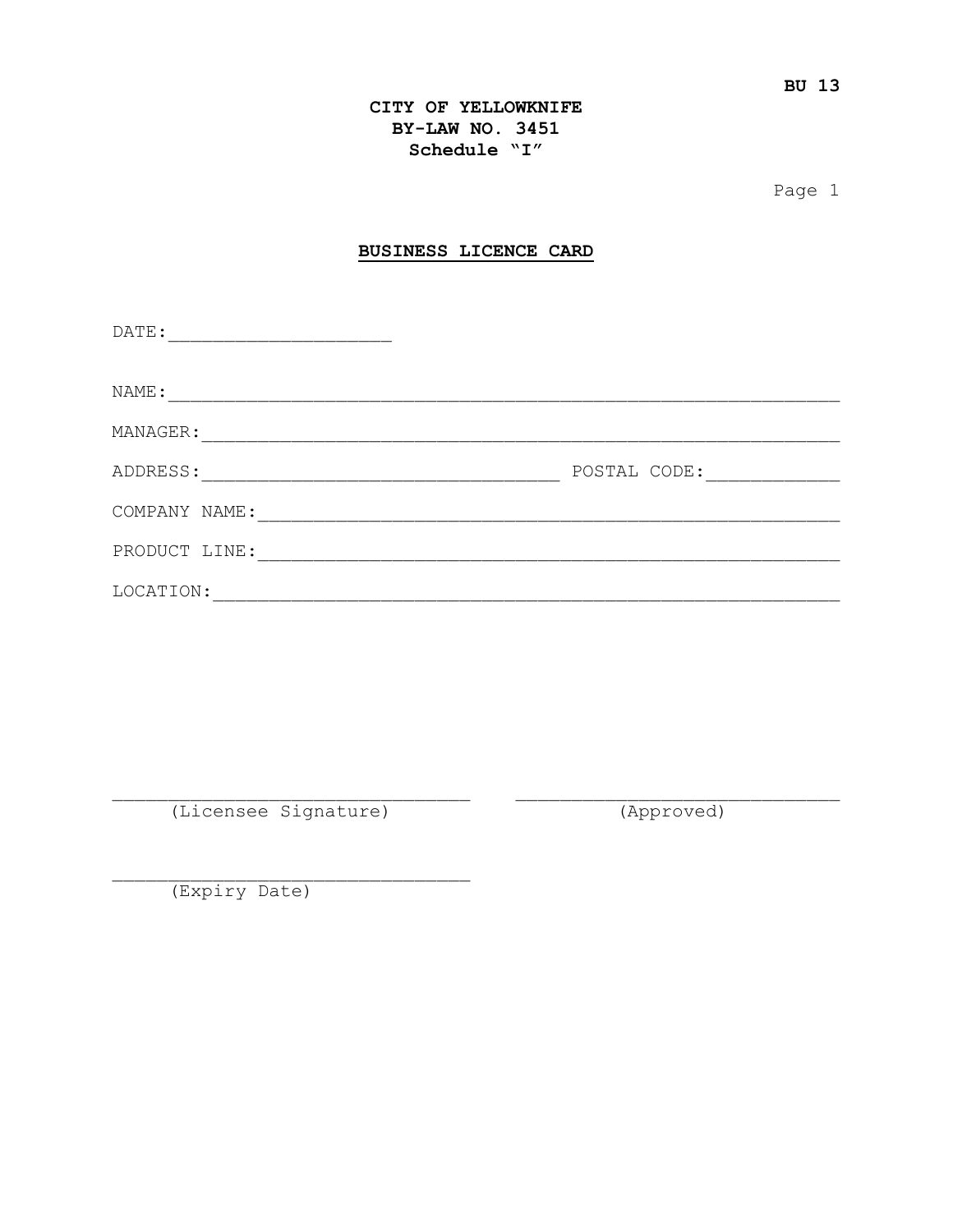Page 1

#### **VOLUNTARY FINES**

| Operating a business without a valid licence                             | \$250.00 |
|--------------------------------------------------------------------------|----------|
| Operating a business in violation of the conditions<br>for that business | \$100.00 |
| Obstructing an Inspector in the performance of<br>their duty             | \$250.00 |
| Failing to produce Business Licence Card                                 | \$100.00 |
| Operating a business on City property without approval                   | \$100.00 |
| Failing to post a Business Licence                                       | \$25.00  |
| Hawker/Pedlar operating contrary to specific hours                       | \$50.00  |